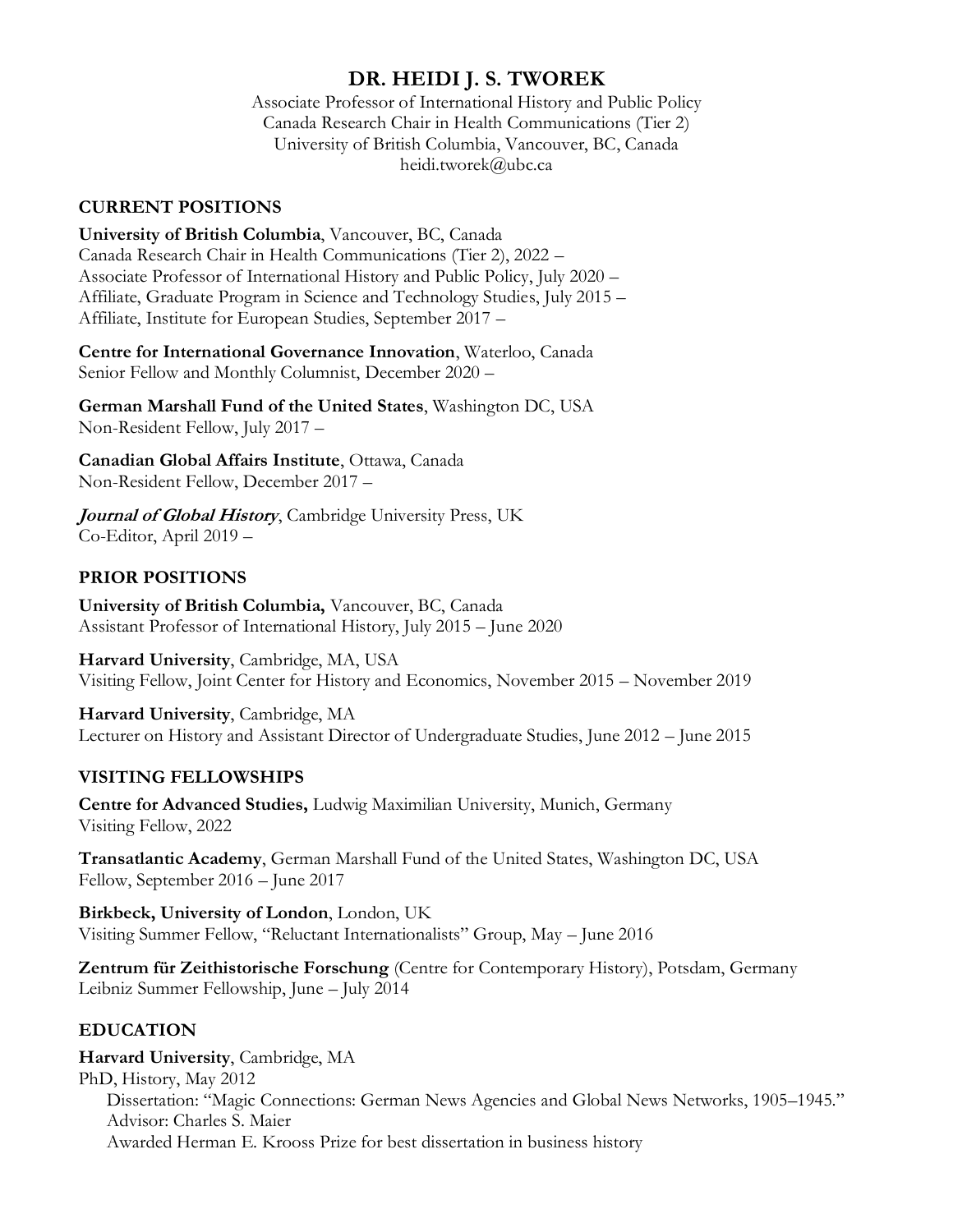**Cambridge University,** Emmanuel College, UK

BA (Hons), Modern and Medieval Languages, June 2006

Part II (2005–2006): German (*Starred First*); Part I (2002–2004): German and Latin (*First*) **Freie Universität**, Berlin, Socrates/Erasmus scholarship to study abroad, 2004–2005

### **BOOKS**

*News from Germany: The Competition to Control World Communications, 1900-1945* (Cambridge, MA: Harvard University Press, 2019).

Reviews: *[Nature](https://www.nature.com/articles/d41586-019-00794-7?platform=hootsuite)*, *[Financial Times](https://www.ft.com/content/663f66b8-86ec-11e9-b861-54ee436f9768)*, *[New Rambler Review](https://newramblerreview.com/book-reviews/history/breaking-news-germany-aims-for-empire)*, *[Standpoint](https://standpointmag.co.uk/issues/july-august-2019/agencies-of-disruption/)*, and *[Washington Post](https://www.washingtonpost.com/outlook/in-germany-how-government-support-for-news-media-turned-into-government-control/2019/04/19/7e8e1f00-50b6-11e9-8d28-f5149e5a2fda_story.html?utm_term=.cb42d44acf61)*.

 Coverage in *[Tagesspiegel](https://www.tagesspiegel.de/gesellschaft/panorama/wann-fake-news-erfolg-haben-die-erstaunlichen-parallelelen-der-hitler-zeit-zu-heute/24187092.html)*, [Marginal Revolution,](https://marginalrevolution.com/marginalrevolution/2019/04/the-competition-to-control-world-communications-1900-1945.html) *[Vancouver Sun](https://vancouversun.com/entertainment/books/author-qa-heidi-tworeks-new-book-shows-information-warfare-has-a-long-history)*, [IEEE Spectrum.](https://spectrum.ieee.org/tech-history/dawn-of-electronics/inside-the-third-reichs-radio) Excerpted in *Xing Magazin* 43 (2019), pp. 27-28.

 Scholarly reviews: *[American Historical Review](https://academic.oup.com/ahr/article-abstract/125/5/1998/6053286)*, *[Annali Recensioni Online](https://aro-isig.fbk.eu/issues/2021/3/news-from-germany-gabriele-balbi/?fbclid=IwAR1chgOUohflIexLAd0S7WYRgKrJLhOYJPcbcL_bOv7txeryCELx-N4vsJw)* (in Italian), *[Business History Review](https://www.cambridge.org/core/journals/business-history-review/article/news-from-germany-the-competition-to-control-world-communications-19001945-byheidi-j-s-tworek-cambridge-ma-harvard-university-press-2019-333-pp-maps-photographs-illustrations-notes-index-cloth-2995-isbn-9780674988408/156213C36E5FB4B54B7733A3B4BCC24B)*, *[German](https://muse.jhu.edu/article/749903)  [Studies](https://muse.jhu.edu/article/749903) Review*, [H-Soz-Kult,](https://www.hsozkult.de/publicationreview/id/reb-28036) *[International Journal of Media & Cultural Politics](https://www.ingentaconnect.com/contentone/intellect/mcp/2020/00000016/00000002/art00008)*, *[Journal of Modern History](https://www.journals.uchicago.edu/doi/abs/10.1086/709947?journalCode=jmh)*, *[Journalism &](https://journals.sagepub.com/stoken/default+domain/PE6V35WERA68EGGVSANX/full)  [Mass Communication Quarterly](https://journals.sagepub.com/stoken/default+domain/PE6V35WERA68EGGVSANX/full)*, *[Militärgeschichtliche Zeitschrift](https://ubc-summon-serialssolutions-com.ezproxy.library.ubc.ca/2.0.0/link/0/eLvHCXMwtZ1bb9MwFIADgxcQQlyGGDedl46hXJbYSZugDakbt03iIlpeQKjynGRUrC1qO03laX9h4ifwT_gp-yWcYztJU0ACJF6S1IlTtzmffeyci2Vx5vnuQp8g6f1PIELGZIBjnC9TiX1nuJcjjHHEZN1UZ-mgcI2pCv_rk8cyfPbkSfsXT7-8KRbgMcoAblEKcPtHckCBrPr2rmd3PLt7NBpnOukO9m3ateQZdc3DmWfrDHakRSsrLlJKt40du7a4qfmSTGwc4_3CVAIJCyNtP2JcwNRCa1vN-nXCEN62izxEi96JNqoHiTK43dmhHeecWou6b4M_LmvNBTQxxo90LbaiwVTlxjZrtLnNAi-J7Ea0tdPZemnj7LVoY1C2llwiyuMkxsln-SkuEq4XSa5UEHPyUJ1Q0piP0wMynbXfZf0pFoz7eeU-PqJXADoiw5uMXCrnF1SYsgXwo8oqBukcH84oROWrA-z7aXF5v-qVsYfnLuPcxO8uypouyrE_P6zoHDk1fPQYEegcNUbdCHQen59GskgF_Rjsf5m4upG-9nGthwxfGMpLA0ua2uEdelS_R_XJdrHVSsjNeJWCyg_SvpxuZkP3bWfJOs-w7TSqhex1uUCJmnHEVObS8ieboKd44_V6w2pK3eUjZeiRZvv6b0TVJjL6WveKdZF8eEC_-Lpqnc2G16xlLUAzWAUKtyxUSuvZ9TNrGwMx_vRIcbKxro5h14OOB_qEhsaccUwh8VNcTBiZYgOTOeMBMgVzTMF0BIYpUExBnSkgpk6PvxJNDpQsOfCi7YDm6CEYHqCiCBRFQBQ5gAw5gATRD1jbLK-u6AFDj0Pf9sCB799AMQPviRhAYk6PT7AVJ0gJbhUfuI8_LFvdp0-6289dkz_FlQkL3Fy2gkQ2o0AIlgShSKIMn3OchK3QFzFPo0hwiTpy7EsZZgLncWksAiZzP03Sloz5DeuSIDeb4VS546Y3LWBsDyd8PEx8ifOoWIpcBqg0NEXeykVTxivW_UIQep91uJzer2VxxYoW5KRnes3Jb2po6b31j_VuWxcq2O9Y56bjw-yuCrVyT8n9D1vvDpY)* (in German), *[Orbis](https://www.sciencedirect.com/science/article/pii/S0030438719300948)*, roundtable of four reviews for [H-](https://urldefense.proofpoint.com/v2/url?u=https-3A__hdiplo.org_to_RT21-2D28&d=DwMGaQ&c=Oo8bPJf7k7r_cPTz1JF7vEiFxvFRfQtp-j14fFwh71U&r=CSkEghx0mdFa7cMTO6lwc-h1Tbz19W6jrVwzQ0ByA14&m=eLykRD50ma884sD9BYrjuFnFAMnBAjCHUCl95TfItP0&s=YMdDSKyYJ3lAzL-idbbCmvKRKLKgPWBr4j_V33Lu6gs&e=)[Diplo,](https://urldefense.proofpoint.com/v2/url?u=https-3A__hdiplo.org_to_RT21-2D28&d=DwMGaQ&c=Oo8bPJf7k7r_cPTz1JF7vEiFxvFRfQtp-j14fFwh71U&r=CSkEghx0mdFa7cMTO6lwc-h1Tbz19W6jrVwzQ0ByA14&m=eLykRD50ma884sD9BYrjuFnFAMnBAjCHUCl95TfItP0&s=YMdDSKyYJ3lAzL-idbbCmvKRKLKgPWBr4j_V33Lu6gs&e=) [H-TGS.](https://www.h-net.org/reviews/showrev.php?id=54642)

Winner: Fraenkel Prize, Wiener Holocaust Library; the Ralph Gomory Prize, Business History Conference; David Barclay Book Prize, German Studies Association.

Honorable Mention: Council for European Studies Book Award.

Finalist: Hagley Prize, Business History Conference; Tankard Book Award, Association for Journalists in Education and Mass Communication; Wallace K. Ferguson Prize, Canadian Historical Association; Pinsky Givon Prize Family Prize for Non-Fiction, Western Canada Jewish Book Awards; Koffler Vine History Book Award.

## **EDITED VOLUMES**

*Routledge Companion to the Makers of Global Business* (37 chapters, London: Routledge, 2019). Co-edited with Teresa da Silva Lopes and Christina Lubinski.

*Exorbitant Expectations: International Organizations and the Media in the Nineteenth and Twentieth Centuries* (New York: Routledge, 2018). Co-edited with Jonas Brendebach and Martin Herzer. Reviews in *[Canadian Journal of Communications](https://www.cjc-online.ca/index.php/journal/article/view/3775/4019)*, *[Diplomatica,](https://brill.com/view/journals/dipl/1/1/article-p136_136.xml?lang=en)* [H-Diplo,](https://networks.h-net.org/node/28443/reviews/3161535/stamm-brendebach-and-herzer-and-tworek-international-organizations) and [JHistory.](https://networks.h-net.org/node/14542/reviews/6115187/ackerley-brendebach-and-herzer-and-tworek-international-organizations)

## **JOURNAL SPECIAL ISSUES**

"The Politics of Sovereignty in Modern Germany," *Central European History* (accepted for publication in spring 2022)*.* Five articles co-edited with Rüdiger Graf.

"Pandemics That Changed the World: Historical Reflections on COVID-19," *Journal of Global History* 15.3 (November 2020). Eleven articles and an introduction co-edited with Ewout Frankema.

"Imagined Use as a Category of Analysis: New Approaches to the History of Technology," *History and Technology: An International Journal* 32.2 (August 2016). Five articles co-edited with Simone Müller.

"Communicating Global Capitalism," *Journal of Global History* 10.2 (July 2015). Six articles co-edited with Simone Müller.

"The Governance of International Communications: Business, Politics, and Standard-Setting in the Nineteenth and Twentieth Centuries," *Journal of Policy History* 27.3 (July 2015). Five articles and an afterword co-edited with Simone Müller.

## **JOURNAL ARTICLES**

"Novels and Newspapers in Piketty's Capital and Ideology," *History Compass* (accepted for publication in 2022).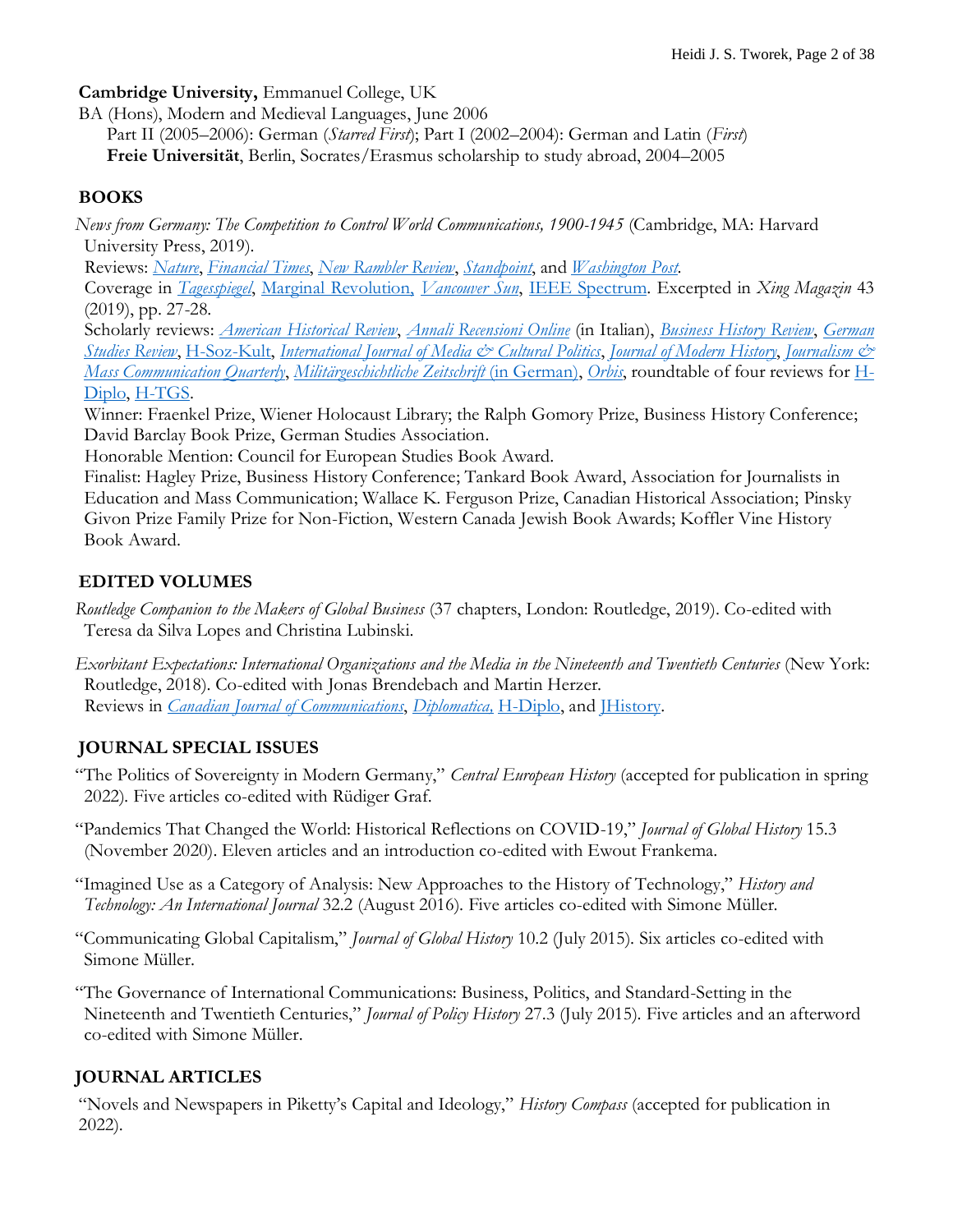- "Negotiating Sovereignty in German History: Historiographical Challenges," (with Rüdiger Graf), *Central European History* (accepted for publication in spring 2022).
- "A Public Health Research Agenda for Managing Infodemics: Methods and Results of the First WHO Infodemiology Conference," (with Neville Calleja et al.), *[Journal of Medical Internet Research: Infodemiology](https://infodemiology.jmir.org/2021/1/e30979)* 1.1 (2021), 16 pp.
- "Fighting Hate with Speech Law: Media and German Visions of Democracy," *Journal of Holocaust Research* 35.2 (May 2021), pp. 106-122.
- "Editors' Note: Global History after the Great Divergence," (with Ewout Frankema and Gagan Sood), *Journal of Global History* 16.1 (March 2021), pp. 1-3.
- "Pandemics That Changed the World: Historical Reflections on Covid-19," (with Ewout Frankema), *Journal of Global History* 15.3 (November 2020), pp. 333-335.
- "Oligopolies of the Past? Habermas, Bourdieu, and Conceptual Approaches to News Agencies," *Journalism: Theory, Criticism, Practice* 21.2 (November 2020), pp. 1825-1841.
- "Online Disinformation and Harmful Speech: Dangers for Democratic Participation and Possible Policy Responses," (co-authored with Chris Tenove), *Journal of Parliamentary and Political Law* 13 (September 2019), pp. 215-232.
- "Communicable Disease: Information, Health, and Globalization in the Interwar Period," *American Historical Review* 124.3 (June 2019), pp. 813-842.
- "The Death of News? The Problem of Paper in the Weimar Republic," *Central European History* 50.3 (September 2017), pp. 328–346.
- "The Natural History of the News: An Epigenetic Study," co-authored with John Maxwell Hamilton, *Journalism: Theory, Criticism, Practice* 18.4 (April 2017), pp. 391–407*.*
- "How Not to Build a World Wireless Network: German-British Rivalry and Visions of Global Communications in the Early Twentieth Century," *History and Technology* 32.2 (August 2016), pp. 178–200.
- "Introduction," to "Imagined Use as a Category of Analysis: New Approaches to the History of Technology," co-authored with Simone Müller, *History and Technology* 32.2 (August 2016), pp. 105–119.
- "Changing the Rules of the Game: Strategic Institutionalization and Legacy Companies' Resistance to New Media," co-authored with Christopher Buschow, *International Journal of Communication* 10 (April 2016), pp. 2119–2139.
- "Political and Economic News in the Age of Multinationals," *Business History Review* 89.3 (Fall 2015), pp. 447– 474.
- "Introduction" to "The Governance of International Communications: Business, Politics, and Standard-Setting in the Nineteenth and Twentieth Centuries," co-authored with Simone Müller, *Journal of Policy History* 27.3 (July 2015), pp. 405–415.
- "The Savior of the Nation? Regulating Radio in the Interwar Period," *Journal of Policy History* 27.3 (July 2015), pp. 465–492.
- "Editorial Communicating Global Capitalism," co-authored with Simone Müller, *Journal of Global History* 10.2 (July 2015), pp. 203–211.
- "The Telegraph and the Bank: On the Interdependence of Global Communications and Capitalism, 1866– 1914," co-authored with Simone Müller, *Journal of Global History* 10.2 (July 2015), pp. 259–283.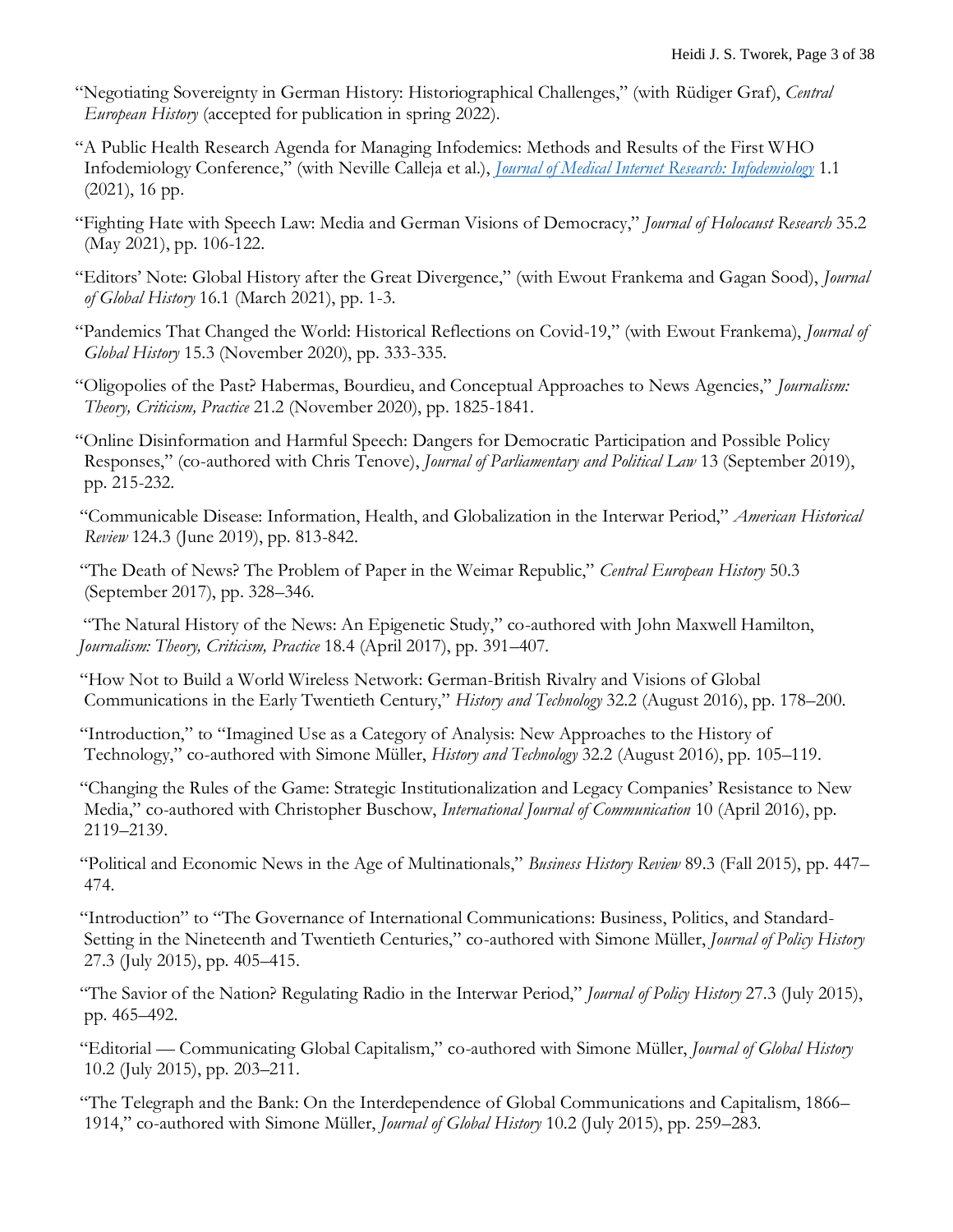"Journalistic Statesmanship: Protecting the Press in Weimar Germany and Abroad," *German History* 32.4 (Winter 2014), pp. 559–578.

"Magic Connections: German News Agencies and Global News Networks, 1905–1945," *Enterprise & Society* 15.4 (Winter 2014), pp. 672–686.

"The Creation of European News: News Agency Cooperation in Interwar Europe," *Journalism Studies* 14.5 (October 2013), pp. 730–742.

"Peace through Truth? The Press and Moral Disarmament through the League of Nations," *Medien & Zeit* 25.4 (December 2010), pp. 16–28.

"The Path to Freedom? Transocean and Wireless Telegraphy, 1914–1922," *Historical Social Research* 35.1 (April 2010), pp. 209–233.

## **BOOK CHAPTERS**

"Afterword: Competition during Covid-19," in Daniela Russ and James Stafford (eds.), *Competition in World Politics: Knowledge, Practices and Institutions* (Bielefeld: Bielefeld University Press, 2021), pp. 289-300. Reviewed in *[Frankfurter Allgemeine](https://www.faz.net/-gqc-ag2vf) Zeitung.* 

"The Impact of Communications in Global History," in Mathias Albert and Tobias Werron (eds.), *What in the World? An Interdisciplinary Exploration of Global Social Change* (Bristol: Bristol University Press, 2021).

"Coded Internationalism and Telegraphic Language," in Jessica Reinisch and David Brydan (eds.), *The Reluctant Internationalists* (Bloomsbury, 2021), pp. 33-50.

"News, Propaganda, and Public Opinion from the Fin de Siècle to the Cold War," (co-authored with Richard R. John), in Ann Blair et al. (eds.), *Information: A Historical Companion* (Princeton University Press, 2021), pp. 211-237. Featured in [Laphams Quarterly.](https://www.laphamsquarterly.org/roundtable/multitude-books)

"Policy Lessons from Five Historical Patterns in Information Manipulation," W. Lance Bennett and Steven Livingston (eds.), *The Disinformation Age: Politics, Technology, and Disruptive Communication in the United States*  (Cambridge University Press, 2021), pp. 169-189. Chapter featured in reviews in *[Deccan Herald](https://www.deccanherald.com/opinion/the-wrong-way-to-regulate-disinformation-920089.html)* and *[Daily Kos](https://m.dailykos.com/stories/2020/11/24/1997961/-New-Book-Explores-Current-History-Of-The-Disinformation-Age-We-Inhabit)*. Reviewed in *[Perspectives on Politics](https://urldefense.proofpoint.com/v2/url?u=https-3A__www.cambridge.org_core_journals_perspectives-2Don-2Dpolitics_article_the-2Ddisinformation-2Dage-2Dpolitics-2Dtechnology-2Dand-2Ddisruptive-2Dcommunication-2Din-2Dthe-2Dunited-2Dstates-2Dedited-2Dby-2Dw-2Dlance-2Dbennett-2Dand-2Dsteven-2Dlivingston-2Dnew-2Dyork-2Dcambridge-2Duniversity-2Dpress-2D2020-2D323p-2D9999-2Dcloth-2D2999-2Dpaper_522C0E4210F2E8B652E324B59D0DFA49&d=DwMGaQ&c=WO-RGvefibhHBZq3fL85hQ&r=EHV6czxW2CcCPWk-0sWjiWkVtrWFqcmcFj3v6i1H2dA&m=Eagwr0NJMO-vGlUfQ-Fy2STJbbnSYKCq9NnPM3tHxlH2WLJvZGVO7vQBzR0L6FY-&s=W2k3VsU1QecCrYBh9DCzEPKemP__l4F78OPuMC5rlsE&e=)*.

"Fake News: A Usable History," (co-authored with John Maxwell Hamilton), in Joshua Grimm (ed.), *Fake News! Misinformation in the Media* (Louisiana State University Press, 2020), pp. 13-31.

"From Early Modern Moon Hoaxes to Nazi Propaganda: A Brief Anthology of Fake News," (co-authored with John Maxwell Hamilton), in Joshua Grimm (ed.), *Fake News! Misinformation in the Media* (Louisiana State University Press, 2020), pp. 48-63.

"Communications and Technology Policy," in Paula Baker and Donald T. Critchlow (eds.), *Oxford Handbook of American Political History* (Oxford University Press, 2020), pp. 408-426.

"A Union of Nations or Administrations? Voting Rights, Representation, and Sovereignty at the International Telecommunications Union in the 1930s," in Gabriele Balbi and Andreas Fickers (eds.), *History of the International Telecommunication Union: Transnational Techno-Diplomacy from the Telegraph to the Internet* (de Gruyter, 2020), pp. 243–264.

"Digital History and Global Publics," in Valeska Huber and Jürgen Osterhammel (eds.), *Global Publics: Their Powers and Limits, 1870-1990* (Oxford University Press, 2020), pp. 313–342.

"Scoop: The Challenge of Foreign Correspondence," (co-authored with John Maxwell Hamilton) in James E. Katz and Kate Mays (eds.), *Social Media and Journalism's Search for Truth* (Oxford University Press, 2019), pp. 133–150.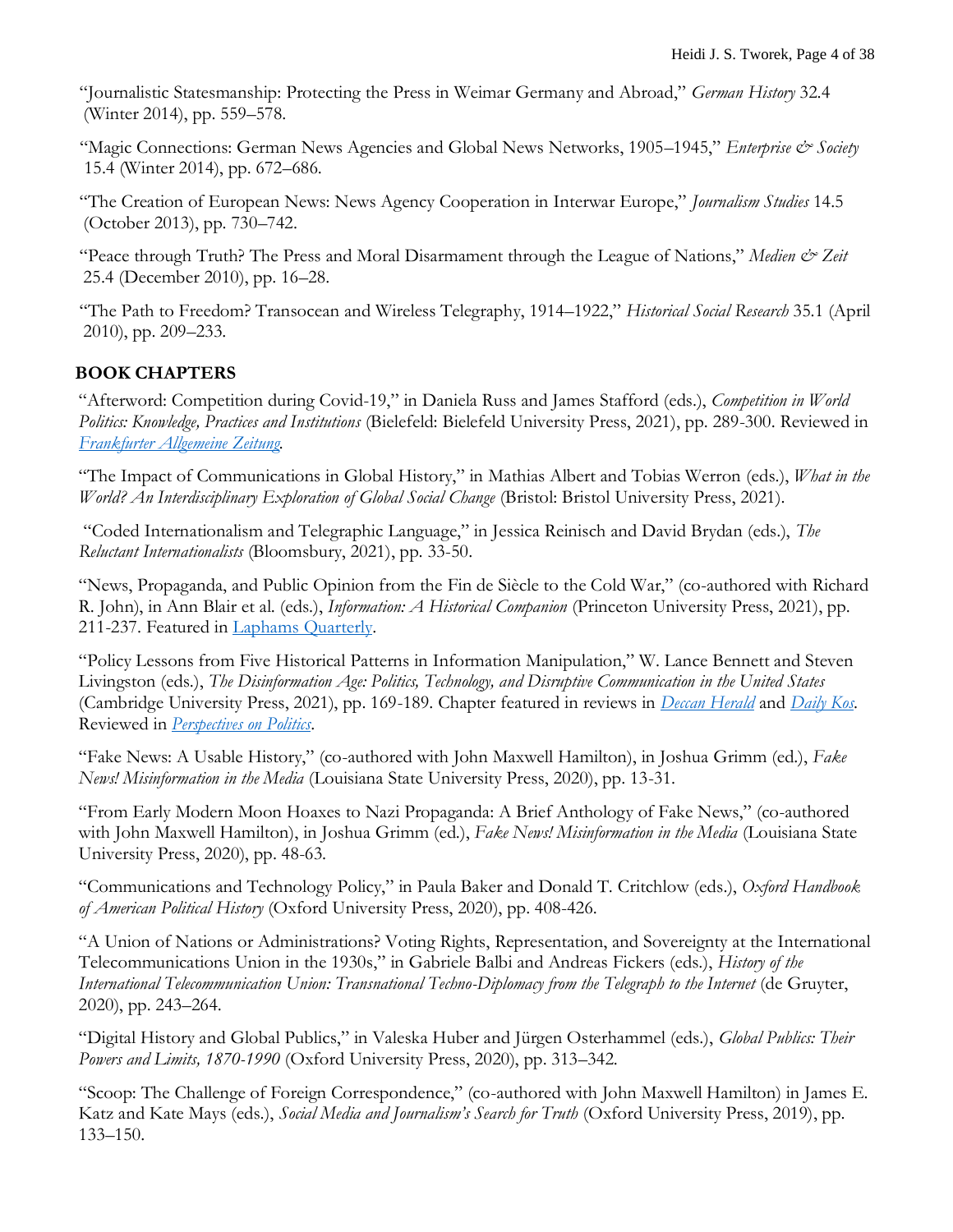"Introduction to the Makers of Global Business," (co-authored with Teresa da Silva Lopes and Christina Lubinski) in Teresa da Silva Lopes, Christina Lubinski, and Heidi Tworek (eds.), *The Routledge Companion to the Makers of Global Business* (Routledge, 2019), pp. 3-16.

"Global Communications," (co-authored with Richard John) in Teresa da Silva Lopes, Christina Lubinski, and Heidi Tworek (eds.), *The Routledge Companion to the Makers of Global Business* (Routledge, 2019), pp. 315-331.

"Introduction," (co-authored with Jonas Brendebach and Martin Herzer) in Jonas Brendebach, Martin Herzer, and Heidi Tworek (eds.), *Exorbitant Expectations: International Organizations and the Media in the Nineteenth and Twentieth Centuries* (Routledge, 2018), pp. 1-16.

"Protecting News before the Internet," in Richard R. John and Jonathan Silberstein-Loeb (eds.), *Making News: The Political Economy of Journalism in Britain and America from the Glorious Revolution to the Internet* (Oxford: Oxford University Press, 2015), pp. 196–222.

### **ROUNDTABLES AND ESSAYS**

"Rethinking the United States: What Was the 'American Century'?", in Jessica Reinisch and David Brydan (eds.), *Historical Association – Exploring and Teaching the Twentieth Century* (2019), pp. 62–65.

"Historical Roundtable: Legal and Historical Understandings of Privacy and Technology," (with Erin Coyle, Amy Gajda, and Jeffery Smith), *Historiography in Mass Communication* 5, no. 3 (May 2019), pp. 17-27.

### **PEER-REVIEWED ENCYCLOPEDIA ENTRIES AND ONLINE ESSAYS**

"Bild- und Filmamt," [International Encyclopedia of the First World War](http://encyclopedia.1914-1918-online.net/article/bild-_und_filmamt_bufa) (February 2016).

"Wolff Telegraph Bureau," [International Encyclopedia of the First World War](http://encyclopedia.1914-1918-online.net/article/wolff_telegraph_bureau) (November 2015).

"Der Weltverkehr und die Ausbreitung des Kapitalismus um 1900," [Themenportal Europäische Geschichte](http://www.europa.clio-online.de/2015/Article=737) (October 2015).

"Wireless Telegraphy," [International Encyclopedia of the First World War](http://encyclopedia.1914-1918-online.net/article/Wireless_Telegraphy) (October 2014).

## **BOOK REVIEWS**

Review of Dov H. Levin, *Meddling in the Ballot Box: The Causes and Effects of Partisan Electoral Interventions* (2020), *International Journal[: Canada's Journal of Global Policy Analysis](https://journals.sagepub.com/eprint/AXPRPPA9MQNVCYCBRDMQ/full)* 76.2 (2021), pp. 342-344.

Review of Andreas Fickers and Pascal Griset, *Communicating Europe. Technologies, Information, Events* (2019), [H-](https://meinclio.clio-online.de/open/pdf/publicationreview/reb-28959/)[Soz-Kult](https://meinclio.clio-online.de/open/pdf/publicationreview/reb-28959/) (June 2021).

Review of Erik Grimmer-Solem, *Learning Empire: Globalization and the German Quest for World Status, 1875–1919* (2019), *[Business History Review](https://www.cambridge.org/core/journals/business-history-review/article/abs/learning-empire-globalization-and-the-german-quest-for-world-status-18751919-by-erik-grimmersolem-cambridge-uk-cambridge-university-press-2019-xiv-654-pp-maps-photographs-figures-bibliography-index-cloth-4499-isbn-9781108483827/9E3BB66364E48C7648A8D3BE357EBDF7)* 94.3 (2020), pp. 655-658.

Review of Daniel Gorman, *International Cooperation in the Early Twentieth Century* (2017), [H-Diplo](https://www.h-net.org/reviews/showpdf.php?id=51500) (June 2018).

Review of Poul Duedahl (ed.), *A History of UNESCO: Global Actions and Impact* (2016), *[The English Historical](https://doi.org/10.1093/ehr/cey054)  [Review](https://doi.org/10.1093/ehr/cey054)* (February 2018).

Review of Thomas Zimmer, *Welt ohne Krankheit. Geschichte der internationalen Gesundheitspolitik 1940–1970* (2017), [H-Soz-Kult](http://www.hsozkult.de/publicationreview/id/rezbuecher-27273) (January 2018).

Review of James Lang, *On Course: A Week-by-Week Guide to Your First Semester of College Teaching (2008)*, Harvard University [Bok Center Blog](https://bokcenter.wordpress.com/2011/09/28/on-course-a-review/) (September 2011).

Review of Steve J. Wurtzler, *Electric Sounds: Technological Change and the Rise of Corporate Mass Media* (2009), [JHistory](https://www.h-net.org/reviews/showrev.php?id=31101) (November 2010).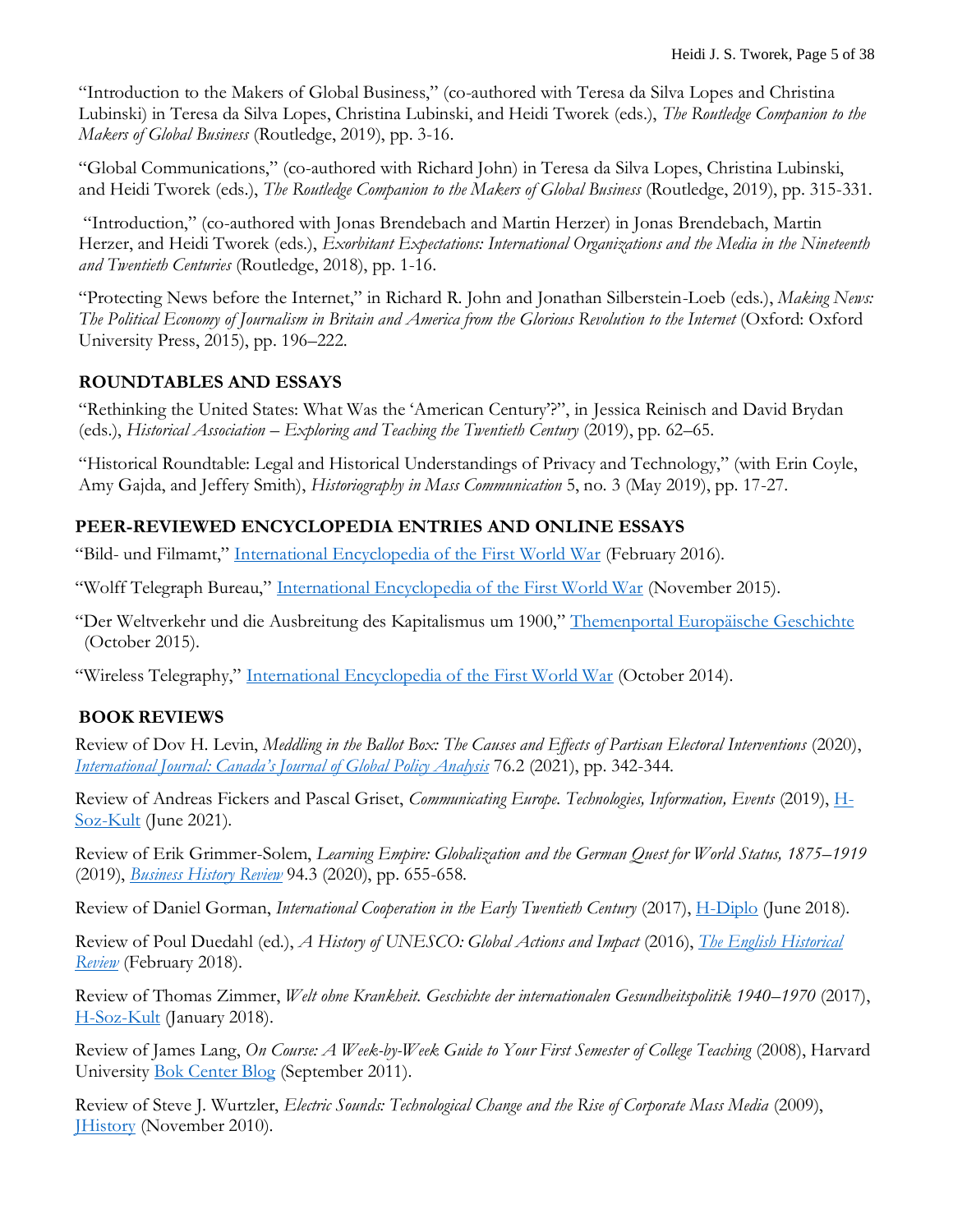Review of Lutz Hachmeister, *Nervöse Zone: Politik und Journalismus in der Berliner Republik* (2007), [H-German](http://h-net.msu.edu/cgi-bin/logbrowse.pl?trx=vx&list=h-german&month=1005&week=a&msg=xUWK2zCf3zk8JX77teTg0g&user=&pw=) (May 2010).

### **POLICY REPORTS AND MEMOS**

"From Flies to File Storage: Policy Issues in the Life-Cycle of Explanatory Journalism," (with Sabrina Wilkinson, Elizabeth Dubois, Elizabeth Ren, Lui Xia Lee), Pol Comm Tech Lab, [University of Ottawa](https://www.polcommtech.com/explanatoryjourno-report) (November 4, 2021), 30 pp.

"Impact of COVID-19 on Language and Literacy in Canada," (with Janet Werker et al.), [Royal Society of](https://rsc-src.ca/en/covid-19-policy-briefing-recent/impact-covid-19-language-and-literacy-in-canada)  [Canada](https://rsc-src.ca/en/covid-19-policy-briefing-recent/impact-covid-19-language-and-literacy-in-canada) (August 2021).

"Partnership in Leadership: A New Beginning – Neue Impulse für die transatlantischen Beziehungen. Bericht der Task Force 'Zukunft der transatlantischen Beziehungen'," (co-written with 22 others), [Bonn University](https://abdn.pure.elsevier.com/en/publications/partnership-in-leadership-a-new-beginning-new-impulses-for-transa) (December 2020), 52 pp.

"Social Media Councils and e-Courts in Canada: Research Memo," Canadian Commission on Democratic Expression (December 2020), 5 pp.

"Processes, People, and Public Accountability: How to Understand and Address Harmful Communication Online," (co-written with Chris Tenove), [Canadian Commission on Democratic Expression](https://www.mediatechdemocracy.com/work/processes-people-and-public-accountability-how-to-understand-and-address-harmful-communication-online) (December 14, 2020), 33 pp.

"Trolled on the Campaign Trail: Online Incivility and Abuse in Canadian Politics," (co-written with Chris Tenove), [Centre for the Study of Democratic Institutions,](https://democracy.arts.ubc.ca/2020/10/27/campaign-trail/) UBC (October 29, 2020), 44 pp. Media coverage in [CBC,](https://www.google.com/url?rct=j&sa=t&url=https://www.cbc.ca/news/canada/british-columbia/ubc-report-online-abuse-politicians-1.5782975&ct=ga&cd=CAEYACoTNzU5Mzc4Nzc5ODA3NTAzODU1OTIaMGJmOWExMTYwM2ZkNTk3Njpjb206ZW46VVM&usg=AFQjCNF2At2iMyNuM6jb_0ZlK3aKdROpDA) [Radio Canada,](https://ici.radio-canada.ca/nouvelle/1746220/ubc-etude-haine-twitter-tweet-candidats-elections-federales-2019) *Globe & Mail*, [iPolitics,](https://ipolitics.ca/2021/02/11/mps-say-hate-speech-is-constraining-public-discourse/) [New Canadian Media,](https://newcanadianmedia.ca/online-harm-and-its-impact-on-democracy-politics/) *[The Tyee](https://thetyee.ca/News/2020/10/29/BC-Legislature-Whiter-Than-Province/)*, [Yahoo News.](https://ca.news.yahoo.com/trolled-office-ubc-report-examines-160000743.html) Appearances on CBC.

"Democratic Health Communications during Covid-19: A Rapid Response," (co-written with Ian Beacock and Eseohe Ojo), [Centre for the Study of Democratic Institutions,](https://democracy2017.sites.olt.ubc.ca/files/2020/09/Democratic-Health-Communications-Report-Sept-2020.pdf) University of British Columbia (September 15, 2020), 112 pp. Featured in *[New York Times](https://www.google.com/url?rct=j&sa=t&url=https://www.nytimes.com/2020/10/16/opinion/shame-masks-coronavirus-covid.html&ct=ga&cd=CAEYACoUMTc4ODM3OTQwNTUzMTA1MDgwNjkyGjBiZjlhMTE2MDNmZDU5NzY6Y29tOmVuOlVT&usg=AFQjCNFwXB-jhceNodZoSwURD9rmVKtZmw)*, *Financial Times* Alphaville, *[Abbotsford News](https://www.abbynews.com/news/respond-with-empathy-b-c-expert-breaks-down-covid-vaccine-myths-reasons-for-hesitancy/)*, [CBC,](https://www.cbc.ca/radio/thecurrent/the-current-for-dec-2-2020-1.5824817/pandemic-decision-making-requires-politics-and-science-work-hand-in-glove-expert-1.5825602) CNN, Vice, [Georgia Straight,](https://www.straight.com/covid-19-pandemic/september-22-coronavirus-update-bc-eight-schools-with-cases-active-cases-decreases-and-dr-bonnie-henry-targeted) *[Globe & Mail](https://www.theglobeandmail.com/canada/article-inside-the-communications-battle-to-reach-pandemic-weary-canadians/)*, [Macleans,](https://www.macleans.ca/society/the-pandemic-has-proven-that-the-individual-is-not-supreme/) *[Salt Lake Tribune](https://www.sltrib.com/news/2020/12/21/robert-gehrke-we-need-get/)*, *[Saskatoon Star Phoenix](https://thestarphoenix.com/news/saskatchewan/facebook-warriors-a-pandemic-of-hoaxes-undermining-efforts-to-stop-covid-19)*, STAT news podcast, *[Vancouver Sun](https://vancouversun.com/news/covid-19-is-a-dress-rehearsal-for-next-pandemic)*, [WebMD.](https://www.webmd.com/lung/news/20201109/us-tops-10-million-cases-amid-covid-surge) Multiple appearances on CBC, CJOB, CKNW, [Global News BC,](https://globalnews.ca/video/7347173/comparing-bcs-covid-19-communications-strategy) TVO.

Co-lead (with Peter Pomerantsev), Final Report Drafting Team, "Freedom *and* [Accountability: A](https://www.ivir.nl/publicaties/download/Freedom_and_Accountability_TWG_Final_Report.pdf)  [Transatlantic Framework for Moderating Speech Online. Final Report of the Transatlantic High-Level](https://www.ivir.nl/publicaties/download/Freedom_and_Accountability_TWG_Final_Report.pdf)  [Working Group on Content Moderation Online and Freedom of Expression"](https://www.ivir.nl/publicaties/download/Freedom_and_Accountability_TWG_Final_Report.pdf) (June 2020).

"Dispute Resolution and Content Moderation: Fair, Accountable, Independent, Transparent, and Effective," (lead author, co-authored with Ronan Ó Fathaigh, Lisanne Bruggemann, and Chris Tenove), Transatlantic [Working Group](https://www.ivir.nl/publicaties/download/Dispute_Resolution_Content_Moderation.pdf) on Content Moderation Online and Freedom of Expression, Annenberg Public Policy Center at University of Pennsylvania (January 14, 2020), 34 pp.

"An Analysis of Germany's NetzDG Law," (co-authored with Paddy Leerssen), [Transatlantic Working](https://www.ivir.nl/publicaties/download/NetzDG_Tworek_Leerssen_April_2019.pdf)  [Group](https://www.ivir.nl/publicaties/download/NetzDG_Tworek_Leerssen_April_2019.pdf) on Content Moderation Online and Freedom of Expression, Annenberg Public Policy Center at University of Pennsylvania and Institute for Information Law, University of Amsterdam (April 2019).

"Poisoning Democracy: How Canada Can Address Harmful Speech Online" (co-authored with Chris Tenove and Fenwick McKelvey), [Public Policy Forum](https://www.ppforum.ca/publications/poisoning-democracy-what-can-be-done-about-harmful-speech-online/) (November 2018), 34 pp.

"Responsible Reporting in an Age of Irresponsible Information," [Alliance for Securing Democracy,](http://securingdemocracy.gmfus.org/publications/responsible-reporting-age-irresponsible-information) German Marshall Fund of the United States (March 2018), 10 pp.

"Suspicious Minds: U.S.-German Relations in the Trump Era," (co-authored with Frédéric Bozo et al.) [Transatlantic Academy](http://www.transatlanticacademy.org/publications/suspicious-minds-us-german-relations-in-the-trump-era) (May 2017), 34 pp.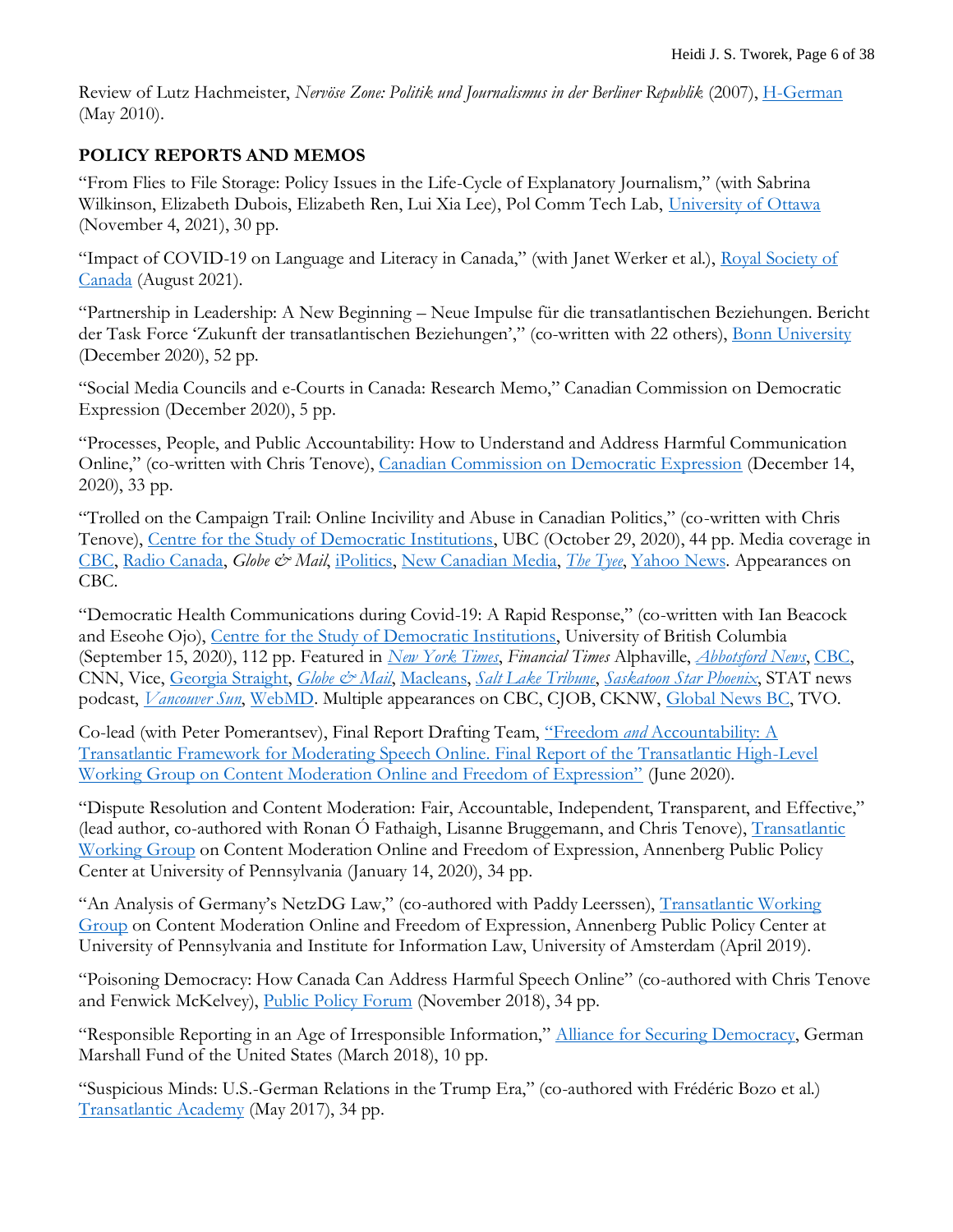#### **POLICY PUBLICATIONS**

"Time for Transparency from Digital Platforms, But What Does That Really Mean?," (with Alicia Wanless), [Lawfare,](https://www.lawfareblog.com/time-transparency-digital-platforms-what-does-really-mean) Brookings Institution (January 20, 2022).

"Omicron Surged, So Did Abuse of Health Communicators Online," [Centre for International Governance](https://www.cigionline.org/articles/as-omicron-surged-so-did-abuse-of-health-communicators-online/)  [Innovation](https://www.cigionline.org/articles/as-omicron-surged-so-did-abuse-of-health-communicators-online/) (January 12, 2022).

"History Explains Why Global Content Moderation Cannot Work," TechStream, [Brookings Institution](https://www.brookings.edu/techstream/history-explains-why-global-content-moderation-cannot-work/) (December 10, 2021).

"The Path Dependency of Infrastructure: A Commonly-Neglected Aspect of Platform Governance," [Project](https://www.peaceful-competition.org/pub/naf44s52/release/1?readingCollection=52d7085e)  [for Peaceful Competition](https://www.peaceful-competition.org/pub/naf44s52/release/1?readingCollection=52d7085e) (December 6, 2021).

"In Pandemic Communications, the Learning Curve is Strangely Absent," [Centre for International](https://www.cigionline.org/articles/in-pandemic-communications-the-learning-curve-is-strangely-absent/)  [Governance Innovation](https://www.cigionline.org/articles/in-pandemic-communications-the-learning-curve-is-strangely-absent/) (December 3, 2021).

"Could E-courts Help Fix Facebook's Inadequate Oversight Board?" [Centre for International Governance](https://www.cigionline.org/articles/could-e-courts-help-fix-facebooks-inadequate-oversight-board/?utm_source=twitter&utm_medium=social&utm_campaign=oversight-board)  [Innovation](https://www.cigionline.org/articles/could-e-courts-help-fix-facebooks-inadequate-oversight-board/?utm_source=twitter&utm_medium=social&utm_campaign=oversight-board) (October 29, 2021).

"Facebook's America-Centrism is Now Plain for All to See," [Centre for International Governance Innovation](https://www.cigionline.org/articles/facebooks-america-centrism-is-now-plain-for-all-to-see/) (October 4, 2021).

"Stopping the Hostile Online Attacks Hurled at Candidates," (with Chris Tenove), [Policy Options/Options](https://policyoptions.irpp.org/magazines/septembe-2021/stopping-the-hostile-online-attacks-hurled-at-candidates/)  [Politiques](https://policyoptions.irpp.org/magazines/septembe-2021/stopping-the-hostile-online-attacks-hurled-at-candidates/) (September 13, 2021).

"Open Access to Data Is Critical in a Democracy," [Centre for International Governance Innovation](https://www.cigionline.org/articles/open-access-to-data-is-critical-in-a-democracy/) (August 25, 2021).

"Disinformation: It's History," [Centre for International Governance Innovation](https://www.cigionline.org/articles/disinformation-its-history/) (July 14, 2021).

"Lessons from South Korea's Approach to Tackling Disinformation," (with Yoojung Lee), TechStream, [Brookings Institution](https://www.brookings.edu/techstream/lessons-from-south-koreas-approach-to-tackling-disinformation/) (July 12, 2021).

"Whose Democracy Counts When Global Social Media Rules Are Set?" Centre for International Governance [Innovation](https://www.cigionline.org/articles/whose-democracy-counts-when-global-social-media-rules-are-set/) (June 18, 2021).

"What Can Canadian Law Makers Draw from the New UK Online Safety Bill?" (with Suzie Dunn and Will Perrin), [Centre for International Governance Innovation](https://www.cigionline.org/articles/what-can-canadian-law-makers-draw-new-uk-online-safety-bill) (May 20, 2021).

"Taiwan's COVID-19 and Pandemic Experience: What are the Lessons for Canada?" [Canadian Global](https://www.cgai.ca/taiwans_covid_19_and_pandemic_experience_what_are_the_lessons_for_canada?utm_campaign=pp_tworek_taiwan&utm_medium=email&utm_source=cdfai)  [Affairs Institute/Institut Canadien des Affaires Mondiales](https://www.cgai.ca/taiwans_covid_19_and_pandemic_experience_what_are_the_lessons_for_canada?utm_campaign=pp_tworek_taiwan&utm_medium=email&utm_source=cdfai) (April 13, 2021).

"Does Deplatforming Trump Set a New Precedent for Content Moderation?" (with Jameel Jaffer et al.), [Centre for International Governance Innovation](https://www.cigionline.org/articles/does-deplatforming-trump-set-new-precedent-content-moderation) (January 18, 2021).

"The Dangerous Inconsistencies of Digital Platform Policies," [Centre for International Governance](https://www.cigionline.org/articles/dangerous-inconsistencies-digital-platform-policies)  [Innovation](https://www.cigionline.org/articles/dangerous-inconsistencies-digital-platform-policies) (January 13, 2021).

"Beyond Briefings: How Canadian Officials Can Communicate More Effectively during the Covid-19 Endgame," (co-written with Ian Beacock), [First Policy Response](https://policyresponse.ca/beyond-briefings-how-canadian-officials-can-communicate-more-effectively-during-the-covid-19-endgame/) (January 13, 2021).

"The Promise and Peril of Anti-Pandemic Technology," TechStream, [Brookings Institution](https://www.brookings.edu/techstream/the-promise-and-peril-of-anti-pandemic-technology/) (December 10, 2020).

"When Democracy meets Efficiency: How Communications Can End the Pandemic," [Institute Montaigne](https://www.institutmontaigne.org/en/blog/when-democracy-meets-efficiency-how-communication-can-end-pandemic) (November 5, 2020). Translated into [French.](https://www.institutmontaigne.org/blog/quand-la-democratie-rencontre-lefficacite-communiquer-pour-mettre-fin-la-pandemie)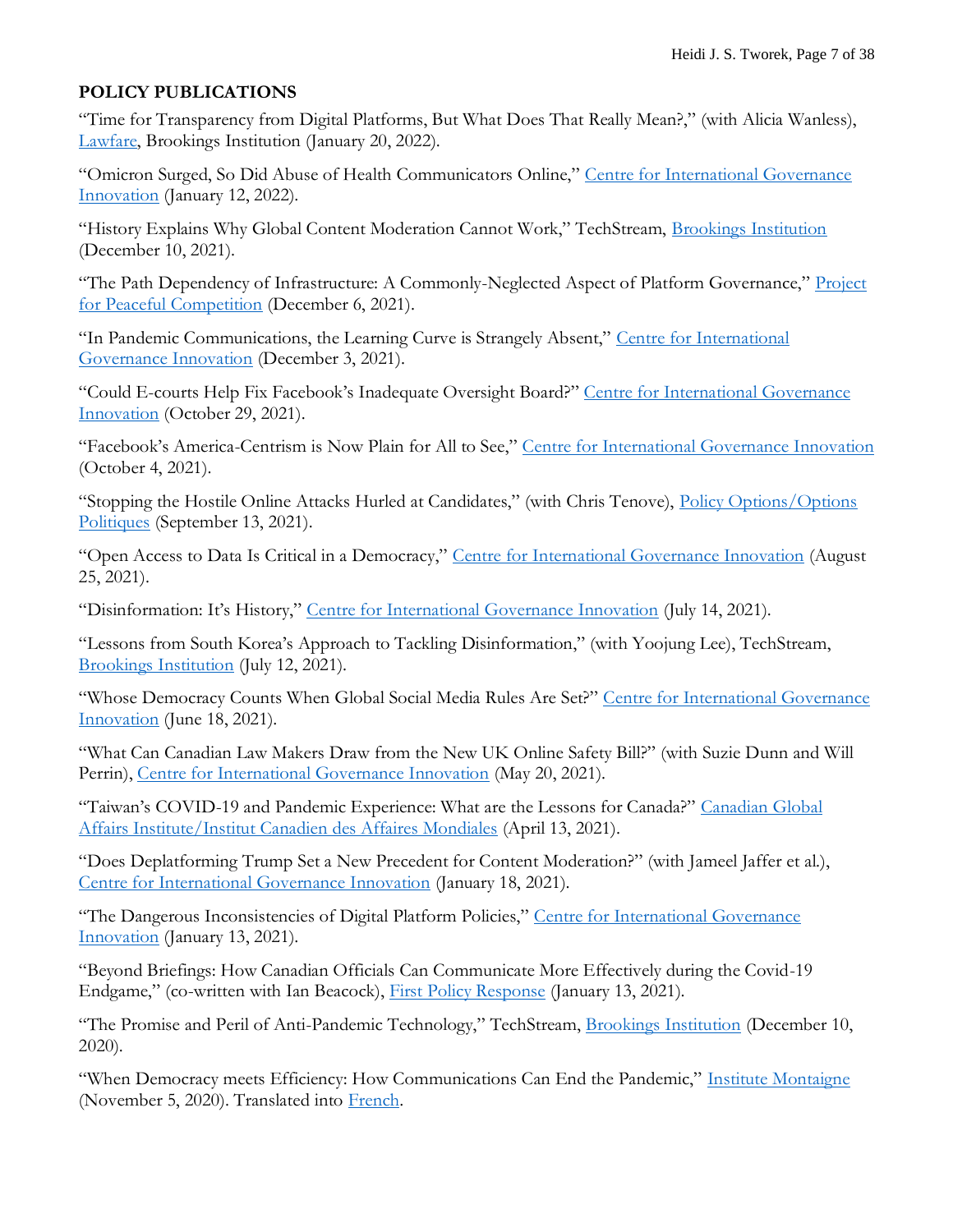"Is News Property? How Digital Platforms are Resurrecting a Centuries-Old Question," [Centre for](https://www.cigionline.org/articles/news-property-how-digital-platforms-are-resurrecting-centuries-old-question)  [International Governance Innovation](https://www.cigionline.org/articles/news-property-how-digital-platforms-are-resurrecting-centuries-old-question) (October 30, 2020).

"How a Public Health Approach Could Help to Curb the Infodemic," [Centre for International Governance](https://www.cigionline.org/articles/how-public-health-approach-could-help-curb-infodemic)  [Innovation](https://www.cigionline.org/articles/how-public-health-approach-could-help-curb-infodemic) (October 15, 2020).

"Lessons Learned from Taiwan and South Korea's Tech-Enabled Covid Communications," TechStream, [Brookings Institution](https://www.brookings.edu/techstream/lessons-learned-from-taiwan-and-south-koreas-tech-enabled-covid-19-communications/) (October 6, 2020).

"Should Big Tech be Setting the Terms of Political Speech?" (with Samantha Bradshaw et al.) [Centre for](https://www.cigionline.org/articles/should-big-tech-be-setting-terms-political-speech)  [International Governance Innovation](https://www.cigionline.org/articles/should-big-tech-be-setting-terms-political-speech) (October 5, 2020).

"Covid-19 Has Democratic Lessons to Teach. Has Angela Merkel Helped Germany to Learn Them?" (with Ian Beacock and Sudha David-Wilp), Transatlantic Take, [German Marshall Fund of the United States](https://www.gmfus.org/publications/covid-19-has-democratic-lessons-teach-has-angela-merkel-helped-germany-learn-them#utm_source=Twitter&utm_medium=Social) (October 2, 2020).

"Why Doesn't TikTok Get Policy Makers' Attention?" [Centre for International Governance Innovation](https://www.cigionline.org/articles/why-doesnt-tiktok-get-policy-makers-attention) (June 25, 2020).

"Paris Call Community for Countering Election Interference: What Democracies Can Learn from the Government of Canada," (co-written with David Salvo), [Alliance for Securing Democracy,](https://securingdemocracy.gmfus.org/paris-call-community-for-countering-election-interference-what-democracies-can-learn-from-the-government-of-canada/) German Marshall Fund of the United States (May 26, 2020).

"Should There Be a Public Health Exemption for Section 230?" TechStream, [Brookings Institution](https://www.brookings.edu/techstream/should-there-be-a-public-health-exemption-for-section-230/) (May 18, 2020).

"Platforms Adapted Quickly during the Pandemic – Can They Keep It Up?" Centre for International [Governance Innovation](https://www.cigionline.org/articles/platforms-adapted-quickly-during-pandemic-can-they-keep-it) (May 14, 2020). Translated into French for [Institut Montaigne](https://www.institutmontaigne.org/blog/les-plateformes-se-sont-adaptees-rapidement-pendant-la-crise-sanitaire-peuvent-elles-continuer) (June 9, 2020).

"Why the U.S. Needs a Pandemic Communications Unit," TechStream, [Brookings Institution](https://www.brookings.edu/techstream/why-the-u-s-needs-a-pandemic-communications-unit/) (April 29, 2020).

"How to Use Communications as a Medical Intervention," [German Marshall Fund of the United States](http://www.gmfus.org/blog/2020/04/01/how-use-communication-medical-intervention) (April 1, 2020).

"A New Blueprint for Platform Governance," [Centre for International Governance Innovation](https://www.cigionline.org/articles/new-blueprint-platform-governance) (February 24, 2020).

"How Transparency Reporting Could Incentivize Irresponsible Content Moderation," [Centre for](https://www.cigionline.org/articles/how-transparency-reporting-could-incentivize-irresponsible-content-moderation)  [International Governance Innovation](https://www.cigionline.org/articles/how-transparency-reporting-could-incentivize-irresponsible-content-moderation) (December 10, 2019).

"How Platforms Could Benefit from the Precautionary Principle," [Centre for International Governance](https://www.cigionline.org/articles/how-platforms-could-benefit-precautionary-principle)  [Innovation](https://www.cigionline.org/articles/how-platforms-could-benefit-precautionary-principle) (November 19, 2019).

"What Does Twitter's Ban on Political Ads Mean for Platform Governance?" (with Joan Donovan et al.), Centre [for International Governance Innovation](https://www.cigionline.org/articles/what-does-twitters-ban-political-ads-mean-platform-governance) (November 5, 2019).

"Social Media Councils," CIGI Series on Platform Governance, [Centre for International Governance](https://www.cigionline.org/articles/social-media-councils?utm_source=twitter&utm_medium=social&utm_campaign=platforms)  [Innovation](https://www.cigionline.org/articles/social-media-councils?utm_source=twitter&utm_medium=social&utm_campaign=platforms) (October 2019).

"Disinformation and Democracy in Historical Perspective," NATO Association of Canada/Association Canadienne pour L'OTAN (Fall 2019), pp. 15-18.

"Social Media Platforms and the Upside of Ignorance," [Centre for International Governance Innovation](https://www.cigionline.org/articles/social-media-platforms-and-upside-ignorance) (September 2019).

"Looking to History for Lessons on Platform Governance," [Centre for International Governance Innovation](https://www.cigionline.org/articles/looking-history-lessons-platform-governance) (July 2019).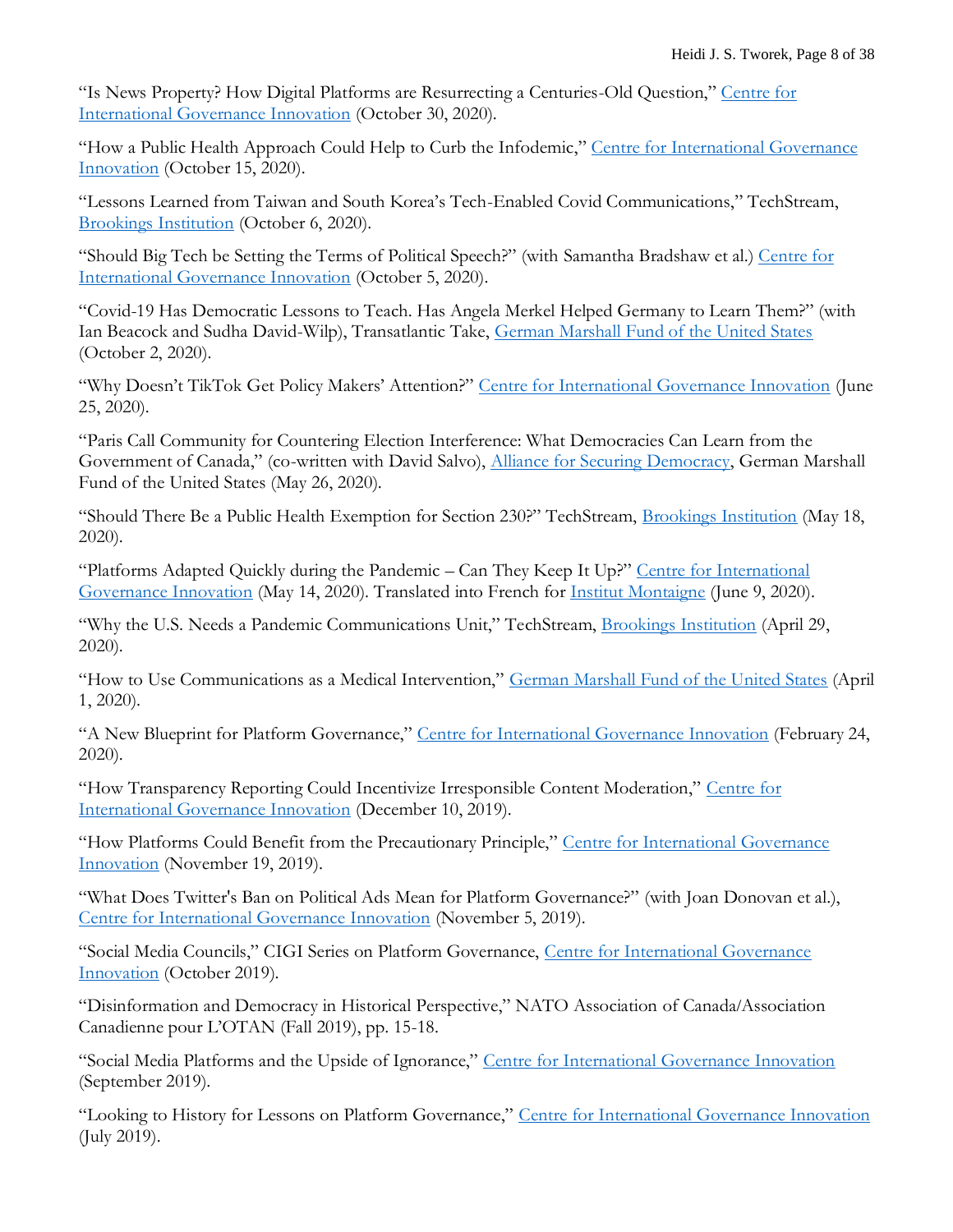"Without Improved Transparency, Platform Regulation Is a Pipe Dream," [Centre for International](https://www.cigionline.org/articles/without-improved-transparency-platform-regulation-pipe-dream)  [Governance Innovation](https://www.cigionline.org/articles/without-improved-transparency-platform-regulation-pipe-dream) (July 2019).

"Internet Governance Can't Be Divorced from Infrastructure Governance," Centre for International [Governance Innovation](https://www.cigionline.org/articles/internet-governance-cant-be-divorced-infrastructure-governance) (July 2019). Translated into French and published by [Institut Montaigne](https://www.institutmontaigne.org/blog/la-gouvernance-de-linternet-est-une-gouvernance-des-infrastructures) (December 2019).

"The Next North American Election: How Canada is Protecting Itself and What Can Still be Done," (coauthored with David Salvo), *Alliance for Securing Democracy*, German Marshall Fund of the United States (March 2019).

"How a Standards Council Could Help Curb Harmful Online Content," (co-authored with Fenwick McKelvey and Chris Tenove), [Policy Options](http://policyoptions.irpp.org/magazines/february-2019/standards-council-help-curb-harmful-online-content/) (February 2019).

"What the History of Radio Tells Us about Technology and Democracy," [Chatham House](https://demtech.chathamhouse.org/what-the-history-of-radio-tells-us-about-technology-and-democracy/) (October 2018).

"Communications and the Integrity of Elections," *[The Global Exchange](https://www.cgai.ca/communications_and_the_integrity_of_elections)* (September 2018).

"How History Helps Us to Uncover the Real Successes of Middle Power Internationalism," [Centre for](http://www.cips-cepi.ca/2018/07/15/how-history-helps-us-uncover-the-real-successes-of-middle-power-internationalism/)  [International Policy Studies,](http://www.cips-cepi.ca/2018/07/15/how-history-helps-us-uncover-the-real-successes-of-middle-power-internationalism/) University of Ottawa (July 2018).

"Gemeinsam mit den Guten. Wie ein EU-Handelsabkommen mit Kanada zum Wertepaket wurde," *[Internationale Politik](https://zeitschrift-ip.dgap.org/de/ip-die-zeitschrift/archiv/jahrgang-2017/mai-juni/gemeinsam-mit-den-guten)* (May/June 2017): 53-57.

"Kommunikation in der Ära von Fake News," *[Zukunftsinstitut](http://www.zukunftsinstitut.de/artikel/15-politics-pr-40/longreads/kommunikation-in-der-aera-der-fake-news/)* Politics & PR 4.0 (April 2017).

"Why Germany Might Take a Maple Leaf out of Canada's Book," [Transatlantic Academy](http://www.transatlanticacademy.org/node/1013) (March 10, 2017).

"Approaching Trump," (with Sir Michael Leigh, Stefan Fröhlich, and Joshua Walker), [German Marshall Fund](http://www.gmfus.org/blog/2017/03/08/approaching-trump) (March 8, 2017).

"Political Communications in the 'Fake News' Era: Six Lessons for Europe," Transatlantic Academy [Policy](http://www.transatlanticacademy.org/publications/political-communications-fake-news-era-six-lessons-europe)  [Brief](http://www.transatlanticacademy.org/publications/political-communications-fake-news-era-six-lessons-europe) (February 13, 2017).

"The European Union Clashes with Google over Copyright," German Marshall Fund [Transatlantic Take](http://www.gmfus.org/blog/2016/10/11/european-union-clashes-google-over-copyright) (October 11, 2016).

## **DIGITAL PROJECTS**

*Co-ordinator*, United Nations History Project [\(www.unhistoryproject.org\)](http://www.unhistoryproject.org/), December 2010 – present. Project manager for leading scholarly website on UN history. Supervised ten graduate and undergraduate researchers. Awarded grants from United Nations Foundation for the site, its [Facebook](http://www.facebook.com/unitednationshistoryproject) and [Twitter.](http://www.twitter.com/UN_History)

*Editor*, "Image of the Month." October 2016 – 2018. Solicit, edit, and publish essays from scholars on images related to the history of international organizations.

*Manager*, UN70 Twitter Project [\(www.twitter.com/UN\\_History\)](http://www.twitter.com/UN_History), April 2015 – 2018. Manage and publicize tweets tracing the foundation of the United Nations in real time, seventy years later.

*Blogger*, United Nations Foundation, July – October 2015. Contributed regular **blog posts** on the history of the foundation of the United Nations.

### **SELECTED FELLOWSHIPS AND AWARDS**

| Commission, British Columbia Office of the Human Rights Commissioner (CAD \$23,000) 2022 |      |
|------------------------------------------------------------------------------------------|------|
| Canada Research Chair, Tier II (CAD \$600,000)                                           | 2021 |
| Public History Initiative, UBC History Department (CAD \$5,000)                          | 2021 |
| SSHRC Partnership Engage Grant (CAD \$24,974)                                            | 2021 |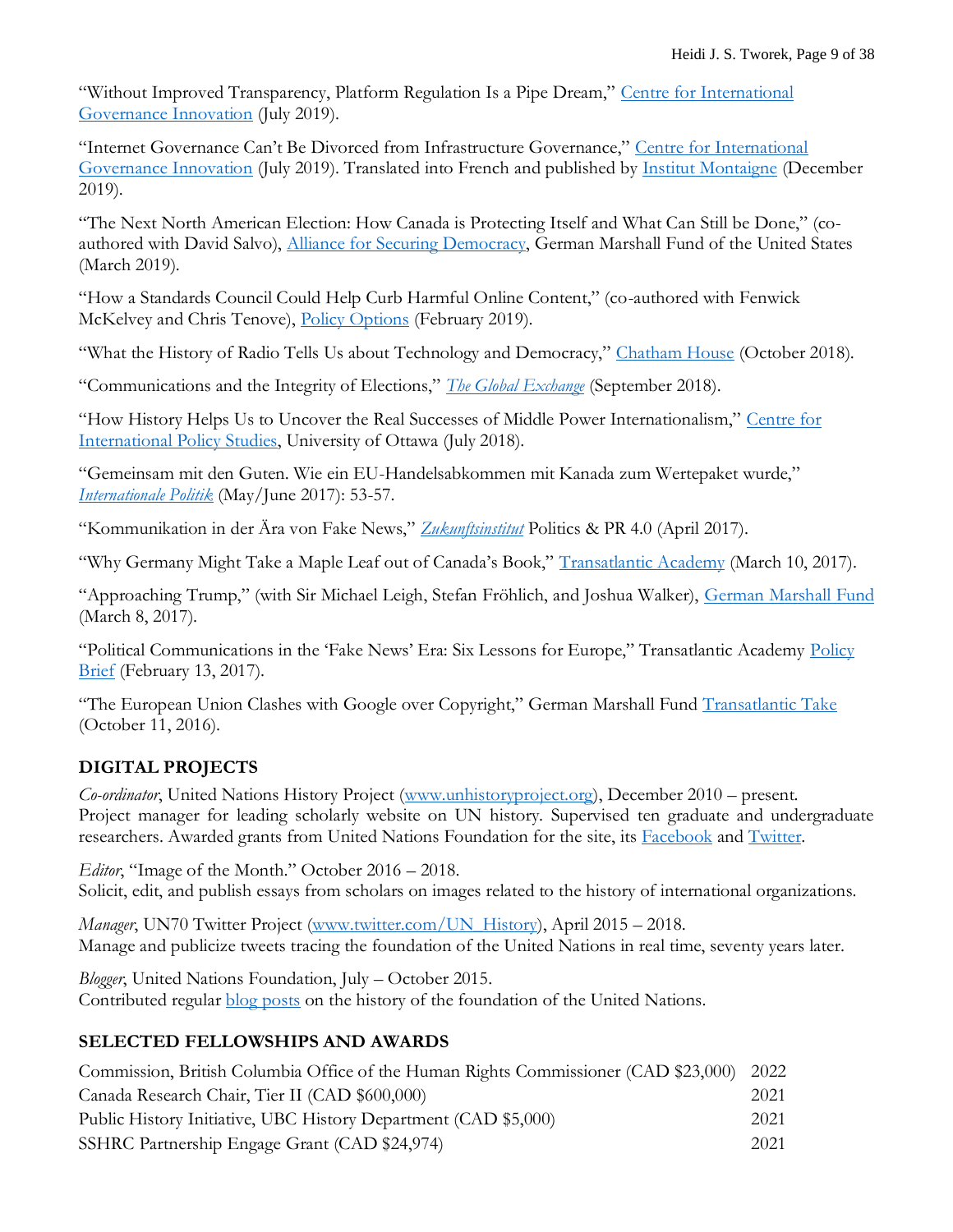| SSHRC Arts Explore Grant (CAD \$4,000)                                                                 | 2021          |
|--------------------------------------------------------------------------------------------------------|---------------|
| Historical Innovation in Explanatory Journalism, SSHRC PG subgrant (CAD \$17,500)                      | 2021          |
| Arts Undergraduate Research Award, UBC Faculty of Arts (CAD \$3,000)                                   | 2021          |
| Covid-19 Solutions, Peter Wall Institute for Advanced Studies, UBC (CAD \$19,500)                      | 2020          |
| SSHRC Partnership Engage Grant (CAD \$24,940)                                                          | 2020          |
| Grants for Catalyzing Research Clusters, Language Science Initiative, UBC (CAD \$8,000)                | 2020          |
| Co-applicant, COVID-19 Rapid Publication Working Group, Peter Wall Institute for Advanced Studies, UBC |               |
| (CAD \$7,500)                                                                                          | 2020          |
| SSHRC Exchange: Arts Workshop and Visiting Speakers (CAD \$2,000)                                      | 2020          |
| Co-applicant, Genomics in Society Interdisciplinary Research Team (CAD \$1.4 million)                  | 2020          |
| Ernst Fraenkel Prize, Wiener Holocaust Library (GBP 5,000)                                             | 2020          |
| Ralph Gomory Prize, Business History Conference and Sloan Foundation (USD \$5,000)                     | 2019          |
| Public History Initiative, UBC History Department (CAD \$5,000)                                        | 2019          |
| Digital Ecosystem Research Challenge Grant (CAD \$46,150)                                              | 2019          |
| Co-applicant, SSHRC Partnership Grant (CAD \$2.5 million)                                              | 2019          |
| Public History Initiative, UBC History Department (CAD \$3,000)                                        | 2019          |
| Fieldwork Project Grant/Public History Initiative, UBC History Department (CAD \$4,500)                | 2019          |
| Mitacs Globalink Research Award, Canada (x2) (CAD \$12,000)                                            | 2019          |
| Arts Undergraduate Research Award, UBC Faculty of Arts (CAD \$3,000)                                   | 2019          |
| Public History Initiative, UBC History Department (CAD \$3,000)                                        | 2018          |
| Fieldwork Project Grant, UBC History Department (CAD \$4,500)                                          | 2018          |
| German Historical Institute Conference Organization Grant (\$13,000)                                   | 2018          |
| Bridge Funding, Vice President Research Office and History Dept, UBC (CAD \$4,000)                     | 2018          |
| Co-applicant, SSHRC Connection Grant (CAD \$38,567)                                                    | 2018          |
| Co-applicant, SSHRC Insight Development Grant (CAD \$24,800)                                           | 2018          |
| SSHRC Partnership Engage Grant (CAD \$24,954)                                                          | 2018          |
| Mitacs Globalink Research Award, Canada (x2) (CAD \$12,000)                                            | 2018          |
| History Department Fieldwork Project Grant, UBC (CAD \$4,878)                                          | $2017 - 2018$ |
| Faculty of Arts International Travel Grant, UBC (CAD \$2,000)                                          | 2017          |
| Bridge Funding, Vice President Research Office and History Dept, UBC (CAD \$4,680)                     | 2017          |
| History Department Summer Fieldwork Project Grants (x2), UBC (CAD \$9,477)                             | 2017          |
| Transatlantic Academy Fellowship, German Marshall Fund, Washington DC (\$70,000)                       | $2016 - 2017$ |
| Visiting Fellowship, "Reluctant Internationalists," Birkbeck, University of London (\$1,300)           | 2016          |
| Mitacs Globalink Research Award, Canada (CAD \$5,000)                                                  | 2016          |
| Faculty of Arts Research Grant, University of British Columbia (CAD \$4,000)                           | 2016          |
| History Department Summer Fieldwork Project Grant, UBC (CAD \$5,000)                                   | 2016          |
| SSHRC Connection Grant (CAD \$23,736)                                                                  | 2016          |
| Teaching and Learning Enhancement Fund, "History Lab," UBC (CAD \$50,000)                              | 2016          |
| Faculty of Arts International Travel Grant, University of British Columbia (CAD \$2,000)               | 2015          |
| Hampton Fund New Faculty Research Grant, UBC (CAD \$10,000)                                            | 2015          |
| The Star Family Prize for Excellence in Advising, Harvard University (nominated)                       | 2015          |
| John R. Marquand Award for Exceptional Advising and Counseling, Harvard (nominated)                    | 2015          |
| Leibniz Summer Fellowship, Zentrum für Zeithistorische Forschung, Potsdam (\$6,700)                    | 2014          |
| Herman E. Krooss Prize for Best Dissertation in Business History (\$500)                               | 2014          |
| United Nations Foundation Operational Support Grants (awarded four times at \$20,000)                  | $2012 - 2016$ |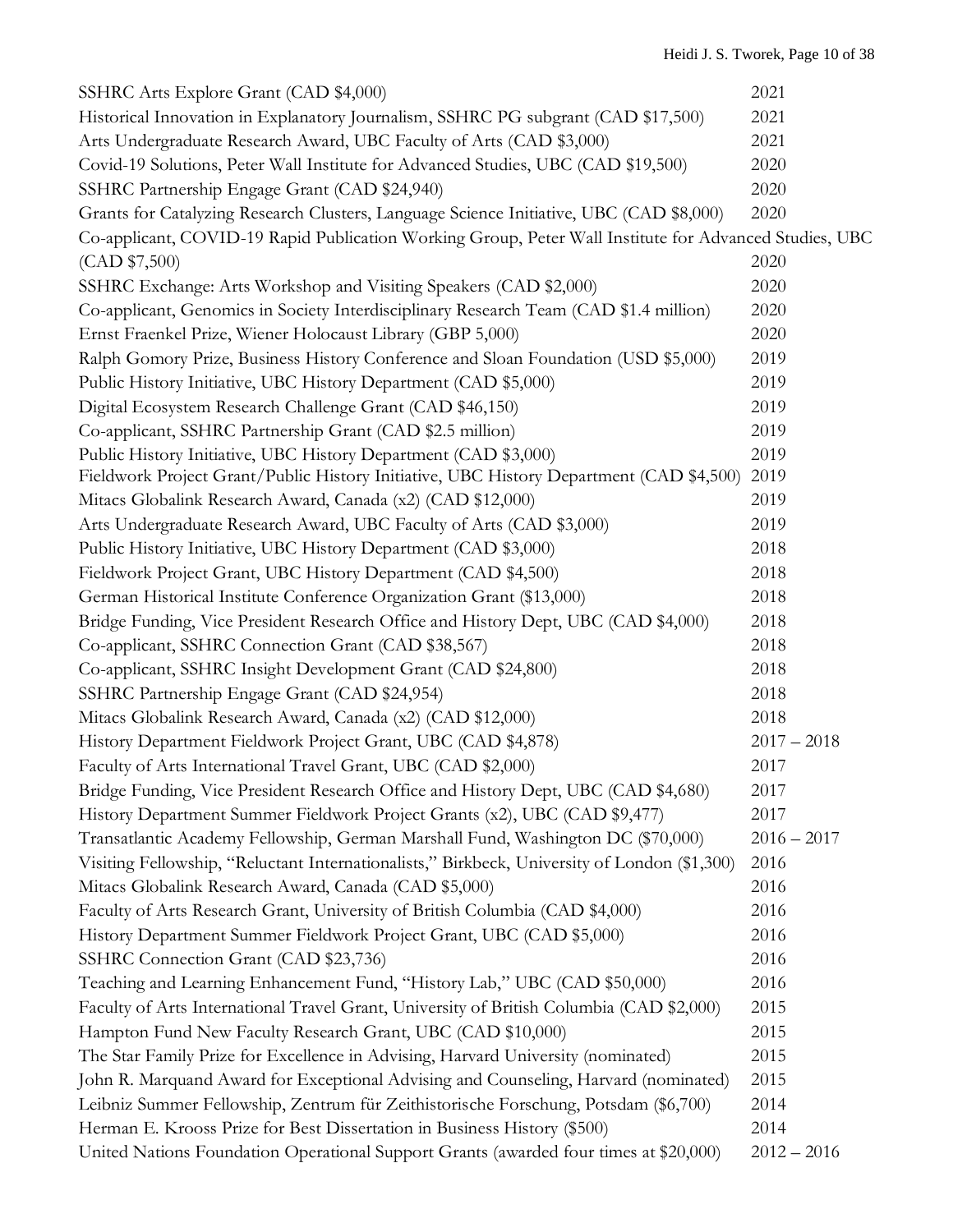| Harvard University Certificate of Distinction in Teaching (awarded twelve times)                | $2008 - 2015$ |
|-------------------------------------------------------------------------------------------------|---------------|
| German Historical Institute Conference Grant for German Studies Association (\$3,000)           | 2013          |
| Harvard University Dissertation Completion Fellowship (declined)                                | $2012 - 2013$ |
| Alfred D. Chandler, Jr. Travel Grant to Business History Conference (\$1,000)                   | 2012          |
| Bok Center Certificate of Achievement in the Practice of Teaching in Higher Education           | 2012          |
| Society for the History of Technology (SHOT) Travel Grant (\$1,500)                             | 2011          |
| Davis Center for Russian and Eurasian Studies Research Grant, Harvard University (\$3,000) 2011 |               |
| History Department Summer Grant, Harvard University (\$4,000 each)                              | 2007-08, 2011 |
| Frederick Sheldon Traveling Fellowship (honorary recipient)                                     | $2009 - 2010$ |
| Krupp Foundation Dissertation Research Fellowship (\$30,000)                                    | $2009 - 2010$ |
| DAAD Dissertation Research Fellowship (\$12,500)                                                | $2009 - 2010$ |
| James Souverine Gallo '27 Memorial Scholarship, Harvard University (\$500)                      | $2008 - 2009$ |
| Center for European Studies Summer Travel Grant, Harvard University (\$6,000)                   | 2008          |
| Herchel Smith Travel Grant, Emmanuel College, Cambridge University (\$10,000)                   | $2006 - 2009$ |
| Kurt Hahn University Prize (Highest mark in German at Cambridge University)                     | 2004, 2006    |
| The Sands Senior Scholarship, Emmanuel College, Cambridge University                            | 2003, 2004    |

### **MEDIA PUBLICATIONS**

"A Chance for Democratic Renewal," in "Is the Media Doomed?," [Politico Magazine](https://www.politico.com/news/magazine/2022/01/21/media-journalism-future-527294) (January 21, 2022).

"A Real History of Fake News," (with John Maxwell Hamilton), *[American Purpose](https://www.americanpurpose.com/articles/a-short-history-of-fake-news/)* (August 23, 2021).

"Stories, Statistics, and Authenticity in Health Communications," Beyond Disinformation series, [Social](https://items.ssrc.org/beyond-disinformation/stories-statistics-and-authenticity-in-health-communications/)  [Sciences Research Council](https://items.ssrc.org/beyond-disinformation/stories-statistics-and-authenticity-in-health-communications/) (May 25, 2021).

"The Cyberflâneur," [The Syllabus,](https://www.the-syllabus.com/cyberflaneur/the-cyberflaneur-48-heidi-tworek) curated commentary on ten pieces (May 22, 2021).

"Why We Need to Change the Narrative on Outdoor Transmission," (with Zain Chagla and Sumon Chakrabarti), *[Toronto Star](https://www.thestar.com/opinion/contributors/2021/04/12/why-we-need-to-change-the-narrative-on-outdoor-transmission.html)* (April 12, 2021).

"Why Disease Names Matter," *[Globe & Mail](https://www.theglobeandmail.com/canada/article-why-disease-names-matter/)* (March 24, 2021). Also published by [Royal Society of Canada](https://rsc-src.ca/en/voices/why-disease-names-matter) in the Covid-19 Series, Publication 98.

"Simply Talking about the Pandemic the Right Way Can Help Rebuild American Democracy," (with Ian Beacock), *[The New Republic](https://newrepublic.com/article/160504/biden-covid-pandemic-communication-strategy-rebuild-american-democracy)* (December 24, 2020).

"A Year of News Mocktails," Predictions for 2021, [Nieman Lab](https://www.niemanlab.org/2020/12/a-year-of-news-mocktails/) (December 2020).

"What We Can Learn from Covid Communications in Other Countries," (with Ian Beacock and Eseohe Ojo), [Policy Options](https://policyoptions.irpp.org/magazines/november-2020/what-we-can-learn-from-covid-communications-in-other-countries/) (November 5, 2020).

"Ontario's Covid-19 Messaging Needs a Reset: Here is What to Do," (with Ian Beacock) *[Ottawa Citizen](https://ottawacitizen.com/opinion/tworek-and-beacock-ontarios-covid-19-messaging-needs-a-reset-heres-what-to-do)* (October 20, 2020).

"B.C. Shouldn't Be Afraid of a Pandemic Election – It Could Strengthen Our Democracy," (with Ian Beacock) *[The Province](https://theprovince.com/opinion/ian-beacock-and-heidi-tworek-b-c-shouldnt-be-afraid-of-a-pandemic-election-it-could-strengthen-our-democracy)* (September 29, 2020).

"Leaving Big Tech to Govern Themselves Doesn't Work. They're Getting Even Worse," *[The Independent](https://www.independent.co.uk/voices/us-uk-trade-deal-facebook-google-amazon-bezos-a9657991.html)* (August 7, 2020).

"Getting Your Book Read When You're a Humanities Scholar," (interview of me by Letitia Henville), [University Affairs](https://www.universityaffairs.ca/career-advice/ask-dr-editor/getting-your-book-read-and-cited-when-youre-a-humanities-scholar/) (May 15, 2020).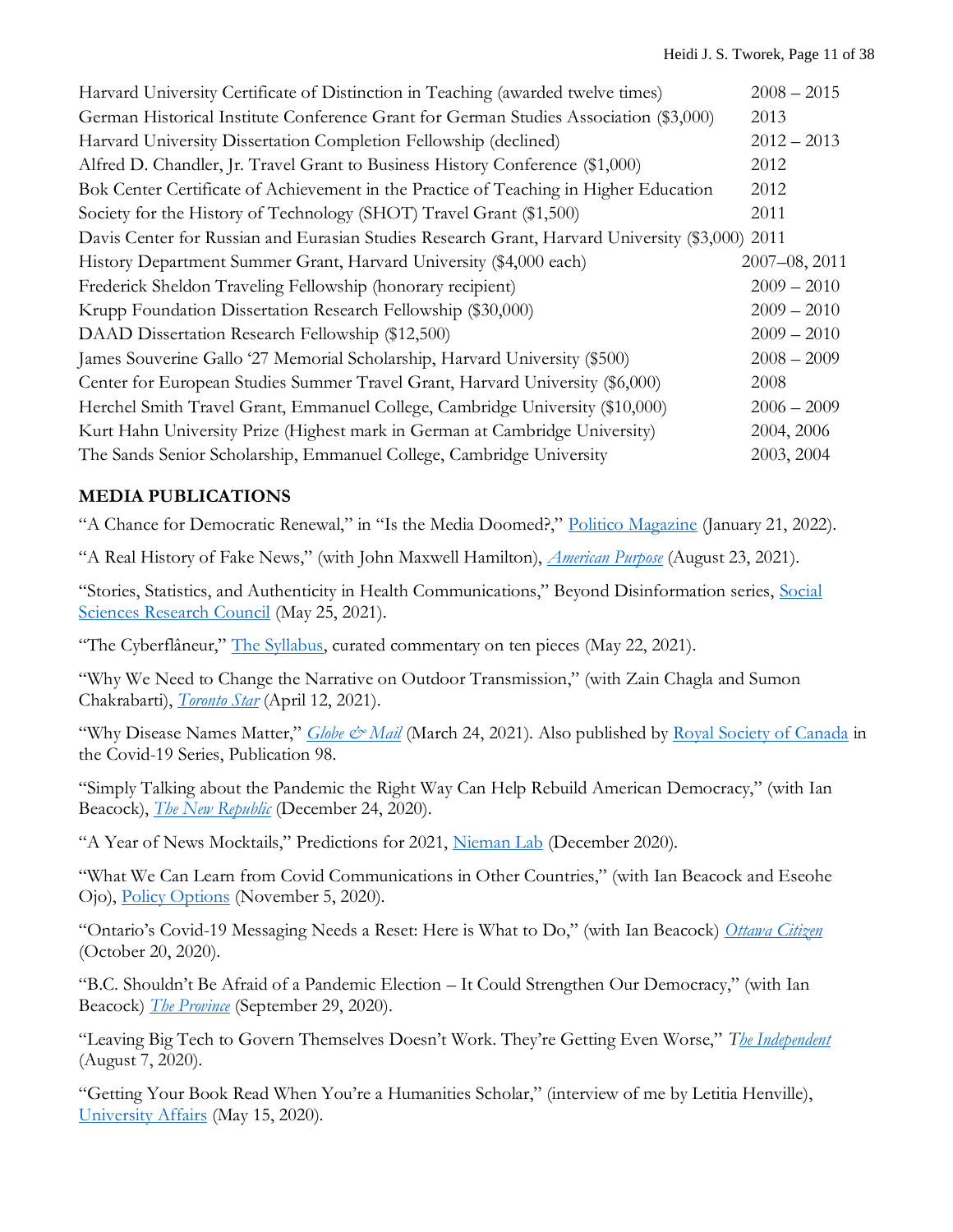"Pandemics and History – a Roundtable on COVID-19 and Its Historical Connections (with John Christopoulos, Robert Brain, and Timothy Brook)," [UBC History Department](https://history.ubc.ca/news/pandemics-and-history-a-roundtable-on-covid-19-and-its-historical-connections/) (May 3, 2020).

"When a Virus is the Cause, Racism is Often the Symptom: Q&A with Heidi Tworek," [UBC News](https://news.ubc.ca/2020/02/25/when-a-virus-is-the-cause-racism-is-often-the-symptom/) (February 25, 2020). Reprinted in *[Richmond News](https://www.richmond-news.com/news/coronavirus-racism-q-and-a-ubc-professor-speaks-out-1.24083776)*.

"The Year of Positive Pushback," Predictions for 2020, [Nieman Lab](https://www.niemanlab.org/2020/01/the-year-of-positive-pushback/) (January 2, 2020).

"Canada Needs a Social Media Council to Help Solve Complex Problems with Online Content Moderation," [Re\\$earch Money](https://researchmoneyinc.com/articles/canada-needs-a-social-media-council-to-help-solve-complex-problems-with-online-content-moderation/) (December 11, 2019).

"News from Germany," [TRAFO: Blog for Transregional Research](https://trafo.hypotheses.org/19381) (August 14, 2019).

"Falsche Nachrichten hat es immer gegeben: Ein Interview zwischen Heidi Tworek und Georg Ismar," *[Der](https://www.tagesspiegel.de/politik/historikerin-ueber-propaganda-und-fake-news-falsche-nachrichten-hat-es-immer-gegeben/24865578.html)  [Tagesspiegel](https://www.tagesspiegel.de/politik/historikerin-ueber-propaganda-und-fake-news-falsche-nachrichten-hat-es-immer-gegeben/24865578.html)* (August 3, 2019).

"Government-Imposed Internet Blackouts Are A Power Move to Suppress Dissent," [The Conversation](https://theconversation.com/government-imposed-internet-blackouts-are-a-power-move-to-suppress-dissent-119153) (June 24, 2019).

"Author Q&A: Informational Wars," *[Vancouver Sun](https://vancouversun.com/entertainment/books/author-qa-heidi-tworeks-new-book-shows-information-warfare-has-a-long-history)* (June 22, 2019).

"A Lesson from 1930s Germany: Beware State Control of Social Media," *[The Atlantic](https://www.theatlantic.com/international/archive/2019/05/germany-war-radio-social-media/590149/)* (May 26, 2019).

"Information Warfare is Here to Stay: States Have Always Fought for the Means of Communication," *[Foreign](https://www.foreignaffairs.com/articles/germany/2019-04-25/information-warfare-here-stay?)  [Affairs](https://www.foreignaffairs.com/articles/germany/2019-04-25/information-warfare-here-stay?)* (April 2019).

"News from Germany: The Competition to Control World Communications, 1900-1945," [The Page 99 Test](https://page99test.blogspot.com/2019/04/heidi-j-s-tworeks-news-from-germany.html) (April 2019).

"Informationskriege," *[Internationale Politik](https://zeitschrift-ip.dgap.org/de/ip-die-zeitschrift/archiv/jahrgang-2019/maerz-april-2019/informationskriege)* (March/April 2019), pp. 122-129.

"We Can't Rely Solely on Silicon Valley to Tackle Online Hatred," (co-authored with Chris Tenove and Fenwick McKelvey), *[Globe & Mail](https://www.theglobeandmail.com/opinion/article-we-cant-rely-solely-on-silicon-valley-to-tackle-online-hatred/)* (November 12, 2018).

"Quietly, One of Trump's Tariffs Threatens Democracy," *[Washington Post](https://www.washingtonpost.com/outlook/2018/09/12/quietly-one-president-trumps-tariffs-threatens-american-democracy/?utm_term=.860ed004f1d1)* (September 11, 2018).

"L'âge d'or des médias: une exception historique?," [Ina Global](https://www.inaglobal.fr/presse/article/l-age-d-or-des-medias-une-exception-historique-10267) (September 4, 2018).

"Als ob Flüchtlinge Touristen wären," *[Süddeutsche Zeitung](http://www.sueddeutsche.de/kultur/bildsprache-in-der-politik-als-ob-fluechtlinge-touristen-waeren-1.4022247?reduced=true)* (June 20, 2018), p. 2.

"Why the 'Golden Age' of Newspapers was the Exception, Not the Rule," (co-authored with John Maxwell Hamilton), [Nieman Lab](http://www.niemanlab.org/2018/05/why-the-golden-age-of-newspapers-was-the-exception-not-the-rule/) (May 2, 2018).

"What Europe Can Teach Canada about Protecting Democracy," (co-authored with Chris Tenove), The [Conversation](https://theconversation.com/what-europe-can-teach-canada-about-protecting-democracy-94261) (April 5, 2018).

"Tweets are the new Vox Populi," *[Columbia Journalism Review](https://www.cjr.org/analysis/tweets-media.php)* (March 27, 2018).

"Is Germany's Foreign Minister Having a Chrystia Freeland Moment?" [The Conversation](https://theconversation.com/is-germanys-foreign-minister-having-a-chrystia-freeland-moment-89833) (January 8, 2018).

"Nicht bei der Verteidigung sparen!" (co-authored with Niklas Helwig) *[ZEIT Online](http://www.zeit.de/politik/ausland/2017-10/sondierungsgespraeche-jamaika-koalition-europa-frankreich-deutschland)* (October 30, 2017).

"Foreign Propaganda is a Problem Again, But Maybe a Smaller One than We Think," Made by History, *[Washington Post](https://www.washingtonpost.com/news/made-by-history/wp/2017/10/03/foreign-propaganda-is-a-problem-again-but-maybe-a-smaller-one-than-we-think/?utm_term=.3a7e1fc8c580)* (October 3, 2017).

"Die Probleme mit Freihandelsabkommen," *Der Tagesspiegel* (August 7, 2017), p. 6. Appeared online as "Nichts aus den Fehlern gelernt," *[Der Tagesspiegel](https://causa.tagesspiegel.de/kolumnen/wechselnden-experten-1/nichts-aus-den-fehlern-gelerntnbsp.html)* (August 30, 2017).

"Privacy Shapes Our News," [Goethe Institute,](https://www.youtube.com/watch?v=8aDPXdU6DSQ) Washington DC (June 22, 2017).

"How to Make Facts Matter Again," [OECD Yearbook 2017](http://www.oecd.org/forum/oecdyearbook/how-to-make-facts-matter-again.htm) (June 2017).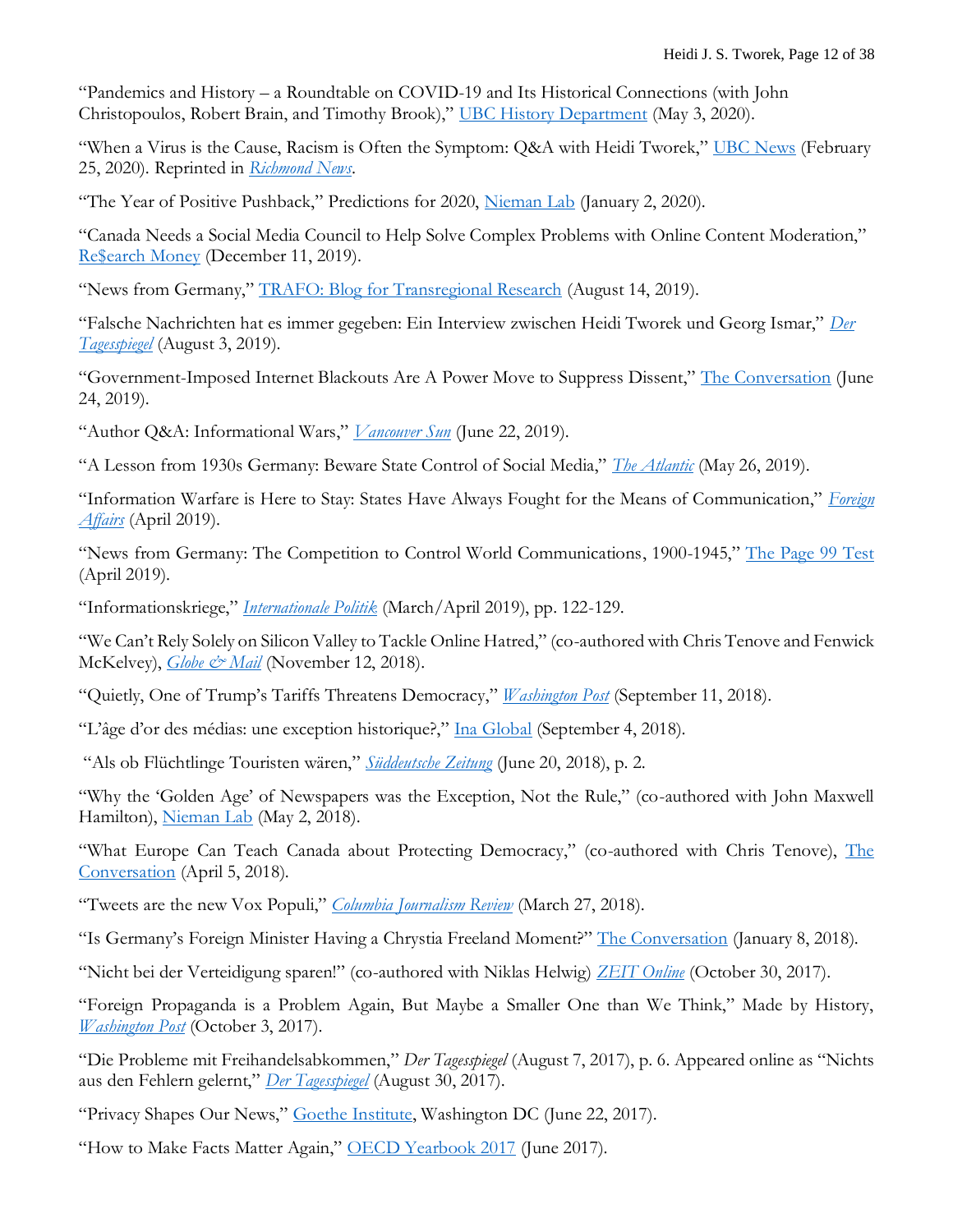"How Germany is Tackling Hate Speech," *[Foreign Affairs](https://www.foreignaffairs.com/articles/germany/2017-05-16/how-germany-tackling-hate-speech)* (May 16, 2017).

"Cambridge Analytica, Trump, and the New Old Fear of Manipulating the Masses," *[Nieman Lab](http://www.niemanlab.org/2017/05/cambridge-analytica-trump-and-the-new-old-fear-of-manipulating-the-masses/)* (May 15, 2017).

"Microsoft is Right: We Need a Digital Geneva Convention," *[Wired](https://www.wired.com/2017/05/microsoft-right-need-digital-geneva-convention/)* (May 9, 2017).

"How to Spend It: Three Simple Suggestions to Increase German Military Spending," *[War on the Rocks](https://warontherocks.com/2017/05/how-to-spend-it-three-simple-suggestions-to-increase-german-military-spending/)* (May 2, 2017).

"Was Deutschland von Kanada lernen kann: Die Trump-Diplomatie," *[Der Tagesspiegel](https://causa.tagesspiegel.de/politik/amerika-unter-trump-wie-wird-es-weitergehen/was-deutschland-von-kanada-lernen-kann-die-trump-diplomatie.html)* (March 9, 2017).

"What Makes Health Special?" Invited Blog Post for [Reluctant Internationalists,](http://www.bbk.ac.uk/reluctantinternationalists/blog/makes-health-special/) Birkbeck, University of London (December 19, 2016).

"Why the History of News Explains its Future," (co-authored with John Maxwell Hamilton) *[The Conversation](https://theconversation.com/why-the-history-of-news-explains-its-future-59150)* (May 17, 2016).

Contributor, "What Can One Photo Tell Us about the Media and 2016?," *[Politico Magazine](http://www.politico.com/magazine/story/2016/04/2016-trump-media-analysis-press-politics-campaign-213826)* (May/June 2016).

"Lab Partners: Experimenting with Active Learning," (co-authored with Gabriel Pizzorno) *[Perspectives on History.](https://www.historians.org/publications-and-directories/perspectives-on-history/april-2016/lab-partners-experimenting-with-active-learning)  [The Newsmagazine of the American Historical Association](https://www.historians.org/publications-and-directories/perspectives-on-history/april-2016/lab-partners-experimenting-with-active-learning)* (April 2016), pp. 23-24.

"From World Health to World Heritage: Seventy Years of the United Nations," *[UN Chronicle](http://unchronicle.un.org/article/world-health-world-heritage-70-years-united-nations/)* 52 (September 2015).

"Das Märchen vom Schicksalstag," (co-authored with Thomas Weber) *[Frankfurter Allgemeine Zeitung](http://www.faz.net/-gqz-7w28a)* (November 8, 2014).

"History Lessons: Why Germany's 'Google Tax' Won't Work," (co-authored with Christopher Buschow) *[Nieman Reports](http://niemanreports.org/articles/history-lessons-why-germanys-google-tax-wont-work/)* (October 23, 2014).

"Does England Have the Solution to the Grade-Inflation Problem?" *[The Atlantic](http://www.theatlantic.com/education/archive/2014/10/does-england-have-the-solution-to-the-grade-inflation-problem/381571/)* (October 20, 2014).

"Wettbewerbsvorteile durch Gesetzgebung? Debatten zum Nachrichtenschutz im Wandel der Zeit," (coauthored with Christopher Buschow) *Der Digitale Wandel - Magazin für Internet und Gesellschaft* 1.2 (August 2014), pp. 14–16.

"LSR: Wiederholt sich die Geschichte?" (co-authored with Christopher Buschow) *[Vocer,](http://www.vocer.org/lsr-wiederholt-sich-die-geschichte/)* [iRights,](http://irights.info/artikel/leistungsschutzrecht-wiederholt-sich-die-geschichte/23523) and [Golem](http://www.golem.de/news/leistungsschutzrecht-die-fast-100-jahre-alte-debatte-um-den-nachrichtendiebstahl-1407-107617.html) (July 2014).

"Writing a Student Evaluation Can Be Like Trolling the Internet: How a Long-Despised University Tradition Can Be a Chance to Teach Civility," *[The Atlantic](http://www.theatlantic.com/education/archive/2014/05/writing-a-student-evaluation-can-be-kind-of-like-trolling-a-comments-section/371240/)* (May 21, 2014).

"The Real Reason the Humanities are 'in Crisis'," *[The Atlantic](http://www.theatlantic.com/education/archive/2013/12/the-real-reason-the-humanities-are-in-crisis/282441/)* (December 18, 2013).

Interviews and blog posts about the United Nations History Project website on [US History Scene,](http://ushistoryscene.com/tweeting-the-creation-of-the-united-nations/) [Humanitarianism and Human Rights,](http://hhr.hypotheses.org/973) [Russian International Affairs Council,](http://russiancouncil.ru/en/inner/?id_4=928#top) [UN Dispatch,](http://www.undispatch.com/un-history-project-opens-at-harvard-university) and the United Nations Foundation [blog.](http://www.unfoundation.org/blog/unlocking-the-keys-to-united-nations-history.html)

Interviews, quotes, and background discussions in over 125 news articles: *Abbotsford News*, Black Press Media, Canadian Press, CBC (e.g. this [story](https://www.cbc.ca/news/canada/manitoba/china-coronavirus-online-chatter-conspiracy-1.5442376) on disinformation and coronavirus), Castanet, CNN, Committee to Protect Journalists, CTV, *Der Tagesspiegel*, *Deutsche Welle*,  $E\acute{\c{c}}T$ *Magazine* (Engineering & Technology Magazine), *El País*, *El Universal*, Exberliner, FDANews, *Financial Times*, *Georgia Straight*, *Globe & Mail*, *Influence*, Kelowna Capital News, *La Tercera*, *Maclean's*, Metro News Vancouver, *Ming Pao*, Morning Consult, National Journal Research, National Observer (Canada), *National Geographic*, *Nature*, News 1130, Nieman Reports, NPR's On the Media, PassBlue, Politico, *Province*, Reuters, *Saskatoon Star Phoenix*, *Star Vancouver*, STAT News, Talking Points Memo, *The New Republic*, *The Spinoff*, *The Telegraph*, *The Tyee*, *Toronto Star*, *Vancouver Sun*, *Veja*, *Vice*, Voice of America, WebMD.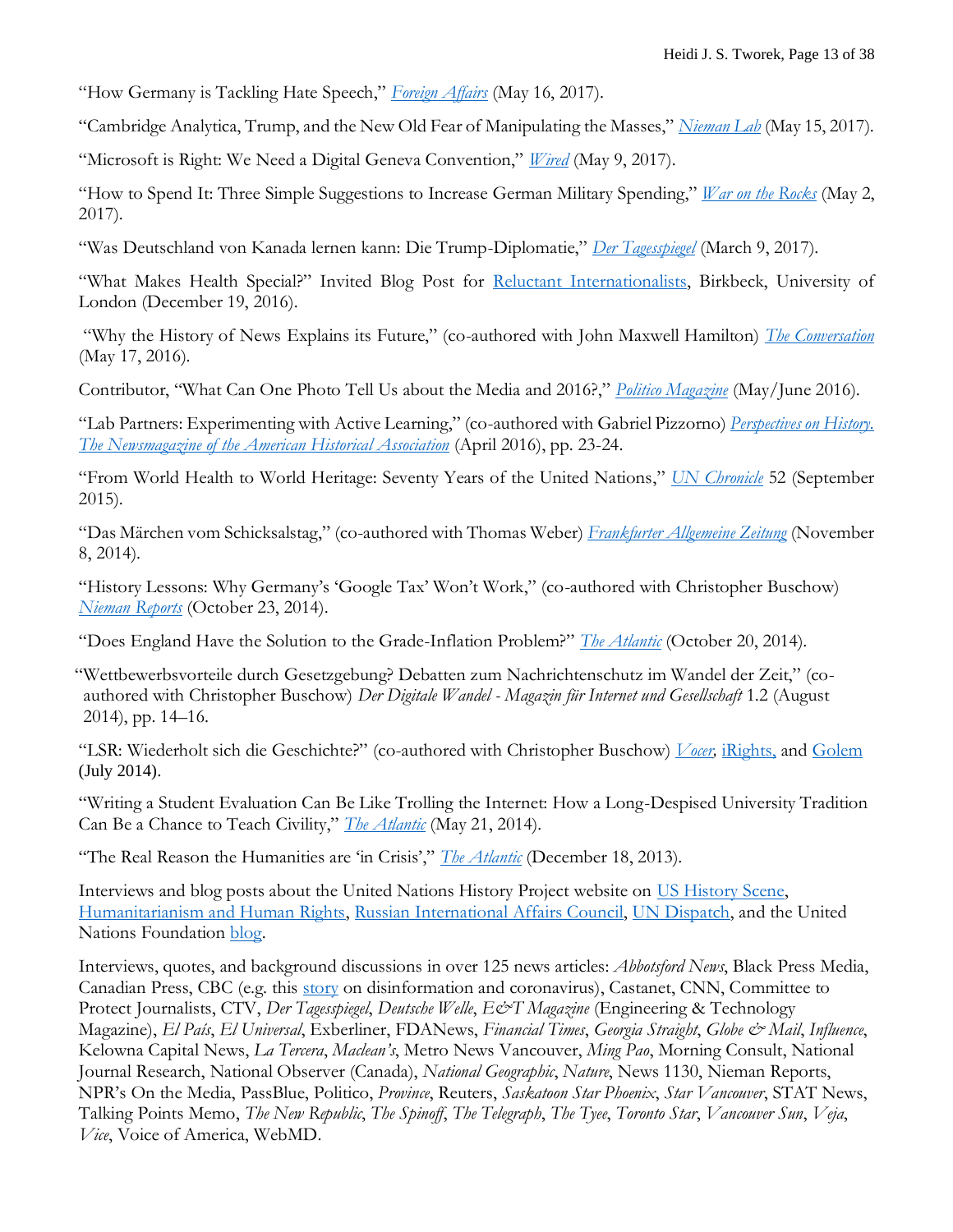Work featured by [CBC,](https://www.cbc.ca/radio/spark/fake-news-isn-t-new-modern-disinformation-uses-centuries-old-techniques-author-says-1.5307528) CNN, [CTV,](https://election.ctvnews.ca/how-online-abuse-and-hate-could-be-hurting-our-democracy-1.4637623) *[Financial Times](https://giftarticle.ft.com/giftarticle/actions/redeem/25052b2b-1e6c-45a7-92a8-81c2d961fe26)*, *New York Times*, [Québec Science,](https://www.quebecscience.qc.ca/societe/discours-haineux-recherche/) *[Toronto Star](https://www.thestar.com/news/canada/2021/01/17/its-cold-its-dark-and-canadians-have-covid-fatigue-are-we-still-in-this-together.html)*, *[Vancouver](https://vancouversun.com/news/covid-19-is-a-dress-rehearsal-for-next-pandemic)  [Sun](https://vancouversun.com/news/covid-19-is-a-dress-rehearsal-for-next-pandemic)*, *[The Ubyssey](https://www.ubyssey.ca/features/our-campus-heidi-tworek-silences-of-history/?ref=frontpage)*.

## **TV, RADIO, AND PODCASTS**

"BC Covid Communications," CBC Vancouver (January 23, 2022) and CBC Victoria (January 24, 2022).

"BC Covid Communications Confusion," CKNW with Jill Bennett (January 20, 2022).

"Covid Vaccines and Communications," BC Today with Michelle Eliot, CBC (January 13, 2022).

"Bedrohte Wissenschaft: Forschung im Visier der Corona-Extremisten," Österreichischer Rundfunk (ÖRF, Austrian National Public Radio) (January 11, 2022).

"BC Covid Communications," CBC Daybreak South (January 4, 2022).

"Covid Communications," Early Edition, CBC Vancouver (December 23, 2021).

"Covid Protests," CTV Vancouver (December 13, 2021).

"Vaccine Mandates," BC Today with Michelle Eliot, CBC (October 22, 2021).

"Vaccine Communications and Children," CBC syndication (5 CBC stations: [Vancouver,](https://www.cbc.ca/listen/live-radio/1-91-the-early-edition/clip/15871513-will-parents-line-kids-vaccinated) Victoria, Kelowna, Kamloops, Prince George) (October 12, 2021).

"First Doses Slowly Climbing, But How to Reach Remaining Unvaccinated? Experts Weigh in," [CTV News](https://bc.ctvnews.ca/first-doses-slowly-climbing-but-how-to-reach-remaining-unvaccinated-experts-weigh-in-1.5587438)  [Vancouver](https://bc.ctvnews.ca/first-doses-slowly-climbing-but-how-to-reach-remaining-unvaccinated-experts-weigh-in-1.5587438) (September 15, 2021).

"Communications, Vaccine Mandates, and Hesitancy," Early Edition, CBC Vancouver (September 1, 2021).

"Why Female Politicians in Canada Are Receiving More Toxicity on Twitter," [Global News](https://globalnews.ca/video/8150871/why-female-political-candidates-in-canada-are-receiving-more-toxicity-on-twitter/) (August 29, 2021).

"The Meaning of Comirnaty," Radio Day 6, [CBC](https://www.cbc.ca/radio/day6/hazaras-at-risk-in-afghanistan-the-meaning-of-comirnaty-a-brief-history-of-poppers-nancy-drew-at-91-more-1.6155032/the-pfizer-vaccine-s-new-name-is-comirnaty-experts-break-down-why-it-sounds-so-strange-1.6155693) (August 28, 2021).

"Facebook and the 2021 Canadian Election," CBC syndication (9 CBC stations: Calgary, Edmonton, Montreal, Ottawa, Quebec City, Saskatchewan, Sudbury/Thunder Bay, Vancouver, Winnipeg) (August 2021).

"The Lawfare Podcast: With Disinformation, The Past Isn't Past," Arbiters of Truth, [Brookings Institution](https://www.lawfareblog.com/lawfare-podcast-disinformation-past-isnt-past) (August 12, 2021).

"Vaccine Hesitancy and Communications," [Global News BC](http://globalnews.ca/video/8070409/targeting-covid-19-vaccine-hesitancy) (July 29, 2021).

"Vaccine Hesitancy and Communications," [CKNW](https://omny.fm/shows/steele-drex/why-is-the-vaccination-rate-in-the-interior-and-no) (July 28, 2021).

"Vaccine Hesitancy Communications," Global News BC (July 28, 2021).

"Vaccine Hesitancy between Family Members," [Early Edition with Stephen Quinn,](https://www.cbc.ca/listen/live-radio/1-91-the-early-edition/clip/15857605-vaccine-hesitancy-between-family-members) CBC Vancouver (July 28, 2021).

"Vaccine Hesitancy," [The National, CBC](https://www.cbc.ca/player/play/1926421571974) (July 26, 2021).

"Health Communications and Trust," CBC Daybreak South (June 10, 2021).

"Health Communications during Covid-19," (with Ian Beacock and Eseohe Ojo), [Interrobang: A Writing](https://www.podbean.com/media/share/pb-vxcq7-10562b0?utm_campaign=w_share_ep&utm_medium=dlink&utm_source=w_share)  [Podcast,](https://www.podbean.com/media/share/pb-vxcq7-10562b0?utm_campaign=w_share_ep&utm_medium=dlink&utm_source=w_share) UBC (June 9, 2021).

"Vaccine Hesitancy and Communications," Spice Radio (June 4, 2021).

"Can Better Communications Curb Vaccine Hesitancy?" [Capital Daily Podcast](https://capitaldaily.simplecast.com/episodes/can-better-communication-curb-vaccine-hesitancy) (May 18, 2021).

"Growing Demand for Vaccines," [CTV National News](https://www.ctvnews.ca/video?clipId=2200855) (May 12, 2021).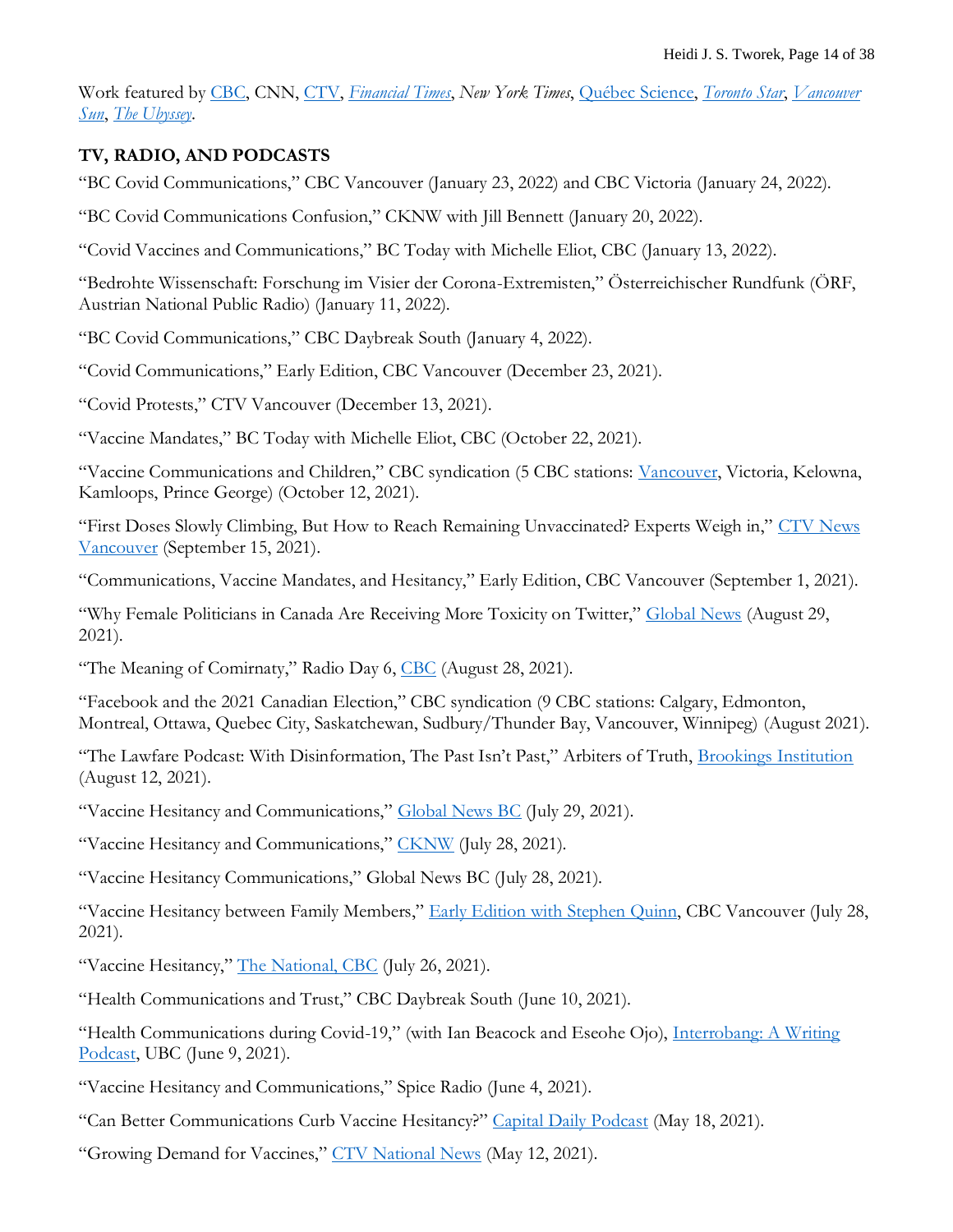"Communicating around Vaccines," (with Navdeep Grewal), [CBC Early Edition,](https://www.cbc.ca/listen/live-radio/1-91-the-early-edition/clip/15841298-vaccine-hesitancy-second-dose?share=true) Vancouver (May 5, 2021).

"Vaccine Communications," The Daily Edition with Matt Gurney, Sirius XM 167 Canada Talks (May 3, 2021).

"Vaccine Registration Mix-Up," [CTV Vancouver News at Six](https://bc.ctvnews.ca/video?binId=1.1184759) (May 2, 2021).

"A Rocky Rollout," [CTV National News](https://www.ctvnews.ca/mobile/video?playlistId=1.5410798) (May 1, 2021).

"Importance of Remaining Vigilant after First Vaccine Shot," [CTV National News](https://www.ctvnews.ca/video?clipId=2190149&playlistId=1.5405089&binId=1.810401&playlistPageNum=1&binPageNum=1) (April 28, 2021).

"Doug Ford Apologizes," #onpoli Podcast, [TVO](https://www.tvo.org/video/ep-109-doug-ford-apologizes) (April 27, 2021).

"Covid-19 and Social Media Communication," [CityNews Vancouver](https://twitter.com/CityNewsVAN/status/1379966085093588995?s=20) (April 7, 2021).

"Public Health Messaging and Behaviour," [CBC News Network](https://twitter.com/NatashaFatah/status/1378781841398886402?s=20) with Natasha Fatah (April 4, 2021).

"Covid Communications and New Restrictions in BC," Jill Bennet Show, [CKNW](https://omny.fm/shows/the-jill-bennett-show/john-horgan-facing-criticism-for-calling-out-young) (March 30, 2021).

"Threats against Bonnie Henry," Lead item on CBC Vancouver News at 6 (February 25, 2021).

"Covid-19 and Pandemics in History," Chris Walker Show, CBC Kelowna (February 23, 2021).

"BC Health Communications," Lynda Steele Show, CKNW (February 22, 2021).

"BC Health Communications and ScienceUpFirst," All Points West, Radio West, and On the Coast, CBC (January 26, 2021).

"BC Health Communications," Jill Bennet Show, CKNW (January 26, 2021).

"The Challenges of Internet Regulation," [The Law Bytes Podcast](https://www.michaelgeist.ca/2021/01/law-bytes-podcast-episode-74/) with Michael Geist (January 25, 2021).

"Covid-19 Communications One Year On," Lynda Steele Show, CKNW (January 18, 2021).

"Covid-19 Communications," (with Kulpreet Singh), [CBC Vancouver,](https://www.cbc.ca/listen/live-radio/1-46/clip/15817981) On the Coast with Gloria Macarenko (January 8, 2021).

"Covid-19 Restrictions and Communications," [BC Today with Michelle Eliot,](https://www.cbc.ca/listen/live-radio/1-4/clip/15817468) CBC (January 7, 2021).

"The Distant Prayers Podcast," (with Eseohe Ojo, Yoojung Lee et al.), [Distant Prayers Research Project at](https://podcasts.google.com/feed/aHR0cHM6Ly93d3cuc3ByZWFrZXIuY29tL3Nob3cvNDcxMzgxMy9lcGlzb2Rlcy9mZWVk)  [the Peter Wall Institute for Advanced Studies at UBC](https://podcasts.google.com/feed/aHR0cHM6Ly93d3cuc3ByZWFrZXIuY29tL3Nob3cvNDcxMzgxMy9lcGlzb2Rlcy9mZWVk) (December 21, 2020).

"Covid-19 and Vaccine Hesitancy," [Spice Radio](https://soundcloud.com/user-244969524-696484203/ubc-professor-explains-how-to-combat-misinformation-during-covid-19-and-vaccine-hesitancy) (December 16, 2020).

"Vaccines and Disinformation," [CTV Montreal](https://montreal.ctvnews.ca/video?clipId=2100850) (December 13, 2020).

"Vaccines and Disinformation," CBC News Network (December 12, 2020).

"What Leaders Say in a Pandemic: What Works, What Doesn't," [Ontario Today with Rita Celli,](https://www.cbc.ca/listen/live-radio/1-45/clip/15812102) CBC (December 2, 2020).

"Science, Politics, and the Pandemic," (with Stephen Meek and Jim Talbot), [The Current with Matt Galloway,](https://www.cbc.ca/radio/thecurrent/the-current-for-dec-2-2020-1.5824817) CBC (December 2, 2020). CBC write-up [here.](https://www.cbc.ca/radio/thecurrent/the-current-for-dec-2-2020-1.5824817/pandemic-decision-making-requires-politics-and-science-work-hand-in-glove-expert-1.5825602)

"Covid-19 Communications and Resilience," [BC Today with Michelle Eliot,](https://www.cbc.ca/listen/live-radio/1-4/clip/15811900) CBC (December 1, 2020).

"Health Communications in BC," [The Lynda Steele Show,](https://omny.fm/shows/steele-drex/do-bc-health-officials-need-help-spreading-the-cov) CKNW (November 30, 2020).

"Pandemic Communications," [CBC New Brunswick](https://podcasts.apple.com/ca/podcast/pandemic-communication/id349662341?i=1000500079471) (November 23, 2020).

"Departures Podcast with Heidi Tworek," [Amsterdam & Partners LLP](https://robertamsterdam.com/departures-podcast-with-heidi-tworek/) (November 13, 2020).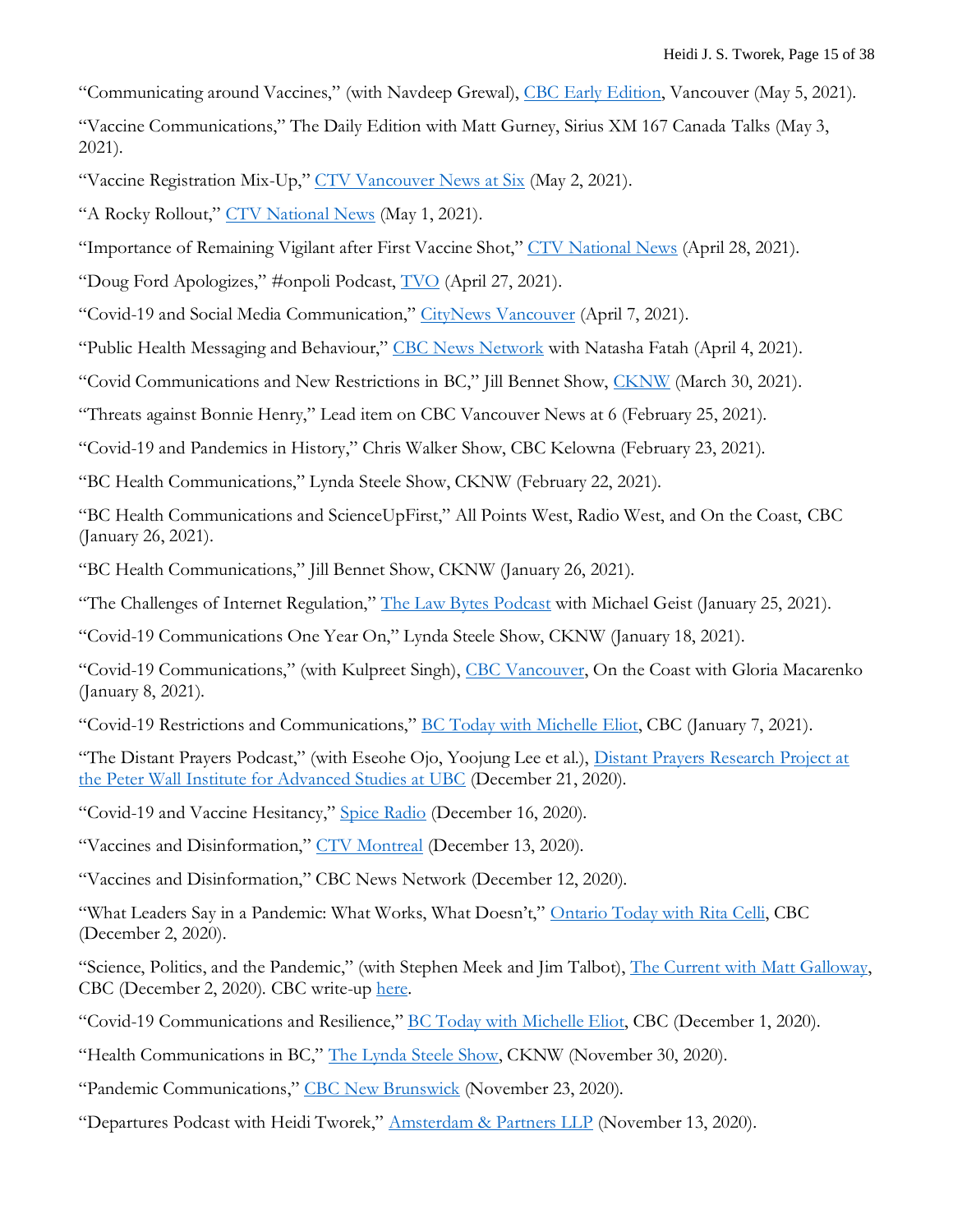"Confusion over BC Covid Guidelines," CBC All Points West, On the Coast, Radio West, CBC Vancouver Evening News, and [CBC](https://www.cbc.ca/news/canada/british-columbia/pandemic-communications-nov-9-1.5796127?cmp=rss) (November 9, 2020).

"New Covid Guidelines in BC," Global News BC (November 8, 2020).

"Online Harassment and Politics," CBC All Points West, On the Coast, and [Radio West](https://www.cbc.ca/listen/live-radio/1-96-radio-west/clip/15806016-bc-teachers-reporting-burnout-working-pandemic-rob-shaw) (October 29, 2020).

"Pandemic Communications: In Need of a Reset," (with Colin Furness, Amanda Galbraith, Matt Gurney), [The Agenda with Steve Paikin,](https://www.tvo.org/video/ontarios-second-wave-pandemic-governance) TV Ontario (October 28, 2020).

"Covid-19 Communications in Ontario," (with Ian Beacock), CBC Ottawa (October 21, 2020).

"Facebook and Election Integrity in British Columbia," C-FAX (October 20, 2020).

"Election Special," (with Dipayan Ghosh) [Scientific Sense](https://anchor.fm/scientificsense/episodes/Election-Special-Dr--Dipayan-Gosh-of-Harvard-Kennedy-School-and-Dr--Heidi-Tworek-of-University-of-British-Columbia-el6siv) (October 17, 2020).

"Women and Politics in BC," C-FAX (October 13, 2020).

"Ontario's Covid Communications," #onpoli Podcast, [TVO](https://www.tvo.org/video/ep-81-ontarios-second-wave-is-here) (September 29, 2020).

"Comparing BC's Covid-19 Communications," [Global News BC](https://globalnews.ca/video/7347173/comparing-bcs-covid-19-communications-strategy) (September 20 2020).

"Covid-19 Communications in Democracies," CJOB with Geoff Currier (September 18, 2020).

"Pandemic PR," The Readout LOUD, **[STAT News](https://www.statnews.com/2020/09/17/podcast-cdc-credibility-crisis-pr-pandemic-virtual-conference-malaise/)** (September 17, 2020).

"Covid-19 Communications around the World," CKNW with Jill Bennet (September 15, 2020).

"Conspiracy Theories in the Past and Coronavirus," CBC Vancouver, On the Coast with Gloria Macarenko (July 31, 2020).

"How to Talk to Young People about Coronavirus," Global BC News with Sonia Deol (July 25, 2020).

"Young People and Coronavirus," [CBC Vancouver](https://www.cbc.ca/listen/live-radio/1-91-the-early-edition/clip/15788853-july-24-2020-getting-people-take-pandemic-seriously) Early Edition with Stephen Quinn (July 24, 2020) and CBC Vancouver Island (July 28, 2020).

"A Skeptic's Guide to Democracy," Writ Large, [Lyceum podcasts](https://www.writlarge.fm/episodes/public-opinion) (April 29, 2020).

"On Trusting Public Health Communications," *[Financial Times](http://ftalphaville.ft.com/2020/04/17/1587114423000/AlphaVid--On-trusting-public-health-communications/)* Alphaville (April 17, 2020).

"Masks and Coronavirus," BC Today with Michelle Eliot, CBC Vancouver (March 31, 2020).

Segment on 5 CBC stations in British Columbia on health communications around coronavirus (March 24, 2020).

Coronavirus disinformation, segment on Spice Radio, Vancouver (March 12, 2020).

"How This CBC Story Turned into a Coronavirus Conspiracy Theory," [CBC News](https://www.youtube.com/watch?v=k5o8aO7e1tQ&feature=youtu.be) (January 28, 2020).

"BC's First Presumptive Case of Coronavirus," [BC Today with Michelle Eliot,](https://www.cbc.ca/listen/live-radio/1-4-bc-today/clip/15757900-b.c.s-first-presumptive-case-of-coronavirus) CBC Vancouver (January 28, 2020).

"Concerns about Facebook's Banning Deepfake Videos," [The National,](http://www.cbc.ca/player/play/1667893315703/) CBC (January 7, 2020).

"Our Brains on Facebook," [Attention Control with Kevin Newman](https://podcasts.apple.com/us/podcast/our-brains-on-facebook/id1476566791?i=1000453406521) (October 14, 2019).

"Bots, Trolls, and Defending Our Election," [Canadian Global Affairs Institute](https://www.cgai.ca/bots_trolls_and_defending_our_elections) (October 8, 2019).

"The Evolution of Disinformation," [The Spark,](https://www.cbc.ca/radio/spark/fake-news-isn-t-new-modern-disinformation-uses-centuries-old-techniques-author-says-1.5307528) CBC Radio (October 6, 2019).

"Paying for Your Attention: Who's Putting Political Ads in Your Newsfeed?" [CTV Vancouver](https://bc.ctvnews.ca/mobile/paying-for-your-attention-who-s-putting-political-ads-in-your-news-feed-1.4621785) (October 2, 2019).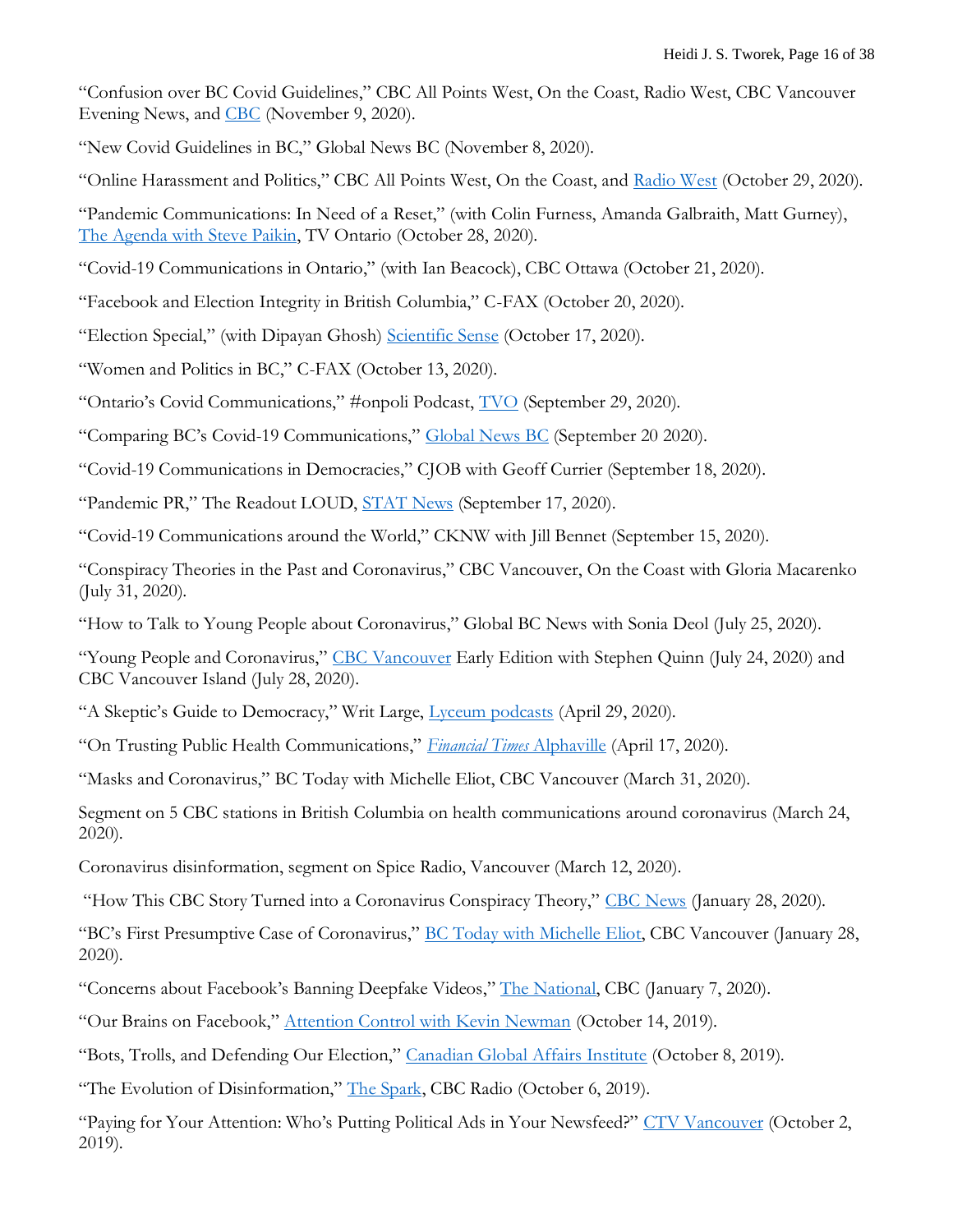"How the Internet is Impacting Democracy," [CTV Morning Live,](https://bc.ctvnews.ca/video?clipId=1793685) Vancouver (October 1, 2019).

"The Struggle to Write the Rulebook for Social Media," [Global Translations](http://cms.megaphone.fm/channel/PPY1840735050?selected=PPY7359829867) podcast (with Rep. Ro Khanna, Commissioner Vera Jourova, et al.), Politico (July 25, 2019).

"Published Opinion Is Not Public Opinion," [David Pakman Show](https://www.youtube.com/watch?v=8y3kUTK5wk0) (June 18, 2019).

"News from Germany," [New Books Network](https://newbooksnetwork.com/heidi-tworek-news-from-germany-the-competition-to-control-world-communications-1900-1945-harvard-up-2019/) (June 17, 2019).

"YouTube Moves to Ban Neo-Nazi and Holocaust-Denying Videos," [CBC News Network](https://www.youtube.com/watch?v=a4llxrYk8Kw&feature=youtu.be) (June 8, 2019).

"Misinformation Station," [Connected and Disaffected](https://soundcloud.com/connectedanddisaffected/ep11-misinformation-station) (May 21, 2019).

"Christchurch Call and Online Extremism," CBC News Network (May 14, 2019).

"Social Media Apocalypse Now," The Good Fight, [Slate](https://slate.com/news-and-politics/2019/04/facebook-and-twitter-started-this-fire-heres-how-to-put-it-out.html) (April 10, 2019).

"Germany's Quest to Control the News," [The American Interest](https://www.the-american-interest.com/podcast/germanys-quest-to-control-the-news/) Podcast (April 9, 2019).

"Disinformation in Perspective," [EUScream](https://euscream.com/disinformation-in-perspective/) (March 31, 2019).

"Information Wars, Past and Present," [Late Night Live,](https://www.abc.net.au/radionational/programs/latenightlive/information-wars,-past-and-present/10944788) Australian Broadcasting Corporation (ABC) (March 26, 2019).

"Social Media Bots," [Communications Governance Observatory,](https://ncgl.humanities.mcmaster.ca/podcasts/) McMaster University (December 3, 2018).

"Building a Made-in-Canada Solution to Harmful Online Hate," [The Spark,](https://www.cbc.ca/radio/spark/414-1.4906733/building-a-made-in-canada-solution-to-harmful-online-hate-1.4906734) CBC Radio (November 16, 2018).

"Rhetorik der CSU auf dem Prüfstand," (CSU Rhetoric under Scrutiny) [Tagesthemen,](https://www.youtube.com/watch?v=i3WlAyBRpOM&feature=youtu.be) ARD (June 26, 2018).

"Fake News and the Rise of Information Warfare," [The Global Exchange](https://soundcloud.com/user-609485369/digital-media-tworek-2018-06-11-242-pm) (June 11, 2018).

"Twitter Isn't the Voice of the People and Media Shouldn't Pretend It Is," [The Spark,](http://www.cbc.ca/radio/spark/spark-392-full-episode-1.4607890/twitter-isn-t-the-voice-of-the-people-and-media-shouldn-t-pretend-it-is-1.4608321) CBC Radio (April 6, 2018).

"The New Old Fear of Media," [Connected and Disaffected](https://soundcloud.com/connectedanddisaffected/s2e19-the-new-old-fear-ft-heidi-tworek) (March 28, 2018).

"Net Neutrality," Mark Leonard's [World in 30 Minutes,](http://www.ecfr.eu/podcasts/episode/net_neutrality) European Council on Foreign Relations (December 18, 2017).

"Facebook, Politics, and Foreign Influence," [The Spark,](http://www.cbc.ca/radio/spark/368-deadly-devices-watching-rocks-and-more-1.4358902/facebook-politics-and-foreign-influence-1.4359986) CBC Radio (October 22, 2017).

"Freedom of Speech and Populism," [The Brainstorm](http://institute.global/news/freedom-speech-and-populism) podcast (with Hans Kundnani and Yascha Mounk), Tony Blair Institute for Global Change (August 21, 2017).

"Securing a Digital Battlefield," [.Future](http://creative.gimletmedia.com/episode/securing-digital-battlefield/) Podcast (June 28, 2017).

"The Future of Ransomware and the Networked World," [The Spark,](http://www.cbc.ca/radio/spark/357-audio-tattoos-the-malware-scare-and-more-1.4118054/the-future-of-ransomware-and-the-networked-world-1.4118527) CBC Radio (May 21, 2017).

"Women at the United Nations," Woman's Hour, [BBC Radio 4](http://www.bbc.co.uk/programmes/b08bypdk) (February 3, 2017).

"Unpicking the United Nations," (with Lord Mark Malloch Brown, Jussi M. Hanhimäki, and Carolyn Medel-Anonuevo), The Forum, [BBC World Service](http://www.bbc.co.uk/programmes/p04g1dmc#play) (November 20, 2016).

"The United Nations at 70: Then & Now," (with Susan Pedersen, Ambassador John Negroponte, Nina Khrushcheva, William Cohen, Ian Hurd, and Matthew Russell Lee) *[Huffington Post Live](http://live.huffingtonpost.com/r/segment/united-nations-at-70/508ac6ec02a76044d400016d)* (October 24, 2015).

Panel Discussion Participant, "Are the Humanities in Crisis?," [KCRW](http://www.kcrw.com/news/programs/tp/tp131227are_the_humanities_i) (December 27, 2013).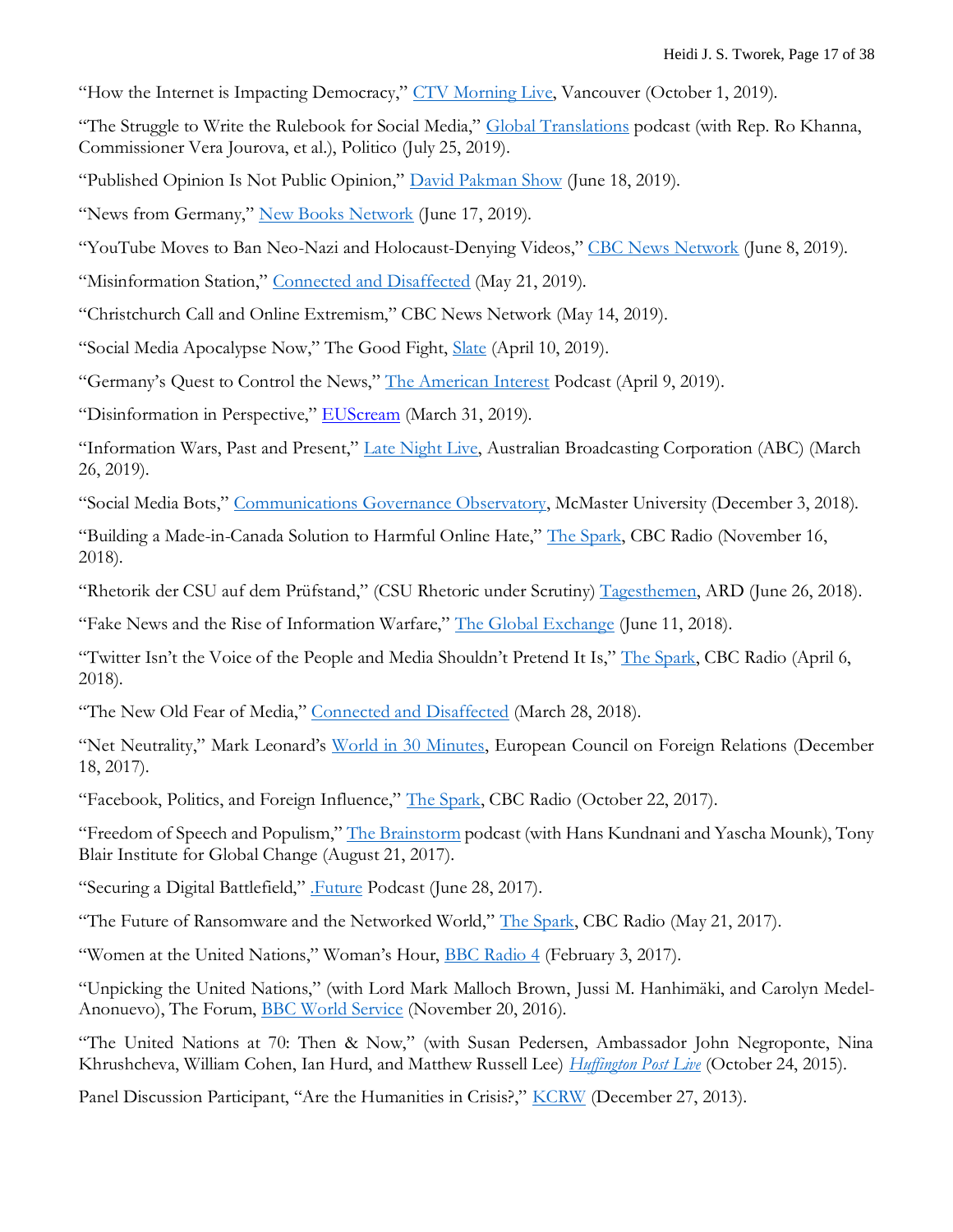Regular appearances since 2017 on radio and TV on CBC (many stations), CBC News Network, CBC Radio, CTV, City TV Vancouver, CJOB (Winnipeg), CKNW (Vancouver), Euronews, National Post Radio, News1130 (Vancouver), Ottawa Today 1310, Spice Radio Vancouver, 900 CHML (Hamilton, Ontario).

### **COMMISSIONS AND COUNCILS**

Term Membership, Council on Foreign Relations, 2018 – 2023.

Member, Expert Panel, Public Safety in the Digital Age, [Canadian Council of Academies,](https://cca-reports.ca/reports/public-safety-in-the-digital-age/) 2021 – 2023.

Member, Working Group, [Ensuring Democracy while Protecting Canadian National Security,](https://www.cigionline.org/publications/ensuring-democracy-while-protecting-canadian-national-security/) Centre for International Governance Innovation, 2021.

Member, [Working Group on Language and Literacy,](https://rsc-src.ca/en/themes/language-and-literacy) Covid-19 Task Force, Royal Society of Canada, 2021.

Member, Task Force on the Future of Transatlantic Relations, Center for Advanced Security, Strategic and Integration Studies, Bonn University, 2020.

Lead and Steering Committee Member, Transatlantic High-Level Working Group on Freedom of Expression and a Global Internet. USD \$600,000 project funded and co-organized by Annenberg School of Public Policy at the University of Pennsylvania, Institute for Information Law in Amsterdam, and the Dutch Embassy in the United States, 2018 – 2020.

### **TESTIMONIES**

"Transparency," International Civil Servant Network (with Mark MacCarthy), Centre for International Governance Innovation, May 2021 (online).

"Effective Government Communications," International Civil Servant Network (with Minister Audrey Tang), Centre for International Governance Innovation, February 2021 (online).

"How Do We Balance Privatized and Public Adjudication of Online Content?" Roundtable Discussion on Digital Platform Governance, Centre for International Governance Innovation and Centre for Media, Technology, and Democracy, attended by multiple government ministers and civil servants (December 7, 2020).

"Social Media Councils and e-Courts," Canadian Commission on Democratic Expression (November 12, 2020).

"Policy Options to Combat Online Harms," Canadian Commission on Democratic Expression (October 29, 2020).

"Online Harms and Illegal Content," Deputy Ministers Conference, Canada (September 14, 2020).

Witness, "Online Disinformation," [Informal Meeting](https://www.eu2020.de/eu2020-en/veranstaltungen/-/2355162) of 27 European Union Justice Ministers (July 6, 2020).

Witness, Hearing on Online Hate, [Meeting 152,](https://www.ourcommons.ca/DocumentViewer/en/42-1/JUST/meeting-153/notice) Standing Committee on Justice and Human Rights (JUST), Canadian Parliament (May 30, 2019). Audio [here.](http://parlvu.parl.gc.ca/xrender/en/PowerBrowser/PowerBrowserV2/20190530/-1/31688?useragent=Mozilla/5.0%20(iPad;%20CPU%20OS%2012_2%20like%20Mac%20OS%20X)%20AppleWebKit/605.1.15%20(KHTML,%20like%20Gecko)%20Version/12.1%20Mobile/15E148%20Safari/604.1)

Witness, [International Grand Committee on Big Data, Privacy and Democracy,](https://www.ourcommons.ca/DocumentViewer/en/42-1/ETHI/meeting-151/notice) convened by the Standing Committee on Access to Information, Privacy and Ethics (ETHI), Canadian Parliament (May 27, 2019). Video [here.](https://www.pscp.tv/HoCCommittees/1LyGBAbRLjzKN?t=50m46s)

"Poisoning Democracy: How Canada Can Address Harmful Speech Online," (presented with Fenwick McKelvey and Chris Tenove), CRTC (Canada Radio-Television and Telecommunications Commission) Strategic Planning & Research Group, Ottawa, January 2019.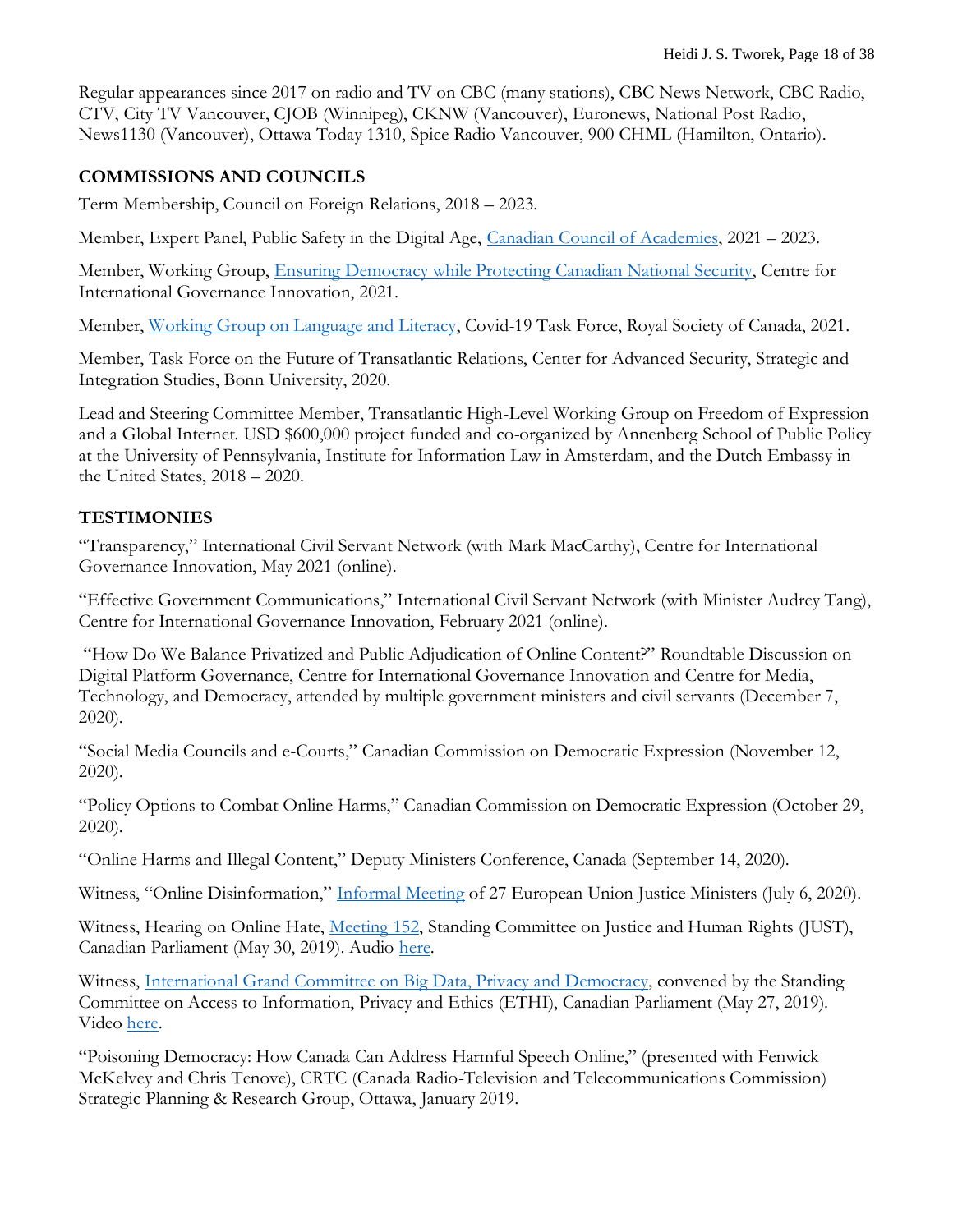### **CONFERENCE AND PANEL ORGANIZATION**

*Organizer*, "The New Nineteenth Century and Why Historians Should Care about It," Society for the History of American Foreign Relations (SHAFR) roundtable, June 2022 (online).

*Co-organizer* (with 25 other scholars and 15 centers/institutions from around the world), Platform Governance Research Network, [Inaugural Global Annual Conference,](https://www.platgov.net/program.pdf) March 2021 (online).

*Co-organizer* (with Andreas Daum, Benjamin Hett, Brendan Karch, Eric Kurlander, Margaret Menninger, and Corinna Treitel), "DB 70: A Conference in Honor of David Blackbourn," Vanderbilt University, Nashville, November 2019.

*Co-organizer* (with John Maxwell Hamilton and Daniel Runde), "Responding to the Fake News Challenge," Center for Strategic & International Studies (CSIS), Washington, DC, March 2019.

*Co-organizer* (with Quinn Slobodian and Rüdiger Graf), "The Politics of Sovereignty and Globalism in Modern Germany," German Historical Institute, Washington, DC, March 2019. Funded by the German Historical Institute, Centre for Contemporary History in Potsdam, UBC History Department.

*Panel Organizer and Moderator*, "Securing Canadian Elections," Canadian International Council, Vancouver, Canada, December 2018.

*Co-organizer* (with Chris Tenove), "Threatening Speech and Disinformation in Elections," Public Policy Forum, Ottawa, Canada, May 2018.

*Co-organizer* (with Alliance for Securing Democracy, German Marshall Fund), "Roundtable: Media Ethics and Responsible Reporting on Russia," Washington DC, December 2017.

*Co-organizer* (with Sophus Reinert), "Digital Technologies in the Social Sciences," Harvard Business School, June 2017.

*Co-organizer* (with Christina Lubinski and Teresa da Silva Lopes), "International Business and Civilizations," Paper Development Workshop, Business History Conference, Denver, Colorado, March 2017.

*Organizer,* "Beyond the P5: The Historical Role of Non-Permanent Security Council Members in Global Governance," Harvard University, October 2016. Funded by the Social Sciences and Humanities Research Council (SSHRC), Canada, United Nations Foundation, and the Joint Center for History and Economics, Harvard University.

*Panel Organizer*, "Material Politics: State Interactions with Objects in Weimar, Nazi, and Post-War Germany," German Studies Association, San Diego, California, October 2016.

*Co-organizer* (with Jonas Brendebach and Martin Herzer), "Communicating International Organizations in the 19<sup>th</sup> and 20<sup>th</sup> Centuries," European University Institute, Florence, Italy, March 2016. Funded by Alcide de Gasperi Research Centre on the History of European Integration and European University Institute.

*Co-organizer* (with Rhae Lynn Barnes, Nancy Cott, and Gabriel Pizzorno), "Digital History Day," Harvard University, May 2015.

*Co-organizer* (with Margaret Higonnet), "Beyond the Western Front in World War I," Harvard University, April 2015. Funded by the British Arts and Humanities Research Council.

*Organizer,* Senior Thesis Conference, Harvard University, October 2014; November 2013; November 2012.

*Co-organizer* (with Stefan Link), "What was the Twentieth Century? An Event in Honor of Charles S. Maier," Harvard University, April 2014.

*Symposium Co-organizer* (with Simone Müller), "Wiring Intelligence," International Congress of History of Science, Technology and Medicine, Manchester, UK, July 2013.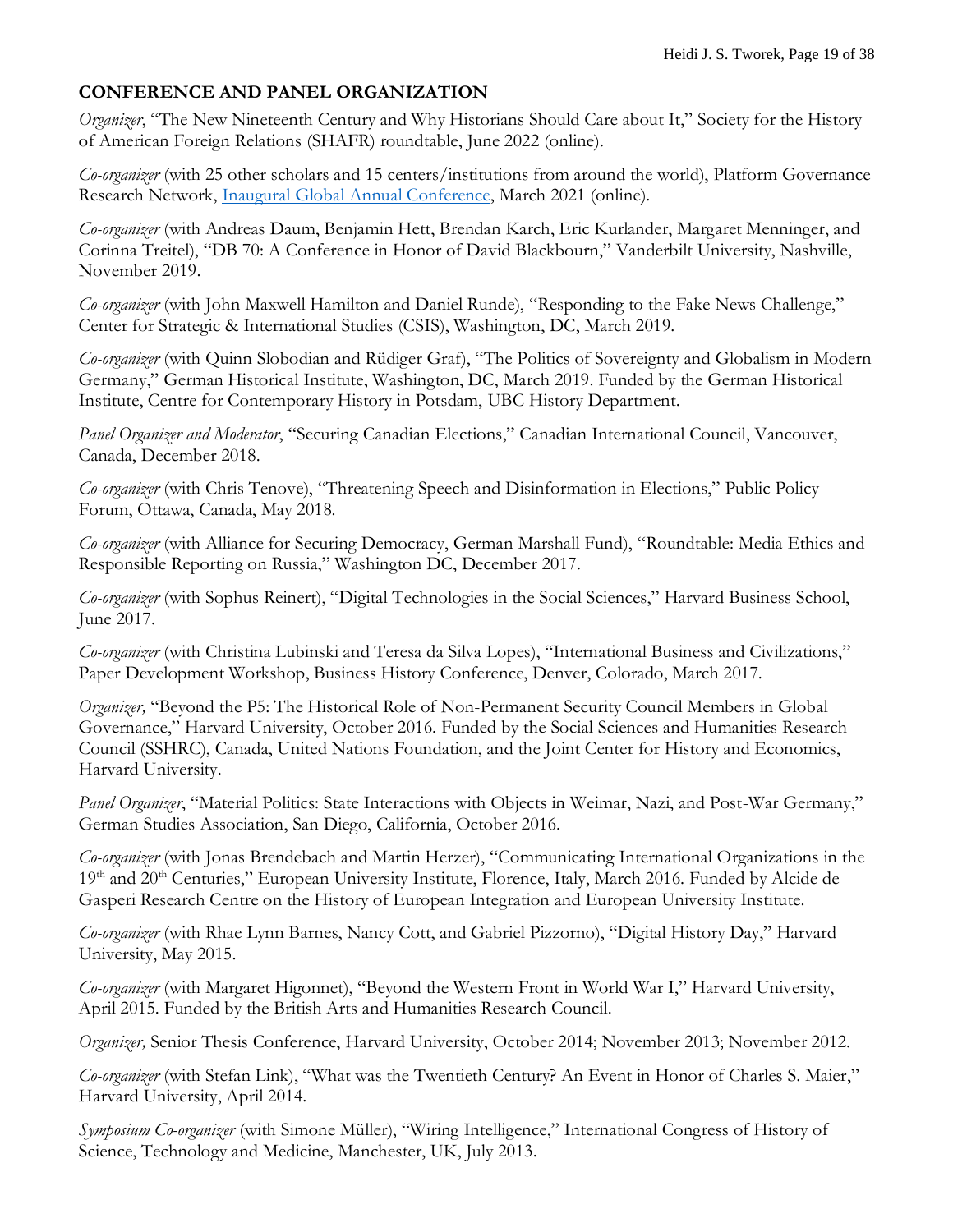*Co-organizer* (with Simone Müller), "The Intellectual Foundations of Global Communications and Commerce," Harvard University, March 2013. Funded by German Research Foundation (Deutsche Forschungsgemeinschaft, DFG), Foundation for German-American Academic Relations (Stiftung Deutsch-Amerikanische Wissenschaftsbeziehungen, SDAW), Harvard Asia Center, and Weatherhead Initiative on Global History.

*Co-organizer* (with Eva Bitran, Peter Christensen, Johan Mathew, Asher Orkaby, and Steffen Rimner), Graduate Student Conference on International History (ConIH), Harvard, March 2011.

## **INVITED PRESENTATIONS, PANELS, SEMINARS, AND COMMENTARIES**

Panellist, "Flagship Event: Germany's Coalition Government Diplomacy, a New Era and What this Means for Canada," (with Senator Peter Harder and Daniel Stockemer), Canadian International Council, January 2022 (online).

Guest Lecture, "Health Communications during Covid-19," Health Global Executive MBA for Healthcare and the Life Sciences, Rotman School of Management, University of Toronto, January 2022 (online).

**Keynote Speaker,** "Health Communications during Covid-19: Best Practices from around the World," Communications in Healthcare Settings, Canada, December 2021 (online).

"Clean the Planet, Clean the Web," XXI Infopoverty World Conference, OCCAM - The Observatory on Digital Communication in Special Consultative Status with United Nations/ECOSOC, December 2021 (online).

 Panellist, "Disinformation and Challenges to Democracy," (with Shelley Boulianne and Aengus Bridgman), Institute on Governance, December 2021 (online).

 Panellist, "The Path Dependency of Infrastructure: A Commonly Neglected Aspect of Platform Governance," Global Cooperation on Digital Governance and the Geoeconomics of New Technologies in a Multi-polar World, Project for Peaceful Competition, King's College London and Centre for International Governance Innovation, November 2021 (online).

 Commentator, "Restoring Democracy in the Age of Populism and Pestilence," (with Jonathan Manthorpe) Vancouver Institute, November 2021 (online).

Panellist, "The Rise of Cross-National Conspiracy Theories," (with Leticia Bode and Peter Pomerantsev), Aronson Speaker Series, International Studies Seminar, Johns Hopkins University, November 2021 (online).

Commentator, "Not One Inch: America, Russia, and the Making of Post-Cold War Stalemate by M. E. Sarotte," (with Serhii Plokhii, Jennifer Siegel, and Mary Sarotte), Washington History Seminar, Woodrow Wilson Center, November 2021 (online).

"Disinformation in International Context," Mass LBP Citizens Assembly, Canadian Commission on Democratic Expression, November 2021 (online).

"From Flies to File Storage: Policy Issues in the Life-Cycle of Explanatory Journalism," (with Elizabeth Dubois and Sabrina Wilkinson), Centre for Law, Technology and Society, University of Ottawa, November 2021 (online).

"Globalgeschichte und Unternehmensgeschichte," (with Simone M. Müller), Arbeitskreis für Kritische Unternehmens- und Industriegeschichte (AKKU), November 2021 (online).

"Newspaper Databases and the Hidden Restrictions of Digitization Policies," Infojustice Network Workshop, American University, October 2021 (online).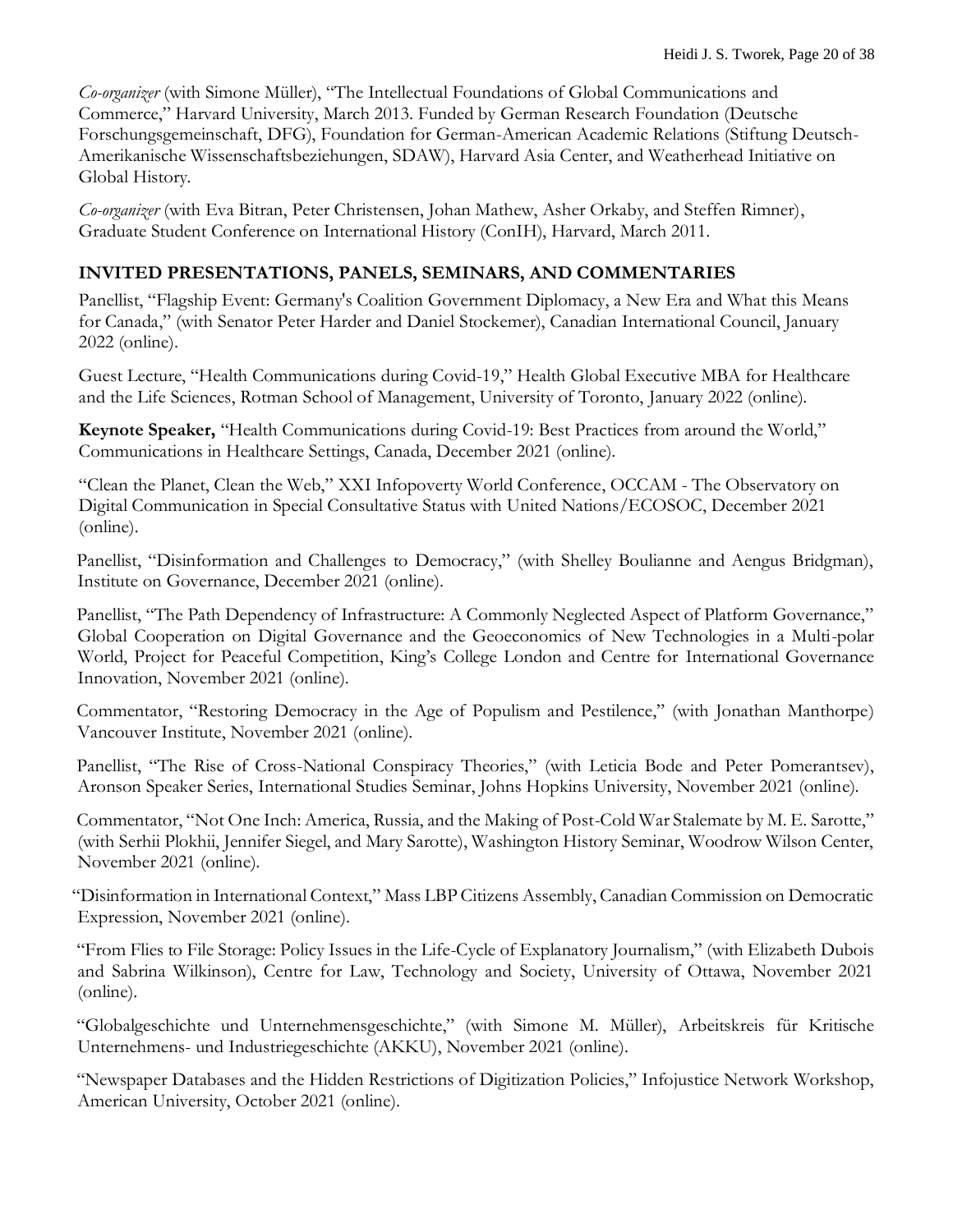"The Future of History," eCommemoration Convention Opening Panel, Körber-Stiftung (Foundation), October 2021 (online).

"History and Hate Speech in Germany," 8<sup>th</sup> International Seminar on Law, Technology, and Innovation, Brazil, September 2021 (online).

"Business and Health," Business History Conference Mid-Year Event, September 2021 (online).

"Contagious Communications: A Historical Perspective," Media, Film, and Communication Seminar, University of Otago, New Zealand, September 2021 (online).

 Moderator, "Shaping the Post-COVID World," (with Drs. David Boyd, Kelley Lee, and Sandeep Pai), 2021 Virtual Policy Salon, School of Public Policy and Global Affairs, UBC, September 2021 (online).

"The History of Disinformation and Why It Still Matters Today," Digital Disinformation Hub, Hans Bredow Institute, Germany, June 2021 (online).

 "Tech Sovereignty vs. Global Governance: How History Explains the Future of Platform Regulation," America in the World Consortium, June 2021 (online).

 Panellist, "Digital Technologies: Building Global Trust," T20 Spring Roundtable, Centre for International Governance Innovation and Italian Institute for International Political Studies, June 2021 (online).

 Session Expert, "Teaching in an Era of Ideological Rivalry," Research Huddle, University of Sydney, June 2021 (online).

 Commentator, "Remaking Central Europe: The League of Nations and the Former Habsburg Lands, edited by Peter Becker and Natasha Wheatley," (with Paul Betts, Madeleine Herren-Oesch, and Pieter Judson), European University Institute, June 2021 (online).

 "The Attention Economy," (with Samantha Bradshaw and Bob Fay), Canadian School of Public Service and Centre for International Governance Innovation, May 2021 (online).

 "Trolled on the Campaign Trail: Incivility and Abuse in Canadian Politics," (with Chris Tenove), Board of Directors, Samara Centre for Democracy, Canada, May 2021 (online).

Guest videos, "Health Communications during Covid-19," (with Yoojung Lee and Eseohe Ojo), Principles and Practice of Public Health, MSc Public Health, London School of Medicine and Tropical Hygiene, April 2021 (online).

 Panellist, "Virtual Roundtable. Confronting Hatred: Neo-Nazism, Antisemitism and Holocaust Studies Today," *Journal of Holocaust Research*, University of Haifa, April 2021 (online).

"Disinformation Challenging Democracy?" (with Chris Beall and Janet Silver), Institute on Governance, April 2021 (online).

 Panellist, "Advancing Whole-of-Government and Allied Test Bed Efforts," Global Engagement Center Counter Propaganda and Disinformation Technology Working Group, Geotech Center, Atlantic Council, April 2021 (online).

"Communications Warfare in the 1930s and 1940s," Churchill Society of BC, April 2021 (online).

 "Why Social Media Matters during a Pandemic: Using It Well and Effectively," [prepared video presentation,](http://www.youtube.com/watch?v=oXAya7D1O8M) BC COVID-19 Vaccine Communications Collaboration and Networking Workshop, April 2021 (online).

 Guest lecture, "Communications during Covid," Health Global Executive MBA for Healthcare and the Life Sciences, Rotman School of Management, University of Toronto, April 2021 (online).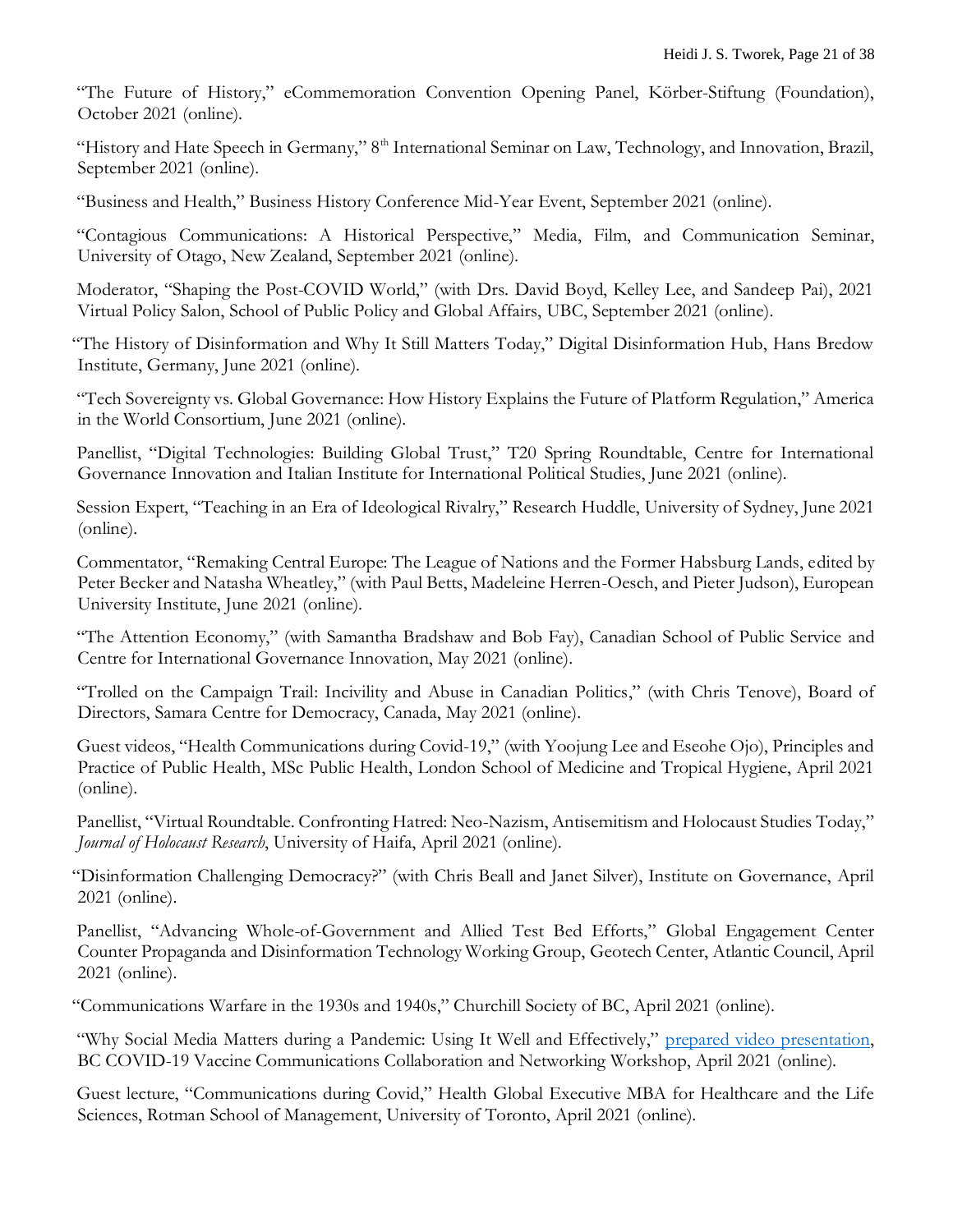"News from Germany: The Competition to Control World Communications, 1900-1945," Canadian International Council, Victoria, Canada, April 2021 (online).

 Panellist, "Options for a Regulatory Framework," (with Richard Janda), The Action Summit to Combat Online Hate, Ottawa, Canada, April 2021 (online).

"Public Health Communications around Vaccines," (with Kwadwo Kyeremanteng), Science First, Winnipeg, April 2021 (online).

 Panellist, "Faculty Perspectives on Writing the Op-Ed," Public Humanities Hub and the Centre for Writing and Scholarly Communication, UBC, April 2021 (online).

 Panellist, "Bloomsbury Histories of Internationalism Book Series Launch," Centre for the Study of Internationalism, Birkbeck, March 2021 (online).

"International Health Communications from Cholera to Covid," Université de Genève, March 2021 (online).

"Publishing Your First Journal Article," History Graduate Seminar, Emory University, March 2021 (online).

 **Keynote Speaker**, "When the Present Caught up with History," Roger Gale Symposium in Philosophy, Politics, and Economics: The Misinformation Age, University of British Columbia – Okanagan, March 2021 (online).

 Panellist and discussant, "News, Empire, and the Making of Global Information Industries," (with Oliver Boyd-Barrett and Arthur Asseraf), Jefferson Scholars Foundation, University of Virginia, February 2021 (online).

"Online Harm: Protecting Canadian Democracy in the Age of Social Media," (with MPs Charlie Angus, Iqra Khalid, and Bob Zimmer, and Chris Tenove), Friends of Canadian Broadcasting and Samara Centre for Democracy, February 2021 (online). Media coverage on the [CBC,](https://www.cbc.ca/news/politics/social-media-online-attacks-1.5911094) [iPolitics,](https://ipolitics.ca/2021/02/11/mps-say-hate-speech-is-constraining-public-discourse/) and [New Canadian Media.](https://newcanadianmedia.ca/online-harm-and-its-impact-on-democracy-politics/)

"Disinformation Challenging Democracy?" (with Chris Beall and Janet Silver), Institute on Governance, January 2021 (online).

 "Democratic Health Communications during Covid-19," International Studies Association Global Health Section, January 2021 (online).

Panellist, "Writing and Publishing Global History: A Journal Editors' Roundtable," American Historical Association, January 2021 (accepted roundtable; conference cancelled due to Covid-19).

 Panellist (with Joan Donovan and Melanie Smith), "Conspiracy Theories and Covid Disinformation," Concordia University and Montreal Institute for Genocide and Human Rights Studies, December 2020 (online).

 Moderator, "Online Platforms and Intermediary Liability: An Evolving Picture," International Institute of Communications, December 2020 (online).

"The Infodemics of 2020: How This Year Changed the Debates on Disinformation," Stiftung Neue [Verantwortung,](https://www.stiftung-nv.de/de/veranstaltung/die-infodemien-von-2020-wie-dieses-jahr-die-debatte-zu-desinformation-veraendern-wird) December 2020 (online).

 Panelist (with Kristen Hopewell, Gyung-ho Jeong, and Paul Quirk), "The Aftermath of the US Elections," UBC, November 2020 (online).

 Moderator (with Johanna Hanefeld and Anend Parekh), "Living with the Virus: A Stress Test for Democracy," German Marshall Fund of the United States, Berlin Office, November 2020 (online).

 Panelist (with Matti Friedman, Zelda Abramson, and John Lynch), "Koffler Vine History Prize Awards Panel," November 2020 (online).

Guest appearance, Public Affairs and Policy Management Capstone Seminar, Carleton University, November 2020 (online).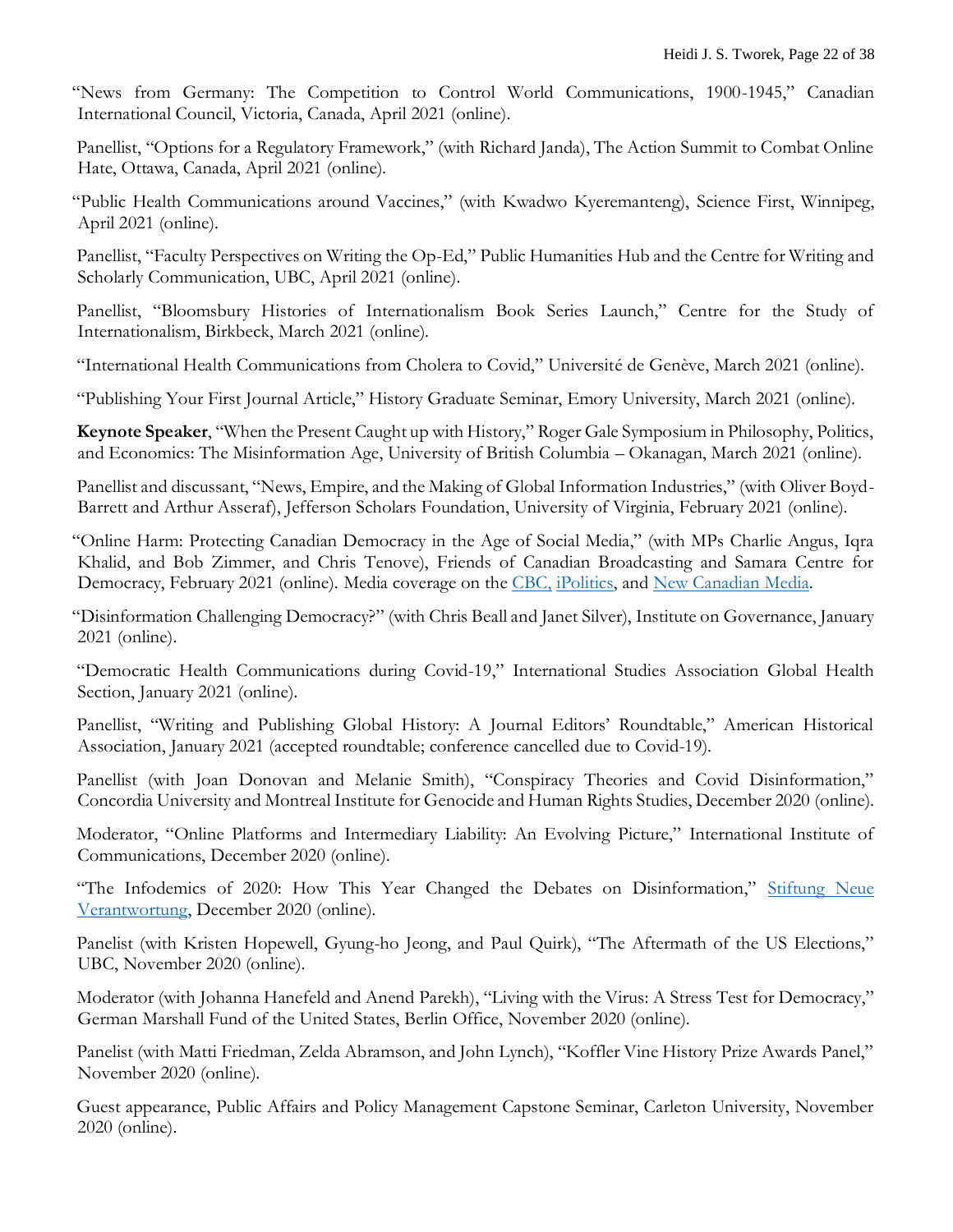Moderator (with Kathryn Harrison, Gerald Baier, Richard Johnston, and Allan Tupper), "British Columbia Post-Election Roundtable," UBC and Centre for the Study of Democratic Institutions, October 2020 (online).

 Moderator (with Andre Brock, Sarah Banet-Weiser, and Francesca Tripodi), "Disinformation, Authenticity, and Democratic Participation," Center for Brooklyn History, Social Science Research Concil, and Digital Democracies Institute, October 2020 (online).

"Democratic Covid Communications: BC in Global Context," (with Ian Beacock), British Columbia Centre for Disease Control, October 2020 (online).

"Ernst Fraenkel Prize Lecture," [Wiener Holocaust Library,](https://youtu.be/wpcl5qLNuXc) October 2020 (online).

 Panellist (with Matt Rivitz), "Technology and the 2020 Elections," Stanford course taught by Marietje Schaake and Rob Reich, October 2020 (online).

 "Covid-19 Communications in South Korea and Canada," (with Yoojung Lee), Centre for Korean Research, UBC, October 2020 (online).

 Moderator (with Emily Rempel, Howard Njoo, William Savedoff, Zabulon Yoti), "The Role of Evidence in Policy-Making in the Covid-19 Era," Policy Salon, School of Public Policy and Global Affairs and School of Population and Public Health, UBC, October 2020 (online).

"Democratic Health Communications: A RAPID Response," (with Victoria Ker and Sean Wu), Policy Salon, School of Public Policy and Global Affairs and School of Population and Public Health, UBC, October 2020 (online).

 "Historical Memory and Democratic Health Communications during Covid-19," University College Dublin Environmental Humanities Group, October 2020 (online).

 "Trolled on the Campaign Trail: Incivility and Abuse in Canadian Politics," (with Chris Tenove), Canadian Jewish Political Action Committee, September 2020 (online).

 Moderator, "Massy Reads: On Ethics, Rights and Democracy, with Joel Bakan and Kimberley Brownlee," September 2020 (online).

 "Trolled on the Campaign Trail: Incivility and Abuse in Canadian Politics," (with Chris Tenove), Equal Voice, September 2020 (online).

 Panellist (with Daniel Bernhard, Minister Catherine McKenna, and Taylor Owen), "Platforms for Harm?," [Centre for International Governance Innovation,](https://youtu.be/8DeHEgcOFQc) September 2020 (online).

 "International History on the Internet," Modern International and Transnational History Program, University of Oslo, September 2020 (online).

 "Science Communication and Dealing with Uncertainty in the Era of Covid-19," R. Grant Ingram Distinguished Speaker Program 2020, [St. John's College](https://youtu.be/TmAyZv055j0), University of British Columbia, Vancouver, September 2020 (online).

 Moderator, "Election Interference in the Information Environment – The Role of the Media in Mitigation and Response," Paris Call Community on Countering Election Interference, Alliance for Securing Democracy, Microsoft, and Government of Canada, September 2020 (online).

 **Keynote Speaker**, "Democratic Health Communications during Covid-19," BC Research and Collaboration Symposium, September 2020 (online).

 "Talking Book Writing with the Tankard Award Finalists," Association for Education in Journalism and Mass Communications, August 2020 (online).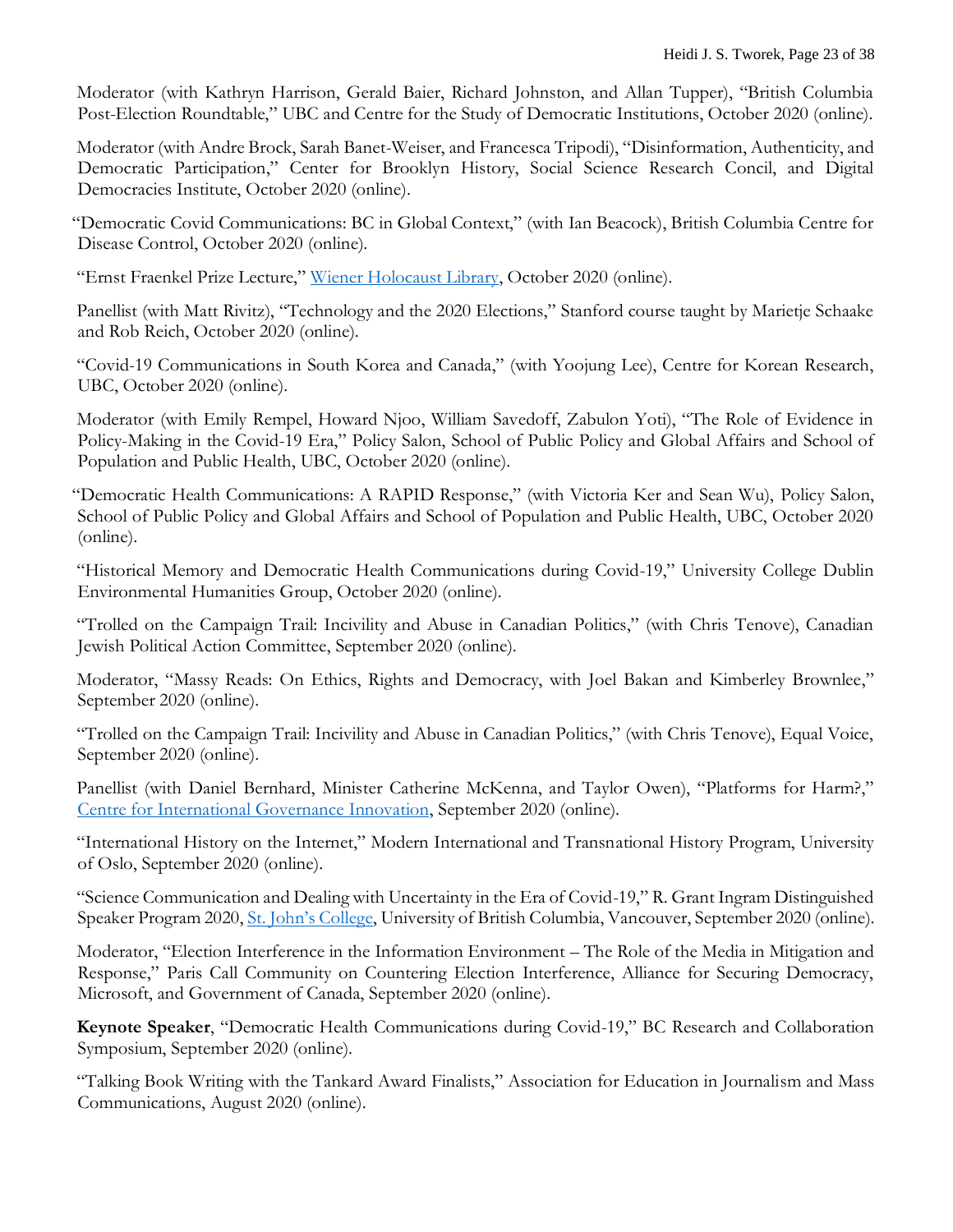"Online Hatred and Harassment in Canada: A Case Study of the 2019 Election," Association for Canadian Jewish Studies, July 2020 (online).

 Panellist (with Chris Beall and David Greene), "Online Hate Speech and the Santa Clara Principles," [Montreal](https://www.youtube.com/watch?v=yvh9L342rKI)  [Institute for Genocide and Human Rights Studies,](https://www.youtube.com/watch?v=yvh9L342rKI) July 2020 (online).

 Panellist (with Renisa Mawani), "Marketing the Monograph: A Conversation on How to Promote Your Book," Public Humanities Hub, [UBC,](https://publichumanities.ubc.ca/events/event/marketing-the-monograph-a-conversation-on-how-to-promote-your-book/) Vancouver, June 2020 (online).

 Panellist (with Sanjoy Bhattacharya, Nitsan Chorev, and Thomas Zimmer), "Covid-19, the WHO, and International Society," [Harvard International and Global History Seminar,](https://vimeo.com/430502976) June 2020 (online).

 Panellist, "Historical Parallels in Government Information Dissemination: What We Can Learn from the Past," Manship School, [Louisiana State University,](https://youtu.be/q8_qO2LgP7U) May 2020 (online).

"Democratic Public Health Communications," Language Sciences Initiative, UBC, May 2020 (online).

Panellist, "The Role of Media and Journalism in Times of Crisis," [Reset Everything,](https://www.youtube.com/watch?v=tjA9ns_a7L4) April 2020.

Panellist, "Antifascist Language(s) and Agency in Multilingual Society," Antifascist Language in Multilingual Societies: A Symposium, Dartmouth University, April 2020 (online due to coronavirus).

"5G in Historical Perspective," Applied History Working Group, Harvard Kennedy School, Cambridge, Massachusetts, March 2020 (cancelled due to coronavirus).

"German News in the Past and Today," American Institute for Contemporary German Studies, Charlotte Chapter, North Carolina, March 2020 (cancelled due to coronavirus).

 Panellist, "Obnoxious Speech before the Age of Twitter," Slate Future Tense and the Tech, Law & Security Program at American University, Washington DC, February 2020.

"Trolling on the Campaign Trail: How Candidates Experience and Respond to Online Abuse," Digital Ecosystems Research Challenge Workshop, Ottawa, Canada, February 2020.

"News from Germany: The Competition to Control World Communications, 1900-1945," The Brady-Johnson Speaker Series in Grand Strategy and International Security, Yale University, February 2020.

 "Interesting History: News from Germany," Cherie Smith JCC Jewish Book Festival, Vancouver, BC, February 2020.

 "Infectious Information: The History of Health Communications and Why It Still Matters Today," Louisiana State University, February 2020.

Moderator, "New Horizons in Business History," American Historical Association, New York, January 2020.

"History Lessons for the Future: The International Information Order," Information, Influence, and the Swedish Narrative: A Seminar for Swedish Officials, Stockholm, Sweden, November 2019.

 Panellist, "Policy Proposals for Platform Governance," International Cooperation on Platform Governance Workshop, Centre for International Governance Innovation, Dublin, Ireland, November 2019.

"When Lies Ruled the World: The History of German Information Warfare and Why It Matters Today," Harvard Institute for Learning and Retirement, Cambridge, Massachusetts, November 2019.

 Moderator, "Post-Election Roundtable," UBC Event for Journalists on the Canadian Election, Vancouver, October 2019.

 "Towards an International History of Germany," Food for Thought Luncheon, German Studies Association, Portland, Oregon, October 2019.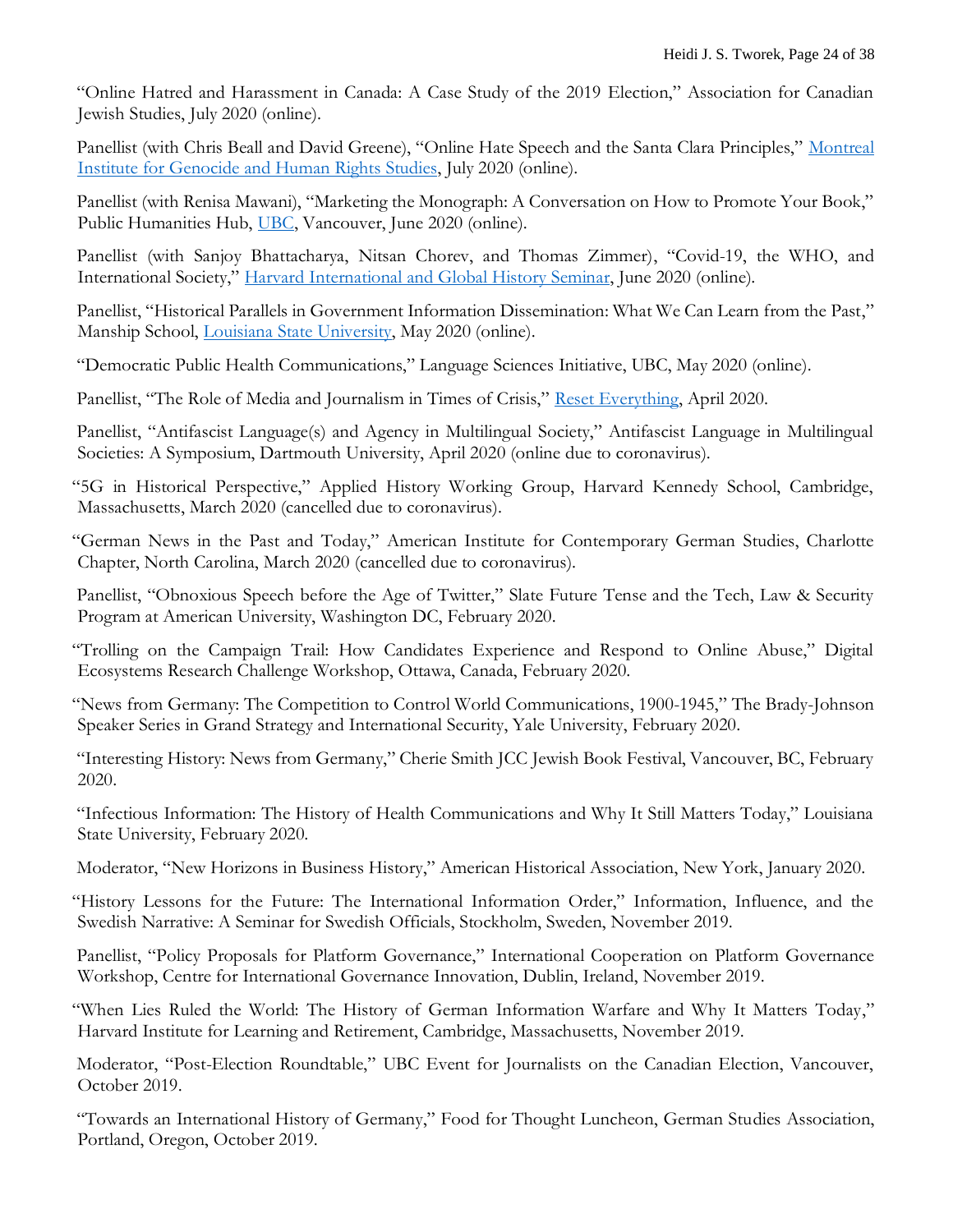"Media History and Policy," Digital Democracy Lab, Simon Fraser University, Burnaby, September 2019.

 Panelist, "Digital Threats to Democracy: News Literacy in an Era of Misinformation," CIVIX Democracy Bootcamp, Vancouver, September 2019.

"History and Transatlantic Media Regulation: A Brown Bag Lunch Discussion," German Marshall Fund, Berlin, Germany, August 2019.

"Hate Speech vs. Free Speech: Transatlantic Cooperation on the Regulation of Social Media," German Marshall Fund, Berlin, Germany, August 2019.

"News from Germany: The Competition to Control World Communications, 1900-1945," Economic and Social History Group, Göttingen University, Germany, July 2019.

 "News from Germany: The Competition to Control World Communications, 1900-1945," Political Science Colloquium, University of Constance, Germany, July 2019.

 "News from Germany: The History of Information Warfare and Why It Still Matters Today," SPUI25 Academic-Cultural Forum, Amsterdam, July 2019.

 "Media and the Social Norms of Public Opinion: How Political and Economic Elites Tried to Change Germans' Minds," Radical Business? Business and the Contest over Social Norms, Oxford University, UK, June 2019.

 Panelist, "The Politics of Communication Across the Mediterranean: From Manuscripts to the Internet," Europe in the Middle East Program, Forum Transregionale Studien, Berlin, Germany, June 2019.

Panelist, "Using Social Media in the 21<sup>st</sup> Century: The Good, the Bad, the Ugly," Worldviews on Media and Higher Education Conference, Toronto, June 2019.

 "Hate Speech in Canada: A Democratic Threat Requiring New Policy Incentives," Canadian Association for Security and Intelligence Studies, Vancouver, May 2019.

"News from Germany: Book Launch," Beth Israel Synagogue, Vancouver, May 2019.

"Media Disruption: Lessons from German History on Addressing Hate Speech," Regulating Speech in a Digital Age: Continuing Professional Development Event for Lawyers, Vancouver, May 2019.

"Radio, War, and *All the Light We Cannot See*," York House School, Vancouver, May 2019.

 Moderator, "Hate Speech and Violent Extremism," and Member of Steering Committee, Second Meeting of the High-Level Transatlantic Working Group on Content Moderation Online and Freedom of Expression, Annenberg Beach House, Santa Monica, Los Angeles, May 2019.

"History Lab," [Poster Display,](https://bit.ly/2vC2dIg) Teaching and Learning Enhancement Fund Showcase, UBC, Vancouver, May 2019.

 "Communicable Disease and the Asynchronous History of Globalization," Research Seminar, Brigham Young University, April 2019.

 "News from Germany: The Long History of Information Warfare," David M. Kennedy Center for International Studies, Brigham Young University, April 2019.

 "News from Germany: The Competition to Control World Communications, 1900-1945," Institute for European Studies, UBC, Vancouver, March 2019.

 "Migration, Diaspora, Displacement," 30 Years of Transition: The Current State of Eastern European Countries, International Relations Student Association Conference, UBC, Vancouver, March 2019.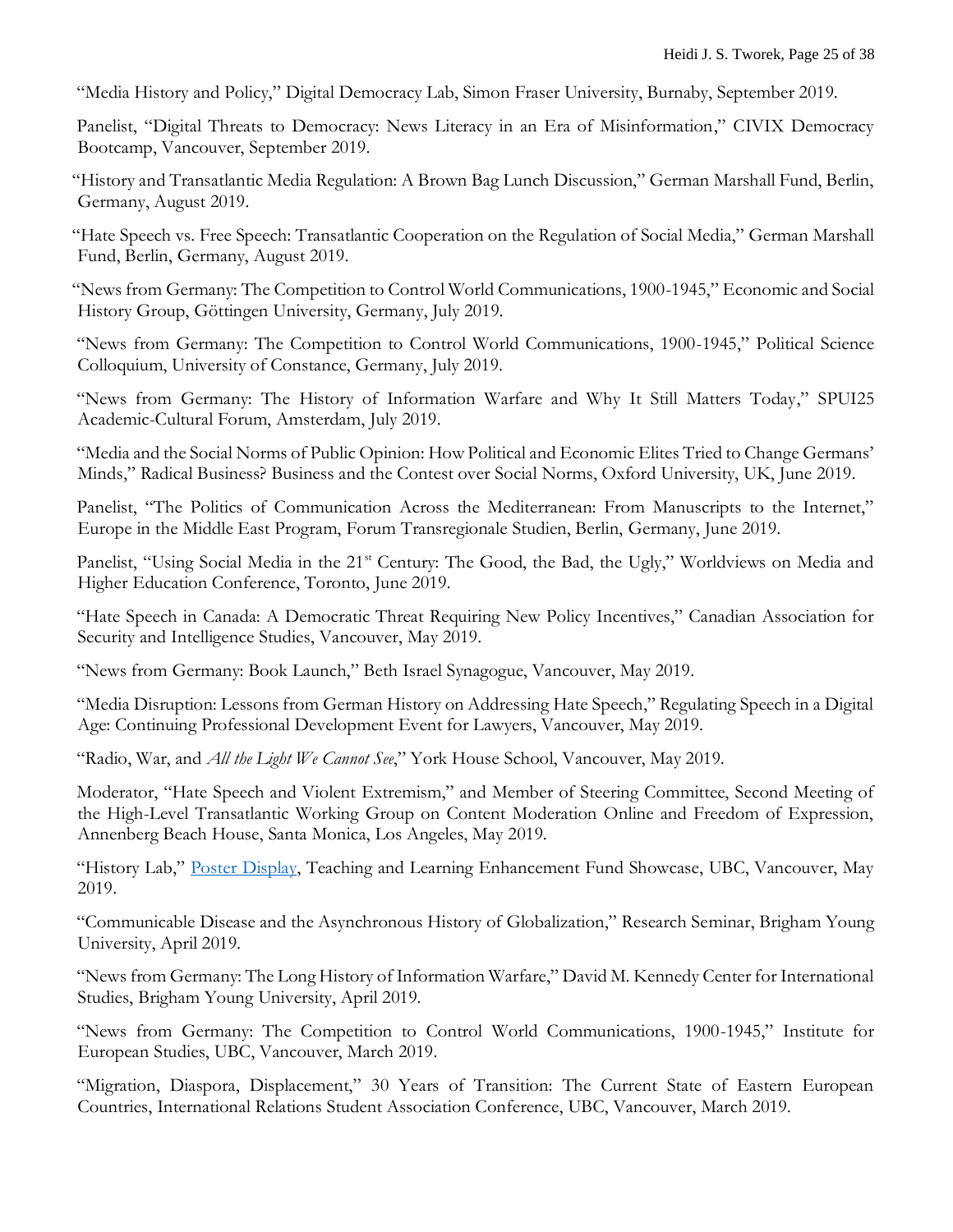"The Rise of Populism in Europe and the USA: A Return to the 1930s?" Brock House Lecture Series, Vancouver, Canada, March 2019.

"The Impact of Communications in Global History," World Society and Its History Workshop, Bielefeld, Germany, March 2019.

"How Canada Can Address Harmful Speech Online," Language Sciences Initiative, University of British Columbia, March 2019.

 Lead, Transatlantic High-Level Working Group Meeting on Hate Speech and Violent Extremism Online, Ditchley Park, United Kingdom, February-March 2019.

 Moderator, "The Role of Media in Countering Foreign Authoritarian Interference in Europe," Alliance for Securing Democracy, German Marshall Fund of the United States, Brussels, Belgium, February 2019.

Panelist (with members of the Bundestag), "Die Zukunft der Demokratie," Women in International Security Deutschland 15<sup>th</sup> Anniversary Conference, Berlin, Germany, November 2018.

"News from Germany: The Competition to Control World Communications, 1900-1945," New Directions in Modern German History, Princeton University, November 2018.

"Fake News: Does It Have a History and Why Does That Matter?" BC Humanist Association, October 2018.

 **Keynote Speaker**, "How the Media Made Politics about Personalities and Parties," Politics in Public: The Mediatization of Political Personae 1880s-1930s, Leuven, Belgium, October 2018.

 "The WHO and Health Communications," The WHO at 70, Joint Center for History and Economics, Harvard University, Cambridge, Massachusetts, September 2018.

 Commentator, "Communications," World Economic History Conference, Boston, Massachusetts, August 2018.

 Commentator, "Inattentive Subjects: The Emergence of a Photojournalistic Norm," by Annie Rudd, Observing the Everyday, Max Planck Institute, Berlin, Germany, June 2018.

"Secret Press Agents: When Journalists, Propagandists, and Spies Seem Indistinguishable," Observing the Everyday, Max Planck Institute, Berlin, Germany, June 2018.

 "Sovereignty, Communications, and World Society," World Society and its History, Osterhofen, Germany, June 2018.

 "A Quintessential Middle Power? Canada on the International Stage after World War II," Workshop: Middle Power Internationalism in an Increasingly Illiberal World, Ottawa, Canada, May 2018.

 "Fake News: A Modern History," The Breaux Symposium: An Anatomy of Fake News, Washington, DC, May 2018.

Briefing to twenty congressional staffers, "Information," Washington, DC, May 2018.

 "News, Communications, and Text Analytics," Data Analytics Workshop, Data Science Institute, University of British Columbia, Vancouver, BC, April 2018.

 "Dealing with Disinformation," Congress Bundestag Forum (meeting of six members of Congress and eight members of the Bundestag), Colorado Springs, CO, April 2018.

Table lead and invited participant, "Digital Media and Democracy," Public Policy Forum and UBC, Ottawa, April 2018.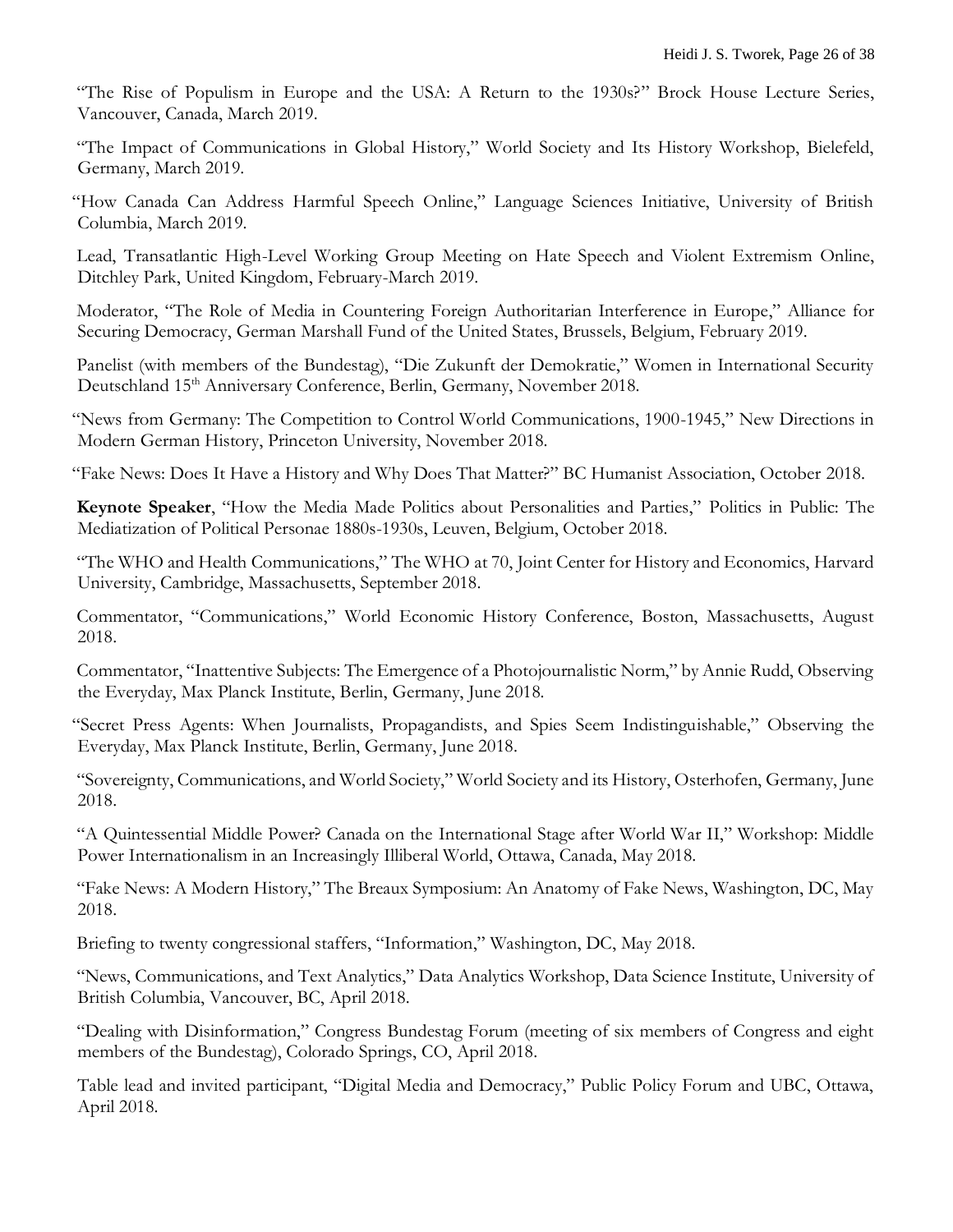"The History Lab – What is the Role of Digital History?" (with Mark Werner), Pixelating, Koerner Library, UBC, March 2018.

 "Ausbildungssysteme in Europa und in den USA," full-day presentation to University of Zurich MA students in Applied History, New York, March 2018.

 "The New German Government and Challenges to Democracy," American Council on Germany, New York, March 2018.

Panelist, "This Content is Not Available Online: Hate Speech and Disinformation," EU @ SXSW, Austin, Texas, March 2018.

"Communicable Disease: The League of Nations and the Creation of World Epidemiological Intelligence," Harvard International and Global History Seminar, Cambridge, MA, February 2018.

"Communications, Information, Knowledge," Multinationals and the Transformation of the World Economy, Swiss Re Centre for Global Dialogue, Zurich, Switzerland, December 2017.

**Keynote Speaker,** "Lies are the Law of the World! News and Global Media Networks in the 20<sup>th</sup> Century," Inaugural Keynote for Graduate School, Institute for World Society, Bielefeld, Germany, October 2017.

"(Digitalisierte) Zeitungen als Quelle historisch-soziologischer Untersuchung — Reflexion und Erfahrungsbericht," Workshop: Historische Soziologie der Rankings, Universität Bielefeld, October 2017.

 Commentator, "Disease Control and Colonial Knowledge: Sleeping Sickness Campaigns between Empires and International Development Aid" by Sarah Ehlers, German Historical Institute West Inaugural Workshop: "Empires of Knowledge: Expertise and Imperial Power Across the Long Twentieth Century," Vancouver, British Columbia, September 2017.

Participant, Munich Security Conference Cybersecurity Summit, Tel Aviv, Israel, June 2017.

"The End of Epidemics? International Health Communications in the  $20<sup>th</sup>$  Century," International and Global History Seminar, Universidad San Marcos, Lima, Peru, June 2017.

 "Digital Techniques and International History," International and Global History Seminar, Universidad San Marcos, Lima, Peru, June 2017.

 Discussion Leader, "Teaching American Democracy and Its History," A Conference on the History of American Democracy, Tobin Project, Cambridge MA, June 2017.

 "The Local and the International: Why National Newspapers May Matter Less Than We Think," A Conference on the History of American Democracy, Tobin Project, Cambridge MA, June 2017.

Roundtable Participant, Languages of Internationalism, Birkbeck, University of London, May 2017.

 "A Decade in the Transatlantic Relationship: Where Does It Go from Here?" Closing Conference of the Transatlantic Academy, Washington DC, May 2017.

 Briefings to National Security Council, German Embassy in the United States, and Congressman Gregory Meeks (D-NY), May 2017.

 "Two False Endings to World War I," Symposium on Global Media, Global Identities, The Potomac Center for the Study of Modernity, Washington, DC, April 2017.

 Commentator, "The Development of Business Journalism," Business History Conference, Denver, Colorado, April 2017.

 Commentator, "International Business Concepts," Paper Development Workshop, Business History Conference, Denver, Colorado, March 2017.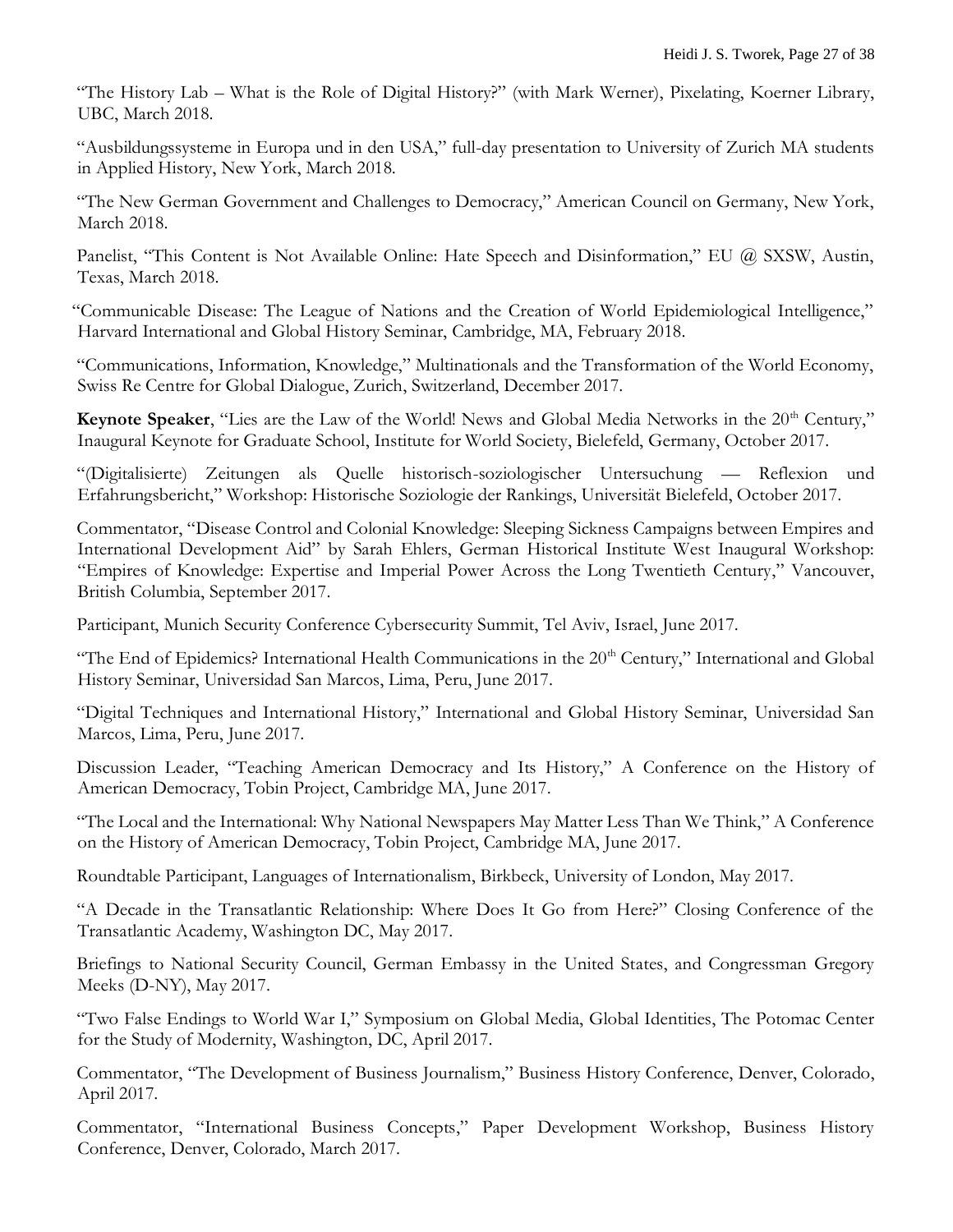Speaker, "How (Not) to Talk about Politics," Brussels Forum, Belgium, March 2017.

 Moderator (with David Herszenhorn, Natalie Nougayrède, and Christoph von Marshall), "Europe's Year of Decisions – Elections in 2017," Brussels Forum, Belgium, March 2017.

 Panelist, "Fake News and Lügenpresse: Lessons for Europe," Young Transatlantic Network, German Marshall Fund, Berlin, March 2017.

Panelist, "Making News," Joint Journalism Historians Conference Closing Panel, New York, March 2017.

 Commentator, "The Problem of Propaganda," Joint Journalism Historians Conference, New York, March 2017.

 Commentator, "The New Right and Changing Historical Memory in Germany," Anna Sauerbrey, EES Distinguished Lecture Series, SAIS-John Hopkins, Washington, DC, February 2017.

 "A New Era for Transatlantic Business? A New President and Clashes in a Digital Age," American Council on Germany Political Salon, New York, December 2016.

"Brexit and the English-Speaking World," Brexit Before and Beyond, Columbia University, December 2016.

 Moderator (with Leszek Balcerowicz), "Elections Have Consequences: A Look at Poland," Woodrow Wilson International Center for Scholars, Washington DC, November 2016.

 "Infrastructure and Information in a Wired World," Sociology and History of World Society: Interdisciplinary Perspectives on Globalization, Forum Internationale Wissenschaft, University of Bonn, November 2016.

Panel Participant, "The Politics of European Monetary Union," German Power and Leadership, German Marshall Fund, September 2016.

 Discussant, "International Organizations in the Cold War," Society for the History of American Foreign Relations, San Diego, California, June 2016.

"Communicable Disease: The League of Nations and the Creation of World Epidemiological Intelligence," Reluctant Internationalists Group, Birkbeck, University of London, June 2016.

Discussant, "Privatizing Public Goods," Business History Conference, Portland, Oregon, April 2016.

 "Communicating Quarantine: How Wireless Technology Helped to Create World Health," Science and Technology Studies Colloquium, University of British Columbia, February 2016.

"How Wireless made the War Global: World War I beyond an Anglo-Centric Perspective," Workshop on the History of Interwar Telecommunications, Leeds, UK, January 2016.

"Expanding International Regulation from Telegraphy to Telecommunications," Transnational Histories of Telecommunications, International Telecommunications Union, Geneva, Switzerland, December 2015.

 "Hapless Propagandists? German News in the United States during World War I and Digital Approaches to Media Studies," Ziegler Speaker Series, Department of Central, Eastern and Northern European Studies, University of British Columbia, November 2015.

 "History Lab: Active Learning in the Classroom," History Department Retreat, University of British Columbia, September 2015.

**Keynote Speaker**, Phi Alpha Theta Induction Ceremony, Framingham State University, April 2015.

 "The Savior of the Nation: Radio in Interwar Germany, Great Britain, and the United States," Center for History and Economics Seminar, Harvard, February 2015.

"War and Peace," Harvard Model United Nations Congress, Boston, Massachusetts, January 2015.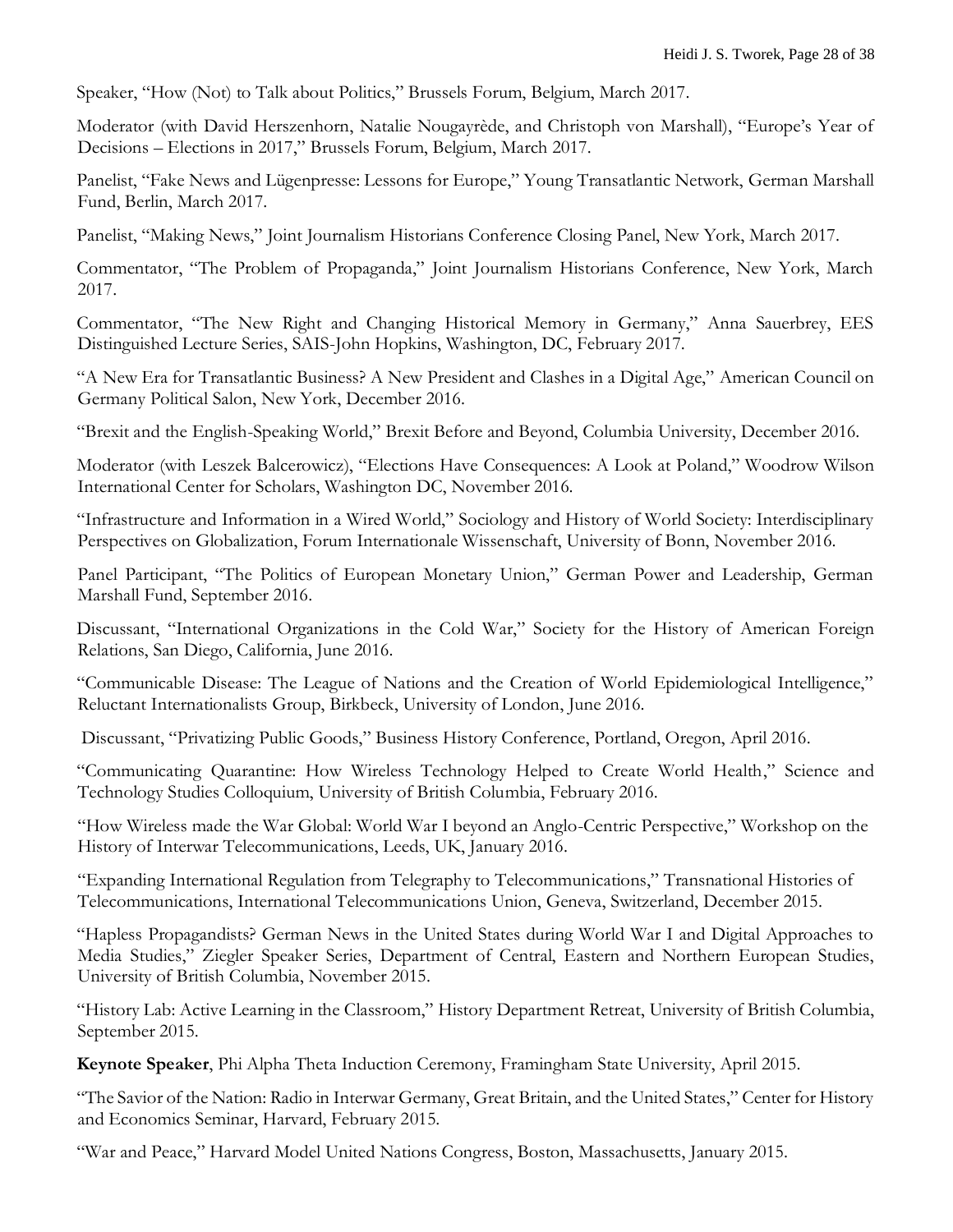"Asia at the United Nations and the History of International Public Health," 100 Years of Health in Asia, Harvard Center for History and Economics, Asia Center, and China Medical Board, October 2014.

Commentator, "How to See the World Economy: Communicating Globalization around 1900," by Quinn Slobodian, Wellesley College History Department Seminar, October 2014.

"Berlin Calling Buenos Aires and Beijing: The Creation of News in Germany and Abroad, 1900–1945," Louisiana State University, Baton Rouge, September 2014.

"Nachrichten aus Deutschland: Globale Mediennetzwerke im 20. Jahrhundert," Zentrum für Zeithistorische Forschung, Potsdam, Germany, July 2014.

"A Dangerous Element for the Interests of Peace: German News on a Global Stage," Center for Area Studies Public Colloquium, Leipzig University, Leipzig, Germany, July 2014.

Guest lecture, "Copyright," Framingham State University, Massachusetts, October 2013.

Commentator, "Identity and Nation," Actor-Networks between Global Markets and the Nation, 1650–1950, John F. Kennedy Institute for North American Studies, Freie Universität, Berlin, August 2013.

Commentator, "The Many Worlds of Unified Time in the Age of Global Comparison, 1870–1930" by Vanessa Ogle, University of Pennsylvania, Harvard International and Global History Seminar, February 2013.

"Der Weg ins Freie? Deutsche Nachrichtenagenturen in transnationaler Verflechtung," Kolloquium zur Mediengeschichte, Justus-Liebig-Universität, Gießen, July 2011.

"Das deutsche Nachrichtenwesen in internationaler Verflechtung," Kolloquium zur Zeitgeschichte, Friedrich-Meinecke-Institut, Freie Universität, Berlin, November 2009.

### **CONFERENCE PAPERS**

Panelist (with Mark Bradley, Anne Foster, and Barbara Keys), "Journals after the Pandemic," Society for the History of American Foreign Relations, June 2021 (online).

Symposium, "Do We Need a New History of Epidemiology?," (with Lukas Engelmann, Richard McKay, Jacob Steere-Williams), American Association for the History of Medicine, May 2021 (online).

"Infrastructure and Health: How Communications Made Diseases Global," American Historical Association, January 2021 (accepted paper; conference cancelled due to Covid-19).

"News Agencies," American Historical Association, January 2021 (online due to Covid-19).

"Authenticity and Health Communications," Authenticity Workshop, Social Science Research Council and Digital Democracies Institute, October 2020 (online).

"Politically So Embarrassing: How the Headquarters of International Organizations Changed International Relations," Society for the History of American Foreign Relations, New Orleans, June 2020 (accepted paper; conference cancelled due to Covid-19).

"Secret Press Agents: When Journalists, Spies, and Propagandists Seemed Indistinguishable," German Studies Association, Portland, Oregon, October 2019.

"Statistics and Public Health at the League of Nations," History of Science Society, Utrecht, the Netherlands, July 2019.

"The Platforms and Their Predecessors: How History Helps Us to Understand Their Rise," International Communications Association Post-Conference on The Rise of the Platforms, Washington, DC, May 2019.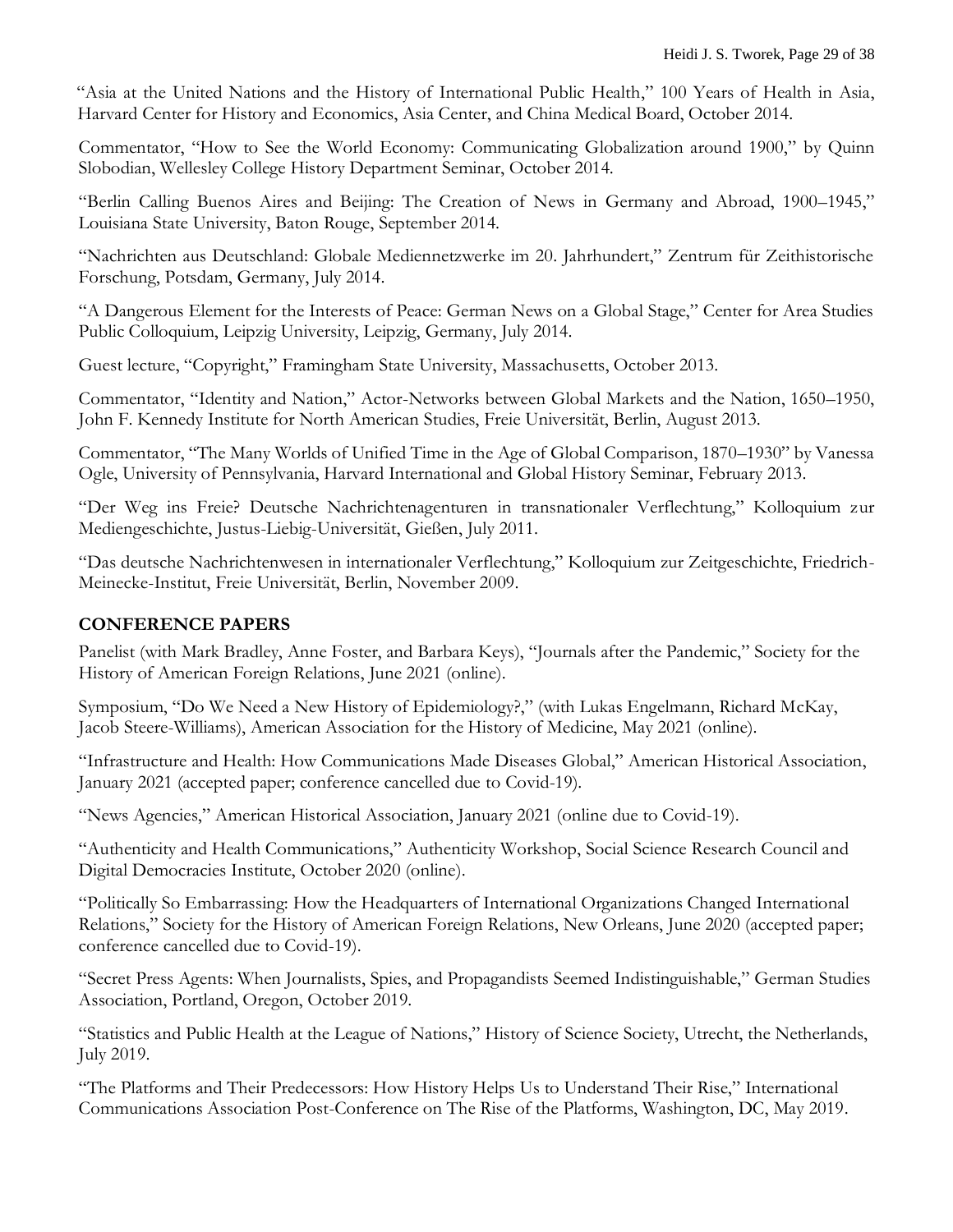"The International History of Health Communications," American Association for the History of Medicine, Columbus, Ohio, April 2019.

"Communicational Sovereignty," The Politics of Sovereignty and Globalism in Modern Germany, German Historical Institute, Washington, DC, March 2019.

"What We Can Really Learn from the Comparisons with Weimar Germany," Media, Technology, and Democracy in Historical Context, Social Science Research Council workshop, Washington, DC, December 2018.

"Multinationals and the Transformation of the World Economy: Communications," World Economic History Conference, Cambridge, Massachusetts, August 2018.

"The German Government and International Communications, 1900-1945," World Economic History Conference, Cambridge, Massachusetts, August 2018.

"Pathogenic Communications and Alternative Chronologies for International History," What is International History Now?, University of Sydney, Australia, July 2018.

"Radio and Nation-Building in Germany, Great Britain, and the United States," Society for the History of Technology, Philadelphia, Pennsylvania, October 2017.

"False News and Economic Nationalism," Seminar on Economic Populism, German Studies Association, Atlanta, Georgia, October 2017.

"Save the World from Singapore: The Rockefeller Foundation and International Health Communications," Society for the History of American Foreign Relations, Washington DC, June 2017.

"News and Digital Techniques," Digital Techniques in the Social Sciences, Harvard Business School, Cambridge, Massachusetts, June 2017.

"Coded Language: Health, Statistics, and Telegraphic Communications at the League of Nations," Languages of Internationalism, Birkbeck, University of London, May 2017.

"The Secret Press Agent: How Journalists and Spies Learned Their Craft," Observing the Everyday: Journalistic Practices and Knowledge Production in the Modern Era, German Historical Institute, Washington DC, March 2017.

"Canada's Middle Power Project Takes Flight: The International Civil Aviation Organization and the World of Mass Tourism," Beyond the P5, Harvard University, October 2016.

"The Politics of Paper in the Early Weimar Republic," German Studies Association, San Diego, California, October 2016.

"A Redivision of Labor: Wireless and Radio Broadcasting across Borders in the 1930s," The Radio Conference, Utrecht University, The Netherlands, July 2016.

"Communicable Disease: How the League of Nations Used Information to Prevent Epidemics," Communicating International Organisations in the 19<sup>th</sup> and 20<sup>th</sup> Centuries, European University Institute, Florence, Italy, March 2016.

"The Bottleneck of Global Media: German News Agencies and the World of Reporting," The Global Public: Its Power and Its Limits, German Historical Institute in London, October 2015.

"Communications and Competition in China, 1900–1945," Business History Conference, Miami, June 2015.

"Subsidizing Content and Conduit: Global Wireless Communications and the State," International Communication Association, San Juan, Puerto Rico, May 2015.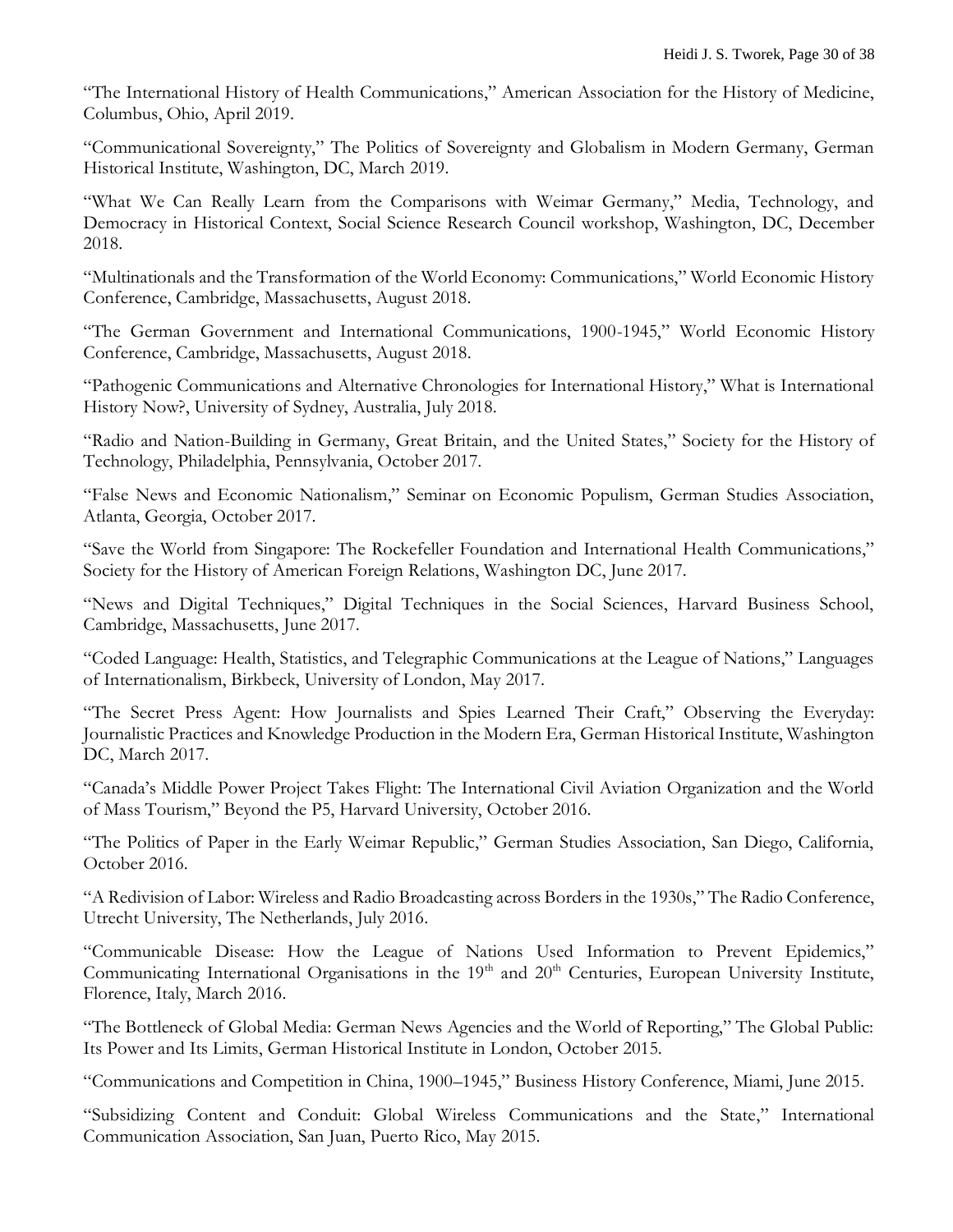"Germany in the Ether: News and Propaganda around the World," Beyond the Western Front in World War I, Harvard University, Cambridge, Massachusetts, April 2015.

"Competing Visions of News and International Law at the League of Nations," American Society of Legal History, Denver, Colorado, November 2014.

"Espionage, News, and Technology in World War I," German Studies Association, Kansas City, Missouri, September 2014.

"The International Creation of Domestic Legislation on the Press," International Communication Association, Seattle, Washington, May 2014.

"Reporting the World: European News Networks, 1870–1939," European Social Science History Conference, Vienna, Austria, April 2014.

"German News Agencies and Global News Networks, 1905–45," Business History Conference, Frankfurt am Main, March 2014.

"Advertising Economic Nationalism in the Weimar Republic," American Historical Association, Washington, DC, January 2014.

"News," German Studies Association, Denver, Colorado, October 2013.

"Spying for Information: German Espionage and News in World War I," International Congress of History of Science, Technology and Medicine, Manchester, UK, July 2013.

"Pals over Politics: The Development of Radio in Weimar Germany," German Historical Institute Workshop, New Technologies and Cultures of Communication, Washington, DC, May 2013.

"News Agencies and Revolution in Weimar Germany," In Search of Revolution, 1916–1923: Germany and its European Context, Cologne, Germany, March 2013.

"Networks behind the News: German News Agencies, Cartels, and Technology, 1849–1939," German Studies Association, Milwaukee, Wisconsin, October 2012.

"Negotiating News: The Conference of Press Experts at the League of Nations," presented in absentia, Entanglements in Legal History, Max-Planck-Institut, Frankfurt am Main, August 2012.

"Competing Media Empires: The Political Agendas of American, French, and German News Agencies in South America, 1914–1945," Conference on Policy History, Richmond, Virginia, June 2012.

"Tuning in to the State: The Supply of Economic News in Weimar Germany," Business History Conference, Philadelphia, Pennsylvania, March 2012.

"Spreading the Revolution: News Agencies and Politics in Weimar Germany," American Historical Association, Chicago, Illinois, January 2012.

"German Wireless News Goes Global, 1913–1945," Society for the History of Technology, Cleveland, Ohio, November 2011.

"The Global Regulation of Telegraphy: Interwar Negotiations on Intellectual Property in News," Global Communication Electric: Social, Cultural, and Political Aspects of Telegraphy, Freie Universität, Berlin, February 2011.

"Protection of the Press: Attempts at the Legal Regulation of News, 1900–1933," German Studies Association, Oakland, California, October 2010.

"Transocean and Wireless Telegraphy, 1914–1922," Telecommunication and Globalization: Information Flows in the 19<sup>th</sup> and Early 20<sup>th</sup> Centuries, University of Heidelberg, September 2009.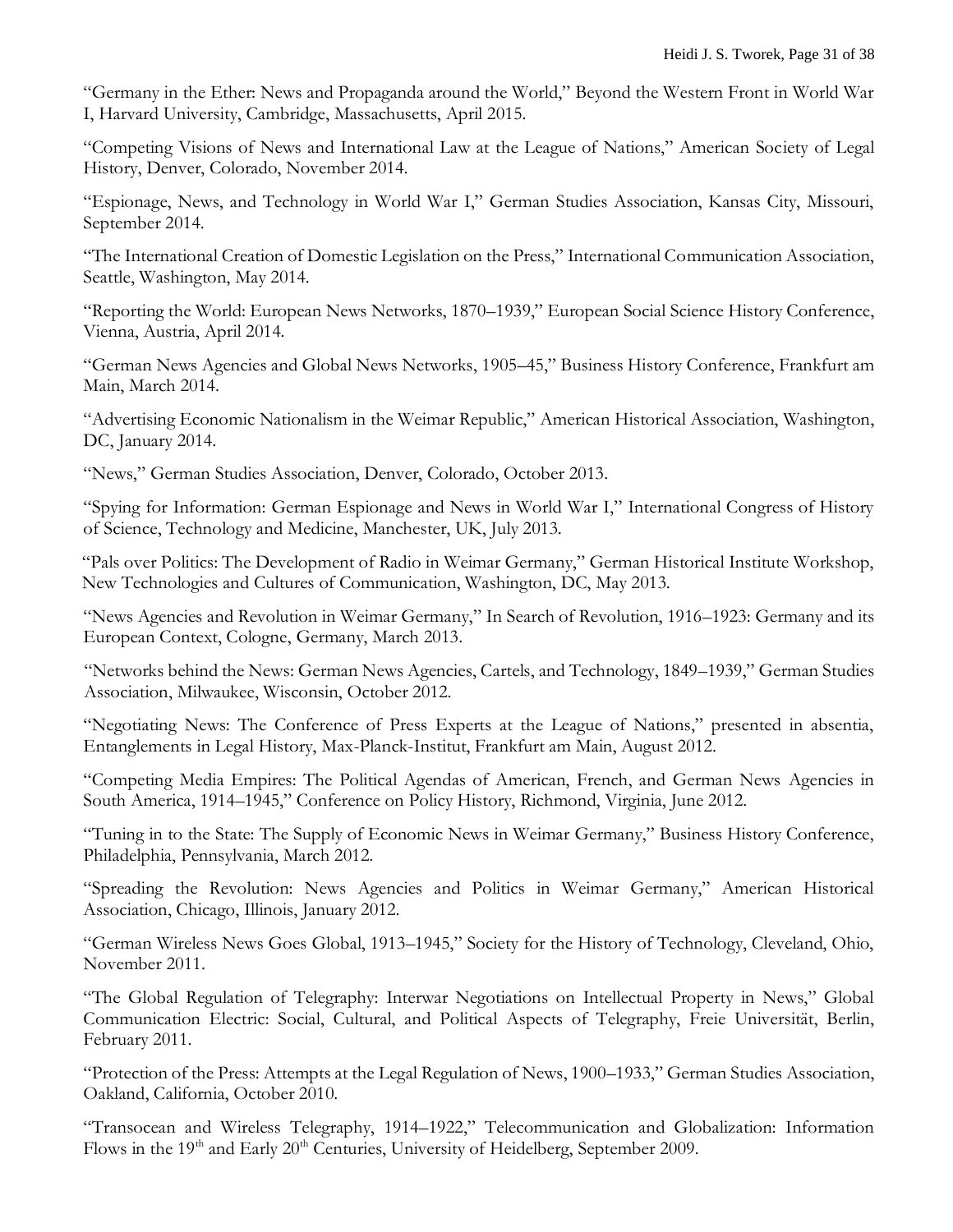### **TEACHING EXPERIENCE**

#### **University of British Columbia**, Vancouver, Canada

*Instructor*, "Communicating Policy," Spring 2022.

Teaching compulsory first-year course to 30 first-year Masters students in Public Policy.

*Instructor*, "Global Internet Policy," Fall 2019 and Fall 2021.

Taught seminar to between 17 and 23 Masters students in Journalism and in Public Policy. Interpolated median for course in fall 2021: 5.0/5.0.

*Instructor*, "International Relations in the 20<sup>th</sup> Century," 2015–16, 2017–18, 2018–19, 2019–20, Spring 2022.

Taught year-long course to between 72 and 108 undergraduates as well as one tutorial. Supervised one or two teaching assistants. Course rating: 4.8/5.0. Rating for instructor: 4.9/5.0.

*Instructor*, "Digital History of News: Seminar," Spring 2018 and Fall 2018. Taught first two iterations of digital history course supported by CAD \$50,000 Teaching and Learning Enhancement Fund grant to 35 juniors and seniors. Course rating: 4.8/5.0.

*Instructor*, "The History of News: Seminar in International Relations," Spring 2016. Taught seminar with research papers to 26 juniors and seniors. Course rating: 4.6/5.0. Rating for instructor: 4.8/5.0

### **Harvard University**, Cambridge, MA

*Lecturer on History*, June 2012 – June 2015.

Taught year-long Senior Thesis Tutorial and one additional course. Awarded Harvard University Certificate of Distinction in Teaching for Senior Thesis Tutorial in fall 2012, 2013, and 2014.

*Instructor,* "The History of International Organizations," History Department, Fall 2014. Taught seminar to 15 undergraduates that resulted in primary source research papers.

*Instructor*, "Breaking Headlines: The History of News," History Department, Spring 2014. Taught lecture course on international history of news to 45 undergraduates. Awarded Harvard University Certificate of Distinction in Teaching.

*Instructor*, Tutorial, "History Lab," History Department, Fall 2013 and Spring 2015. Co-created first iterations of course enabling students to work on digital history projects with faculty. Awarded Harvard University Certificate of Distinction in Teaching.

*Advisor*, Senior Theses, 2011 – 2012 and 2013 – 2014. Advised senior theses on Indian press politics and the Venice film festival.

*Prize Instructor*, "The History of News," History Department, Fall 2011 and Spring 2013. Awarded opportunity to design and teach own seminar to undergraduates. Taught again in spring 2013. Awarded Harvard University Certificate of Distinction in Teaching for both iterations.

*Co-Instructor* (with Professor Peter Gordon), "Graduate Colloquium on Teaching Practices," History Department, 2011 – 2012.

Redesigned syllabus and created comprehensive website for course introducing graduate students to teaching history. Awarded Harvard University Certificate of Distinction in Teaching.

*Tutor*, Conference Course, "United Nations: A Global History" (Professors Emma Rothschild and Sugata Bose), History Department, Spring 2011.

Helped to design syllabus. Awarded Harvard University Certificate of Distinction in Teaching.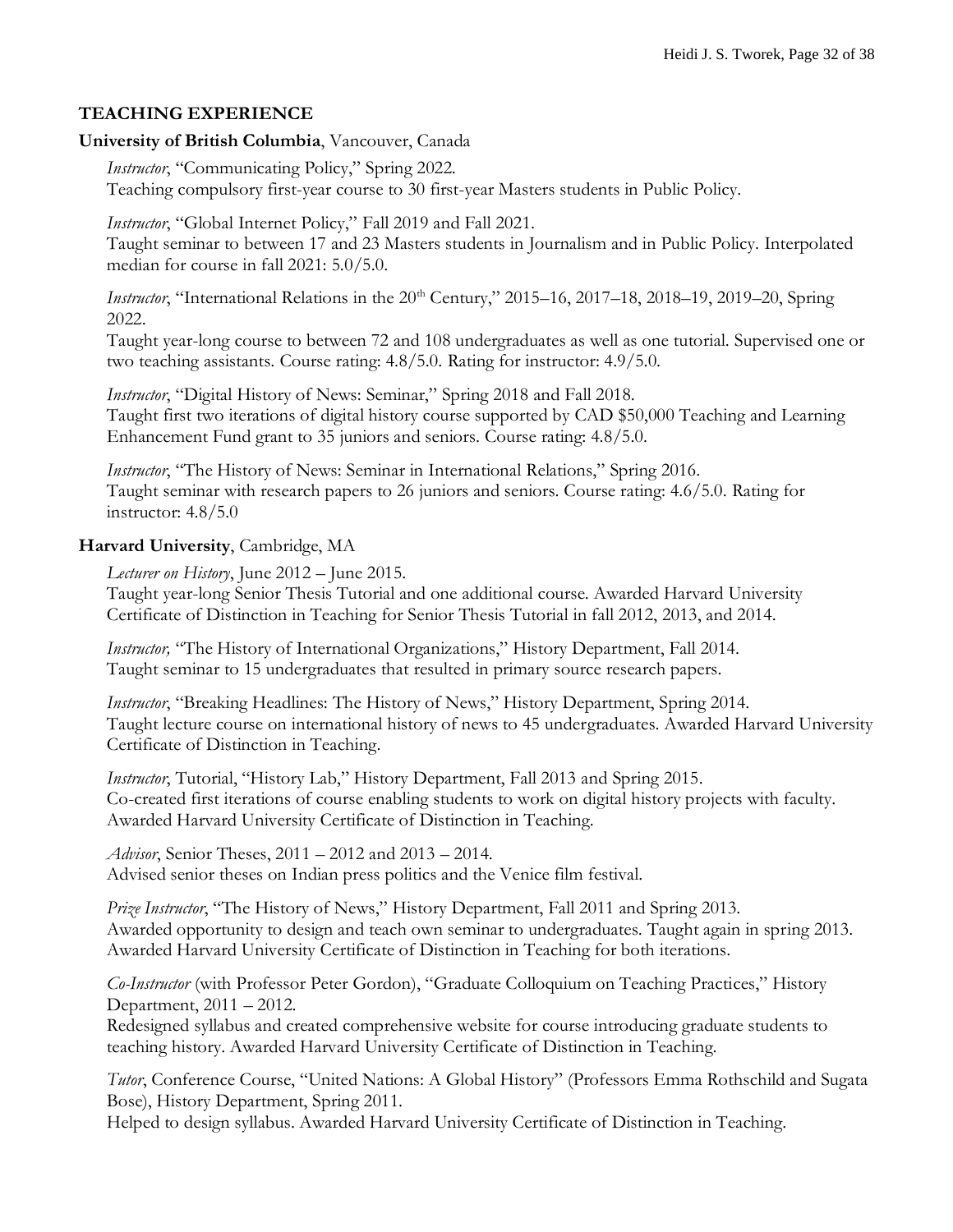*Tutor*, "Sophomore Tutorial," History Department, Spring 2011.

Taught two weekly sections on historical writing and led peer-review discussions of student work. Awarded Harvard University Certificate of Distinction in Teaching.

*Teaching Fellow*, "Modern Central Europe" (Dr. Brendan Karch), History Department, Fall 2010. Taught one section and gave one guest lecture on *Ostpolitik*.

*Head Teaching Fellow*, "World Wars in a Global Context, 1905–1950" (Professor Charles Maier), General Education Program, Fall 2010.

Administered course and taught one section in its first iteration as a General Education course.

*Teaching Fellow*, "Germany in the World, 1600–2000" (Professor David Blackbourn), General Education Program, Spring 2009.

Taught one section. Awarded Harvard University Certificate of Distinction in Teaching.

*Teaching Fellow*, "World War II" (Professor Charles Maier), Core Program, Fall 2008. Taught three sections. Awarded Harvard University Certificate of Distinction in Teaching.

#### **Harvard Institute for Learning in Retirement**, Cambridge, MA

*Instructor*, "Harmful Speech from Radio to Social Media," January term course, January 2021.

### **Göttingen University**, Germany

*Instructor*, "The History of News and Global Capitalism," MA in the History of Global Markets, July 2019.

#### **Freie Universität**, Berlin, Germany

*Co-Instructor* (with Simone M. Müller), "America on the Move: Technology and the American Nation," John F. Kennedy Institute for North American Studies, Spring 2010.

#### **STUDENTS SUPERVISED**

#### **University of British Columbia**

Postdoctoral Fellows: Dr. Will Wright (2021-2022); Dr. Chris Tenove (2018-2020, 2021, 2022); Dr. Ian Beacock (2020).

PhD Co-Supervisor: Rabia Mir, Interdisciplinary Graduate Studies Program, Co-supervisor: Adele Diamond (2021- ). Manimugdha Sharma, History, Co-supervisor: Anne Murphy (2021- ).

#### PhD Committee Member:

Nathan Gan, "Cultured Socialism: Cultural Media in Mao's China, 1949–1965," History (2019- ); Mark Werner, "Looking for the Killer: A History of Orca Encounters, 1861-1964," History (2019-2021); Jihyun Shin, "Gendering Capitalism: Rationalizing the Pursuit of Money-Making in South Korea, 1961-1979"  $(2018-).$ 

UBC University Examiner for PhD defence:

Dorothee Leesing, "Engaging the High-Rise in German Media Culture: Aspects of Vertical Living from 1945 to 2020," Central European Northern European Studies (2021);

Jeffrey Whyte, "Lines of Communication: American Psychological Warfare in the Twentieth Century," Geography (2019).

MA Supervisor:

Claire Oliver, "'From One British Island to Another': British Imperialism, Colonial Nationalism, and the Pacific Cable Telegraph, 1879-1902," History (2016-2018).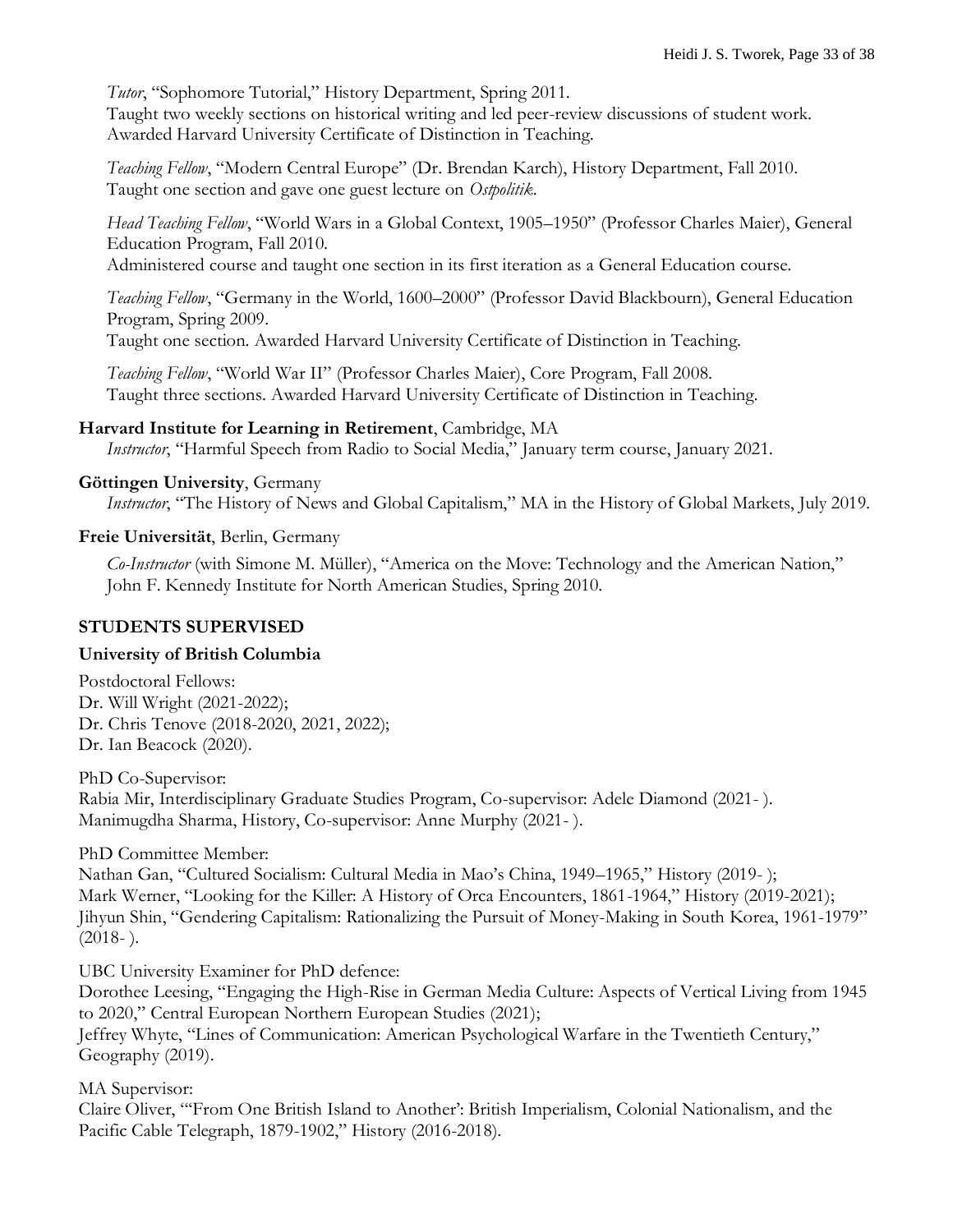MA Co-Supervisor:

Lisa Ren, "China in the News: The Globalization of Xinhua News Agency, 1978 to 1989," History, Cosupervisor: Tim Cheek (2020-2022);

Nathan Lucky, "A Voice behind the Headlines: The Public Relations of the Canadian Jewish Congress during World War II," History, Co-supervisor: Richard Menkis (2018-2021). Winner of Marcia Koven Award for Best Student Paper at the Association for Canadian Jewish Studies Conference;

Steven O'Reilly, "Middle Power Continuity: Canada-US Relations and Cuba, 1961-1962," History, Cosupervisor: Steven Lee (2016-2018).

Second Reader for MA theses:

Lui Xia Lee, "Pressing for Melayu: English-Language Newspapers and Language in the Malaysian Education System, 1957-1969," History (2021).

Third Reader for MA theses:

Daniel Carkner, "'Looking at the Reports from These Newspapers, the Reasons for the Riot are Unclear': Sympathetic and Unsympathetic Press Coverage of an Anti-Chinese Riot in 1918 Java," History (2019); Eriks Bredovskis, "Paths to Empire: The Production and Mobilization of Historical Narratives by Baltic German Émigrés, 1905-1918," History (2016);

Vivien Chang, "The New Frontier of American Diplomacy: African Decolonization, Modernization, and the Making of a Civil Rights Narrative," History (2016);

Dexter Fergie, "Re-Imagining America: The Princeton Military Studies Group and the Cultivation of the National Security Imagination, 1933-1947," History (2016).

BA theses:

Bethlehem Samson, "From Women's Rights to Human Rights: The Transformation of Reproductive Rights in the United States, 1960-2000," History (2022).

Kevin Chan, "A Democratic Republic of the Saar? Borderlands and East German Nationalism, 1945-1957," History (2021). Thesis awarded Leslie F. S. Upton Memorial Prize for Best Essay in a Competitive Examination Organized and Adjudicated by the History Department;

Sheryl Lim, "Re-Emerging on the International Stage: China's Role in the Creation of the United Nations, c. 1945," History (2018). Thesis awarded J. H. Stewart Reid Medal and Prize in Honours History.

Research assistants and associates:

Undergraduates: Candice Chan (2019); Kevin Chan (2019-2020, 2021); Jacob Cutts (2017-2018); Tiago de Souza Jensen (2016); Chloe Fraser (2022); Jaskiran Gakhal (2019-2020); Jonathan Gough (2018); Sophia Guo (2019); Jordan Kantypowicz (2019); Yoojung Lee (2020, 2021); Sheryl Lim (2016); Sonya Manuel (2019-2020); Camile Oliveira (2018); Veronica Stolba (2020); Natasha Williams (2018).

MA students: Wilson Dargbeh (2021-2022); Hanna Hett (2021-2022); Lui Xia Lee (2021); Hiren Mansukhani (2020); Victoria Ker (2020); Nathan Lucky (2021); Eseohe Ojo (2020); Lisa Ren (2021); Mark Werner (2017- 2019, 2021); Elizabeth Williams (2018-2019); Sean Wu (2020-2021); Oliver Zhang (2021-2022). PhD students: Jordan Buffie (2019-2020); Trevor Deley (2019-2020).

Independent contractor: Dr. Grace Lore (2019-2020).

### **Columbia University**

External Committee Member (involvement the same as internal committee members): Valentina Parisi, "Engineering "Public Health in Reverse": The Politics of Biological Warfare Research, Programming, and Preparedness (1930-1990)," (2021- ).

## **ACADEMIC SERVICE**

### **University of British Columbia**, Vancouver, Canada

*Chair*, Search Committee, Assistant Professor of Climate and Energy Policy, School of Public Policy and Global Affairs, UBC 2021 – 2022.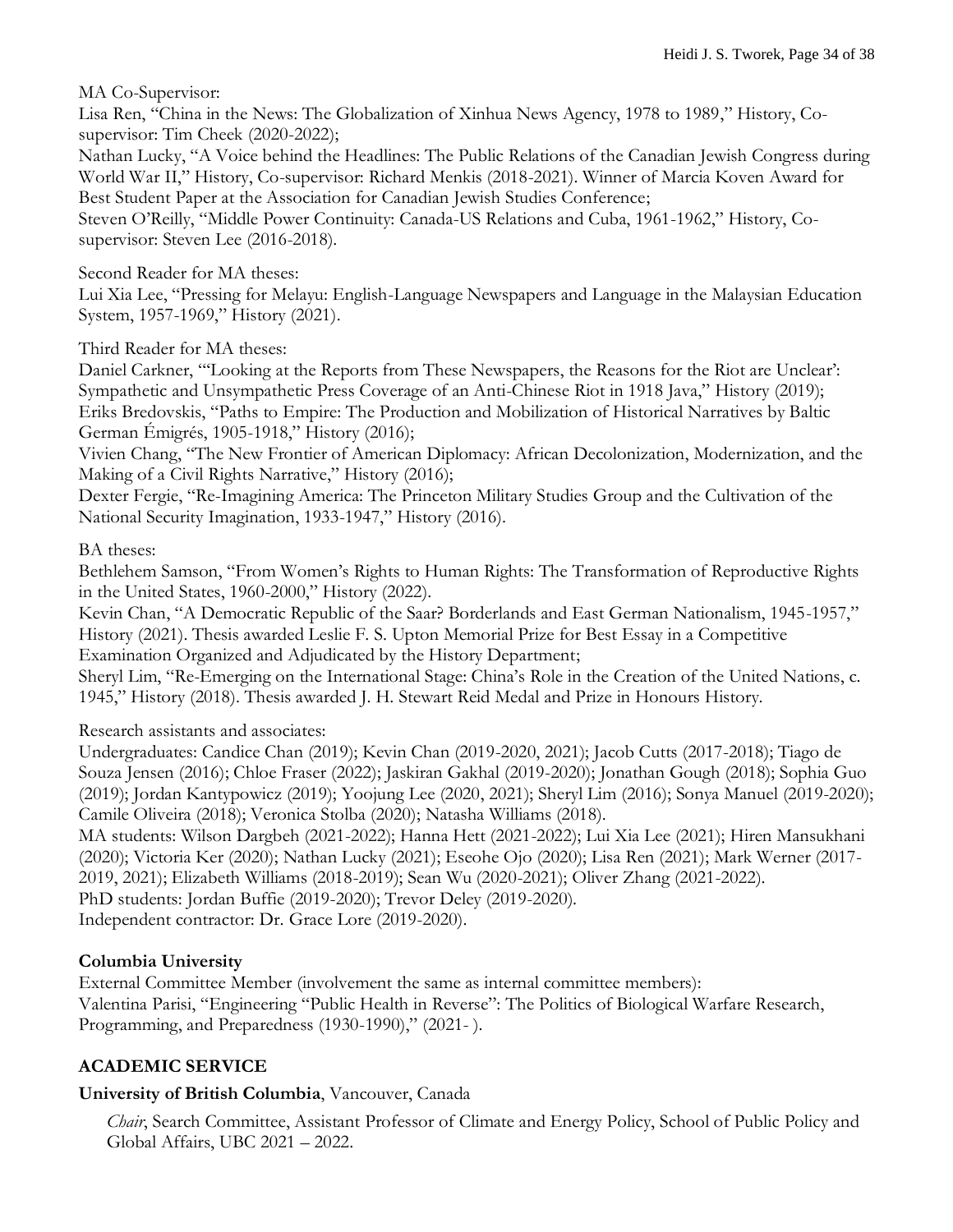*Member*, Steering Committee, Language Sciences Global Research Excellence Institute (GREx), UBC,  $2021 - 2022$ .

*Member,* Search Committee, Assistant Professor of Teaching in Global History pre-1500, UBC, 2021.

*Chair*, Ad Hoc White Paper Committee, School of Public Policy and Global Affairs, UBC, 2021.

*Member*, Equity, Diversity, and Inclusion Committee, School of Public Policy and Global Affairs, UBC, 2021.

*Member*, Steering Committee, Public Humanities Hub, Faculty of Arts, UBC, 2019 – 2020 (Inaugural Steering Committee), 2020 – 2021, 2021 – 2022.

*Member*, Public Engagement Awards Committee, Public Humanities Hub, Faculty of Arts, UBC, 2021. NB. Co-created and co-wrote the first terms for this award.

*Member*, Awards Committee, Public Humanities Hub, Faculty of Arts, UBC, 2019 – 2020, 2020 – 2021,  $2021 - 2022$ .

*Member*, Merit Committee, History Department, 2020.

*Member*, Graduate Committee, and *Organizer*, Professional Development Workshop, History Department,  $2019 - 2020.$ 

*Member*, Killam Postdoctoral Fellowship Selection Committee, History Department, 2019.

*Reviewer*, Annual Tri-Agency Canada Graduate Scholarships Master's/ UBC Affiliated Fellowship Master's Competitions, 2018 and 2019.

*Member,* Holocaust Education Committee, 2018 – 2019, 2019 – 2020, 2020 – 2021, 2021 – 2022.

*Member,* Search Committee, Assistant Professor in Modern Middle East, History Department, 2018.

*Supervisor,* New Approaches to Modern Europe Cluster, 2018 – 2019.

*Supervisor*, Media History Cluster, 2017 – 2018, 2018 – 2019. *Co-convener* (with Alejandra Bronfman), 2015  $-2016.$ 

*Member* and *Grant Writing Advisor*, Graduate Committee, History Department, 2017 – 2018.

*Member*, Advisory Committee, History Department, 2017 – 2018.

*Member*, Search Committee, President's Excellence Chair in Media Studies, 2017 – 2018.

#### **Harvard University**, Cambridge, MA

*Assistant Director of Undergraduate Studies in History*, June 2012 – June 2015. Oversaw Department's senior thesis program, undergraduate advising, and student outreach programs. Assisted in formulating and implementing curricular needs, goals and standards. Created History Department [Alumni Voices](http://history.fas.harvard.edu/alumni-voices) project in 2013 and led reform of senior honors criteria in 2015.

*Member,* History Board of Examiners and Curriculum Committee, June 2012 – June 2015. Awarded undergraduate honors and helped with curricular planning for the History Department.

*House Adviser,* Dunster House, Harvard University, 2014 – 2015. Advised history undergraduates, recruited undergraduates for history, and worked on fellowships.

*Departmental Teaching Fellow*, History Department, 2011 – 2012. Led Department's pedagogical training for graduate students.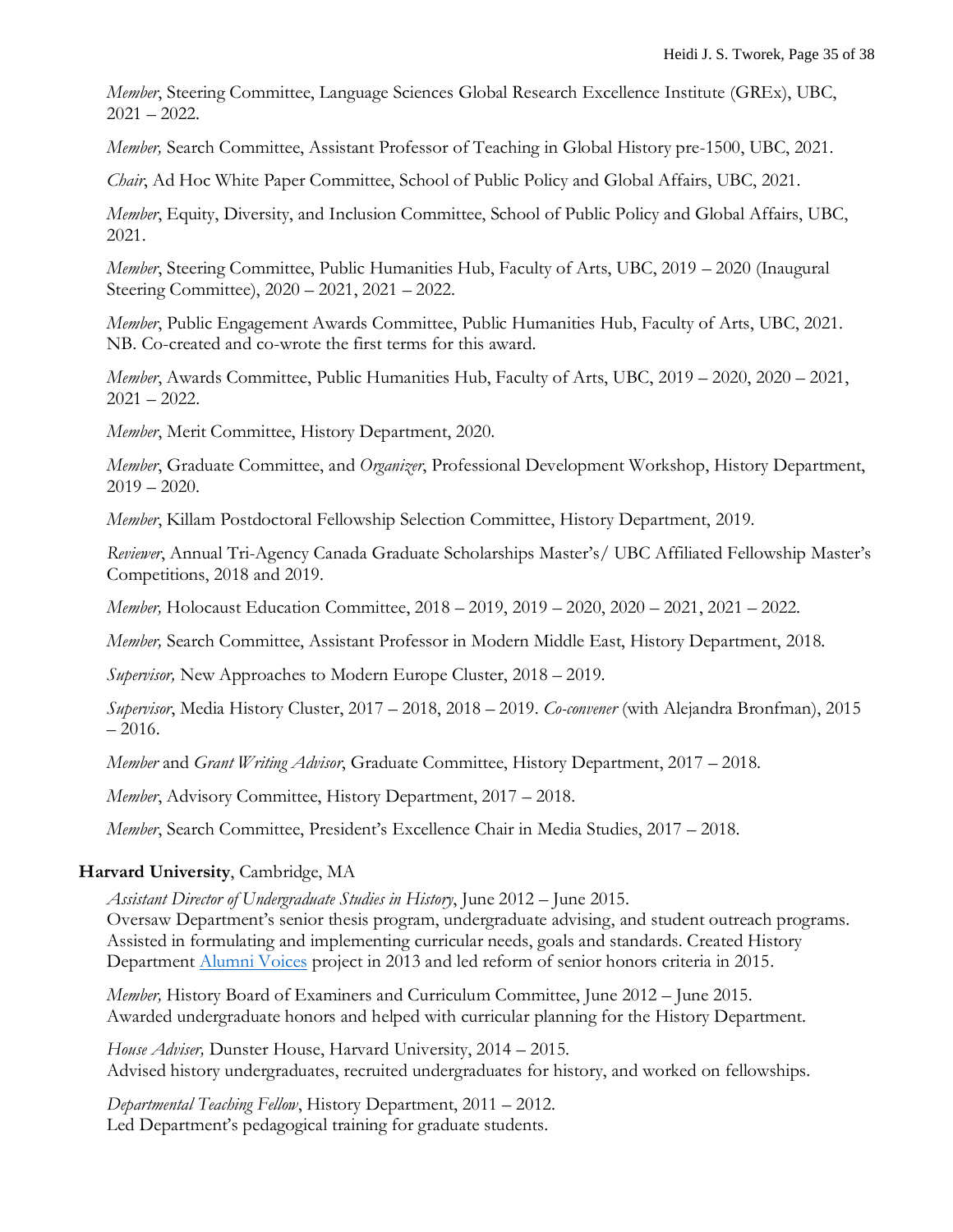*President*, Henry Adams History Graduate Student Society, Harvard University, 2008 – 2009. Organized weekly student gatherings and represented graduate students to History Department.

*Non-Resident Tutor*, History/Fellowships, Lowell House, Harvard University, 2007 – 2009. Advised undergraduates on curriculum and fellowship applications.

*Council Member*, Harvard Graduate Student Council, 2006 – 2007. Represented the Graduate School of Arts and Sciences in Harvard-wide student affairs.

## **SERVICE TO THE PROFESSION**

### **Editorial Roles**

*Co-Editor* (with Ewout Frankema and Gagan Sood), *Journal of Global History*, April 2019 – present. Alongside editorial duties, created JGH social media (Twitter handle: @GlobalHistJnl), launched in August 2019 and nearly 5,500 Twitter followers by January 2022. No. 1 journal in History by impact factor of 2020.

*Co-Editor* (with Ai Hisano, 2021 – present; with Jeff Fear, 2019 – 2021), Routledge International Studies in Business History series, April 2019 – present.

*Editor*, "Image of the Month," [United Nations History Project,](http://www.histecon.magd.cam.ac.uk/unhist-2017/image_of_the_month.html) October 2016 – present.

*Book Review Editor*, JHistory (H-Net listserv for journalism history), 2011 – 2014. Administered and edited approximately 50 book reviews annually on journalism history.

### **Board Memberships**

*Member*, Advisory Committee, German Historical Institute, Pacific Regional Office, Berkeley, 2021 – present.

*Member*, Executive Committee, [Global Journalism Innovation Lab,](https://journalisminnovation.ca/) 2021 – present.

*Trustee,* Toynbee Prize Foundation, 2021 – present.

*Editorial Board*, Histories of Internationalism series, Bloomsbury Press, 2020 – present.

*Editorial Board*, Global Connections: Roots and Routes, Leiden University Press, 2019 – present.

*Editorial Board*, Misinformation Review, Shorenstein Center on Media, Politics and Public Policy, Harvard Kennedy School, 2019 – present.

*Advisory Panel Member*, The Cambridge History of Espionage and Intelligence series, 3 vols., 2018 – present.

*Advisory Board Member,* [A Seat at the Table: Australian Women in Global Governance,](http://www.australianwomeninternationalists.com/) 2017 – present.

#### **Professional Associations**

*Program Committee Member*, Society for the History of American Foreign Relations (SHAFR), Digital Conference and In-Person Conference, New Orleans, Louisiana, June 2022.

*Trustee,* Business History Conference, 2019 – 2022.

*Member,* Business History Conference Liaison Committee, 2018 – 2021. Chair, 2020 – 2021.

*Member,* German Studies Association Fundraising Committee, 2017 – present.

### **Prize Committees**

*Member*, David Barclay Book Prize Committee, German Studies Association, 2022.

*Member,* Toynbee Prize Committee, 2022. Prize awarded at American Historical Association, 2023.

*Member*, First Book Manuscript Workshop Prize Committee, Toynbee Prize Foundation, 2021 – 2022.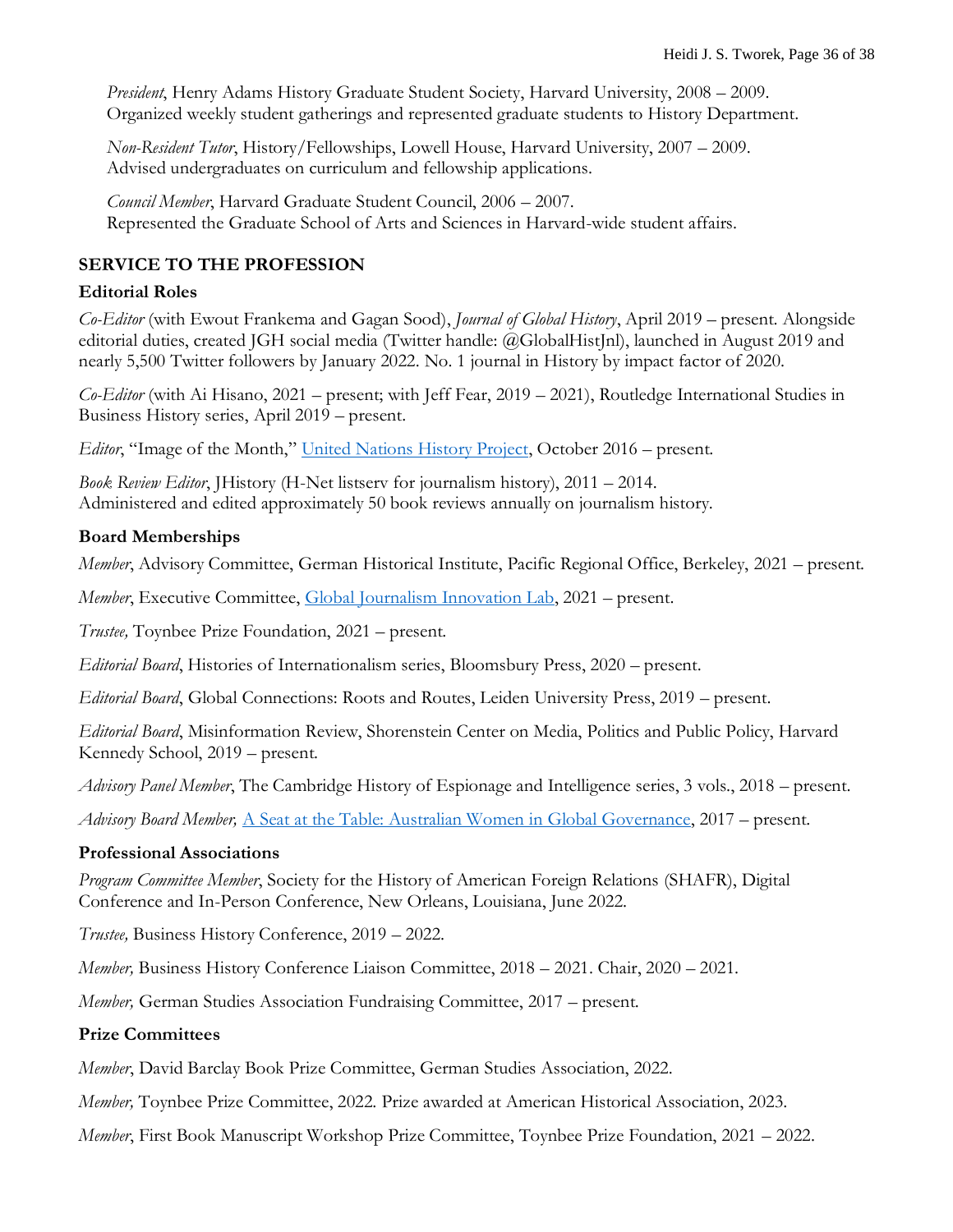*Member*, Rosenberg Book Prize Committee, Central European History Society, 2021.

*Member*, Krooss Dissertation Prize Committee, Business History Conference, 2019 – present. Chair, 2020 – 2021. Interviewed about BHC service in [Over the Counter, the BHC Newsletter,](https://thebhc.org/sites/default/files/Over%20the%20Counter/Over%20the%20Counter%20-%20The%20BHC%20newsletter.%20no.61.pdf) August 2021.

#### **Peer Reviewing**

*Book Manuscripts:* Bloomsbury Press; Cambridge University Press; Columbia University Press; Hart Publishing; Johns Hopkins University Press; Oxford University Press; University of Ottawa Press; University of Pennsylvania Press; University of Toronto Press.

*Encyclopedias*: Oxford University Press Bibliographies in Communication.

*Journals: American Historical Review*; *Business and Politics*; *Business History*; *Central European History*; *Contemporary European History*; *Diplomatic History*; *Diplomatica: A Journal of Diplomacy and Society*; *Enterprise & Society*; *German History*; *Historical Studies in Education/Revue d'histoire de l'éducation*; *International History Review*; *International Journal*; *International Journal of Communication*; *International Journal of Press/Politics*; *Internet Policy Review*; *Journalism: Theory, Criticism, Practice*; *Journal of British Studies*; *Journal of Contemporary History*; *Journal of Global History*; *Journal of the History of Sexuality*; *Journal of Radio and Audio Media*; *Journal of World History*; *Media History*; *Social Media and Society*; *Technology & Culture*; *The Historical Journal*.

*Foundations:* Max Bell Foundation; National Science Foundation; Swiss National Science Foundation.

*Fellowships and Research Grants*: American Academy in Berlin; Mitacs Accelerate.

*Conference Submissions:* International Communication Association conference; International Conference on Social Media & Society (Program Committee Member).

### **PROFESSIONAL EXPERIENCE**

*Board Member,* [Digital Action](https://digitalaction.co/) (international NGO based in Dublin and London), 2020 – present. *Chairperson*, Digital Action Board, 2021 – present.

*Coalition Member, [ScienceUpFirst/La ScienceD'Abord](https://www.scienceupfirst.com/),* 2021 – present.

*Executive Board Member*, Vancouver Oxford and Cambridge Society, 2017 – present.

*Adviser*, [Critica,](http://www.critica.life/) 2017 – present.

*Executive Board Member*, Canadian International Council, Vancouver Branch, 2017 – 2019.

*Creative Maximizer*, Google, Hamburg and London, Summer 2004 and 2005. Created and optimized advertising campaigns in German and English for Google.

#### **PROFESSIONAL MEMBERSHIPS AND AFFILIATIONS**

| Council on Foreign Relations                                   | $2018$ – present |
|----------------------------------------------------------------|------------------|
| Society for the History of American Foreign Relations          | $2016$ – present |
| International Communication Association                        | $2014$ – present |
| American Society for Legal History                             | $2014$ – present |
| <b>Business History Conference</b>                             | $2012$ – present |
| Central European History Society                               | $2011$ – present |
| Society for the History of Technology                          | $2011$ – present |
| International and Global History Seminar at Harvard University | $2010 - 2015$    |
| German Studies Association                                     | $2009$ – present |
| American Historical Association                                | $2008$ – present |
|                                                                |                  |